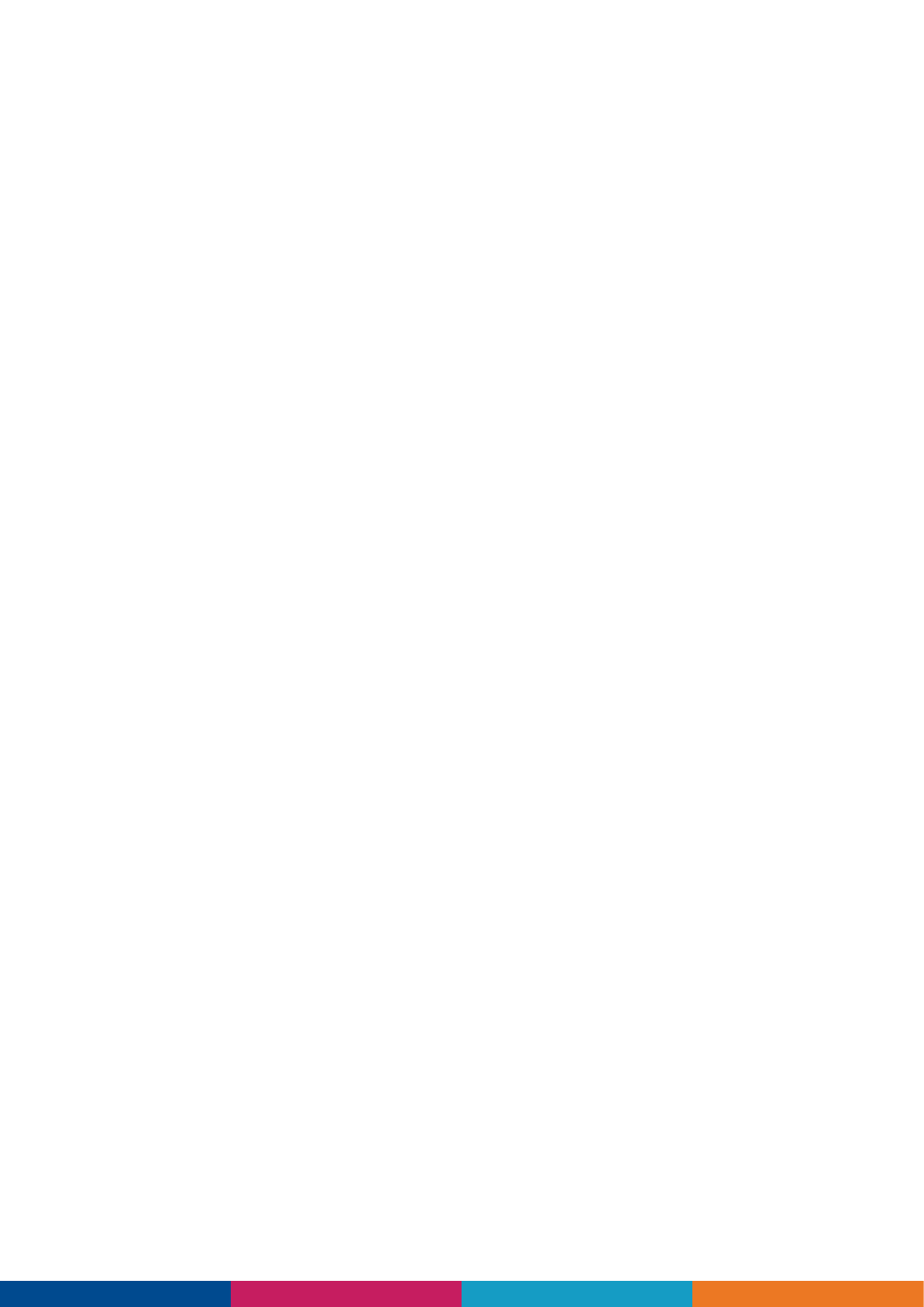# Realising the Right to Independent Living: Is the European Union Competent to Meet the Challenges?

**ENIL–ECCL Shadow report on the implementation of Article 19 of the UN Convention on the Rights of Persons with Disabilities in the European Union**

**October 2014**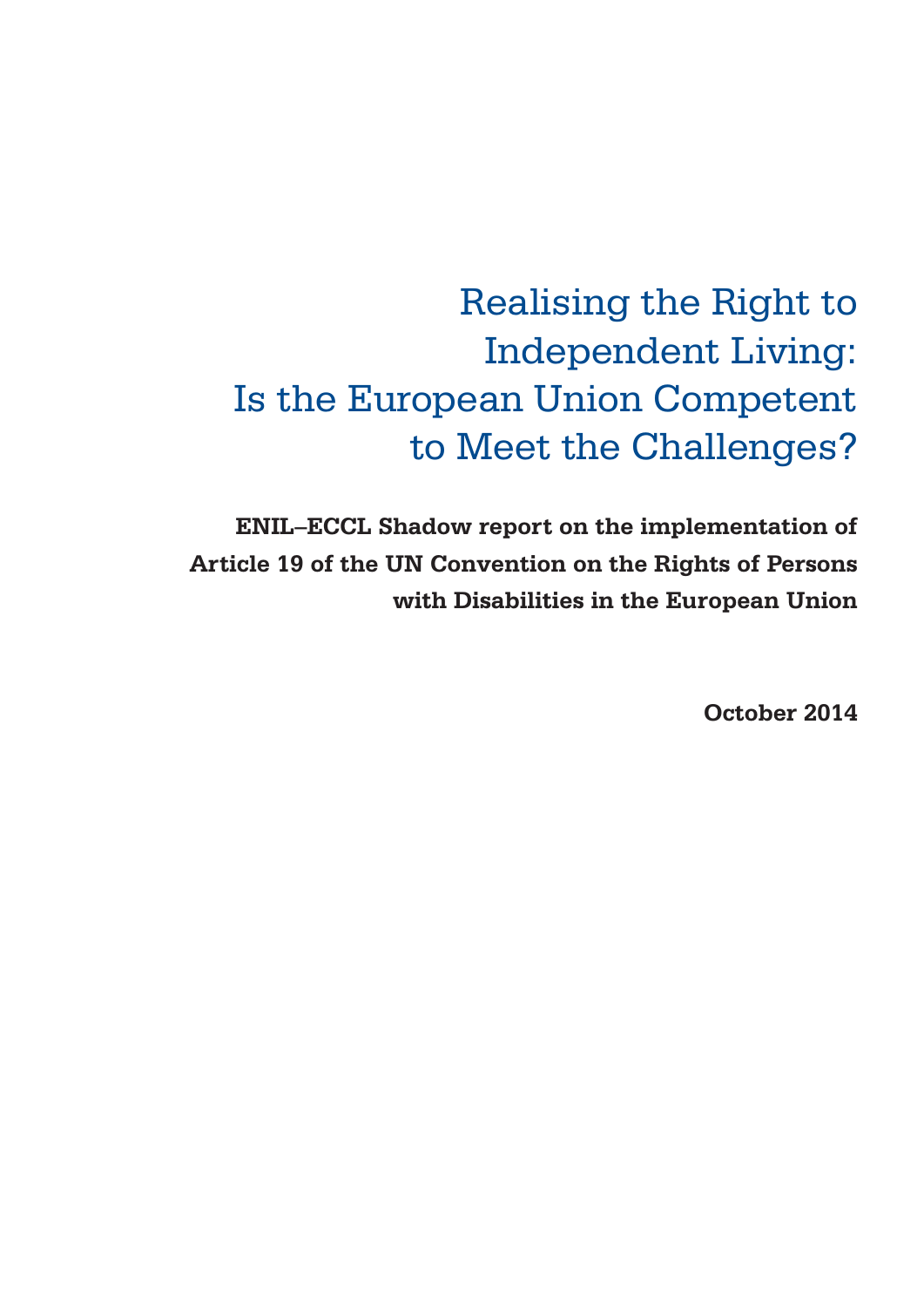© European Network on Independent Living - European Coalition for Community Living, October 2014

Written by: Camilla Parker, Mental Health and Human Rights Consultant and Ines Bulic, Policy Officer and Coordinator of the European Coalition for Community Living at the European Network on Independent Living ("ENIL–ECCL")

Cover photo: © European Network on Independent Living Design, layout: Judit Kovács l Createch Ltd. Printed in Dublin, Ireland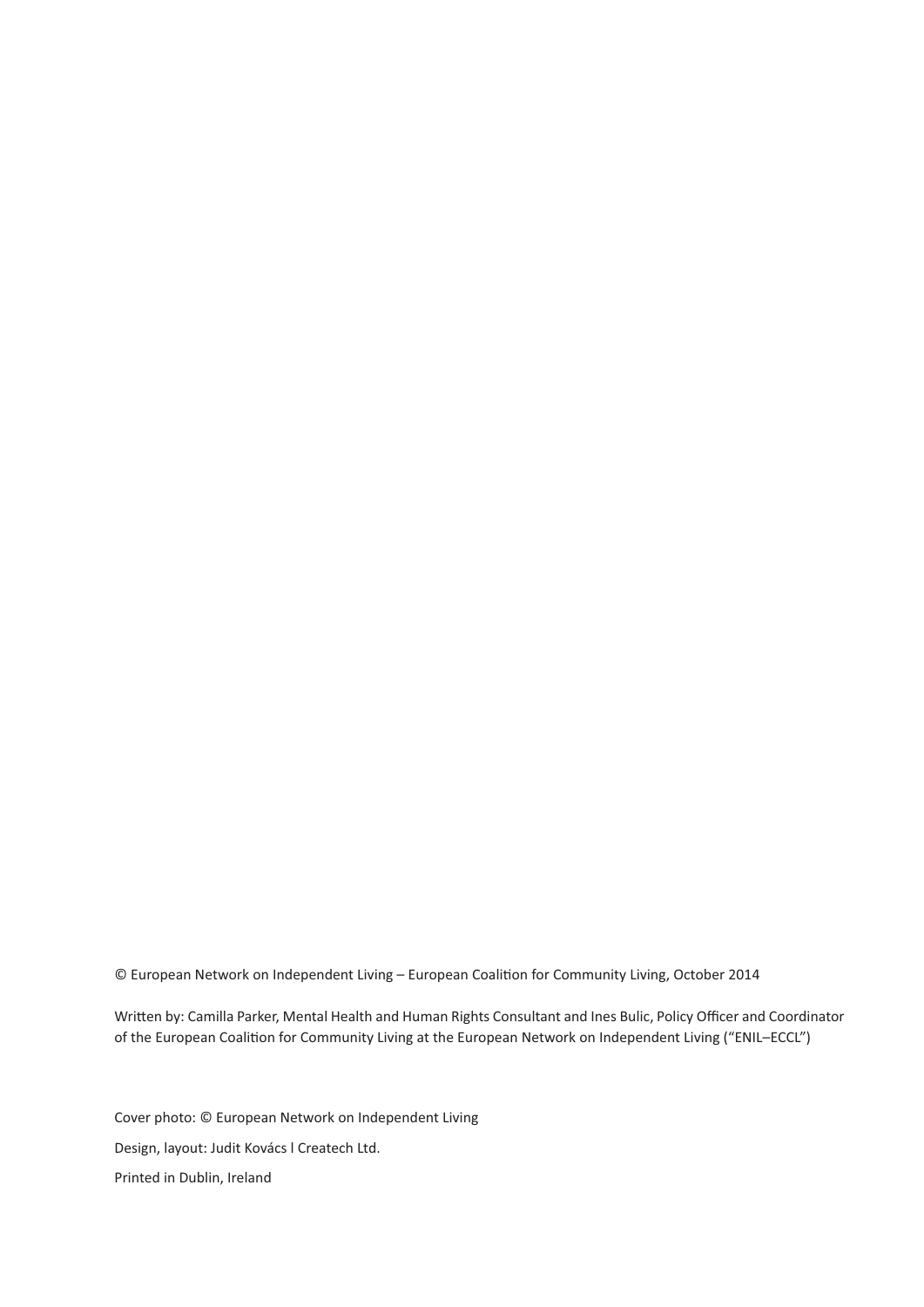# Acknowledgments

ENIL-ECCL would like to thank the individuals who provided answers to the questionnaire on access to independent living in their countries. They are: Kapka Panayotova and Dilyana Deneva (CIL Sofia, Bulgaria), Gary Lee (CIL Carmichael House, Ireland), Debbie Jolly (Disabled People Against Cuts, UK), Miro Griffiths (UK), Mari Siilsalu (Estonia), Jose Smits (Inclusion Netherlands, the Netherlands), Ieva Leimane-Veldmeijere (ZELDA, Latvia), Dovile Juodkaite (Lithuanian National Forum for the Disabled, Lithuania), Stelios Kympouropoulos (Greece), Milan Šveřepa (the Czech Republic) and Mathilde Fuchs (Gre a Gre, France). We would also like to thank members of the ECCL Advisory Council, namely Luke Clements, Tina Coldham, John Evans, Orla Kelly, Camille Latimier, Maria Nyman and Michael Stein for providing us with information and guidance, as well as Stelios Charitakis, a researcher at the University of Maastricht for his helpful comments. Finally, we would like to thank officials at the European Commission, at the Directorate-General (DG) for Justice, DG Employment, Social Affairs and Inclusion and DG Regional Policy, as well as the Secretariat of the Petitions Committee at the European Parliament for their willingness to answer questions in relation to this report.

The drafting and publication of this shadow report would not have been possible without a generous grant from the Open Society Foundations - Mental Health Initiative, for which we are thankful.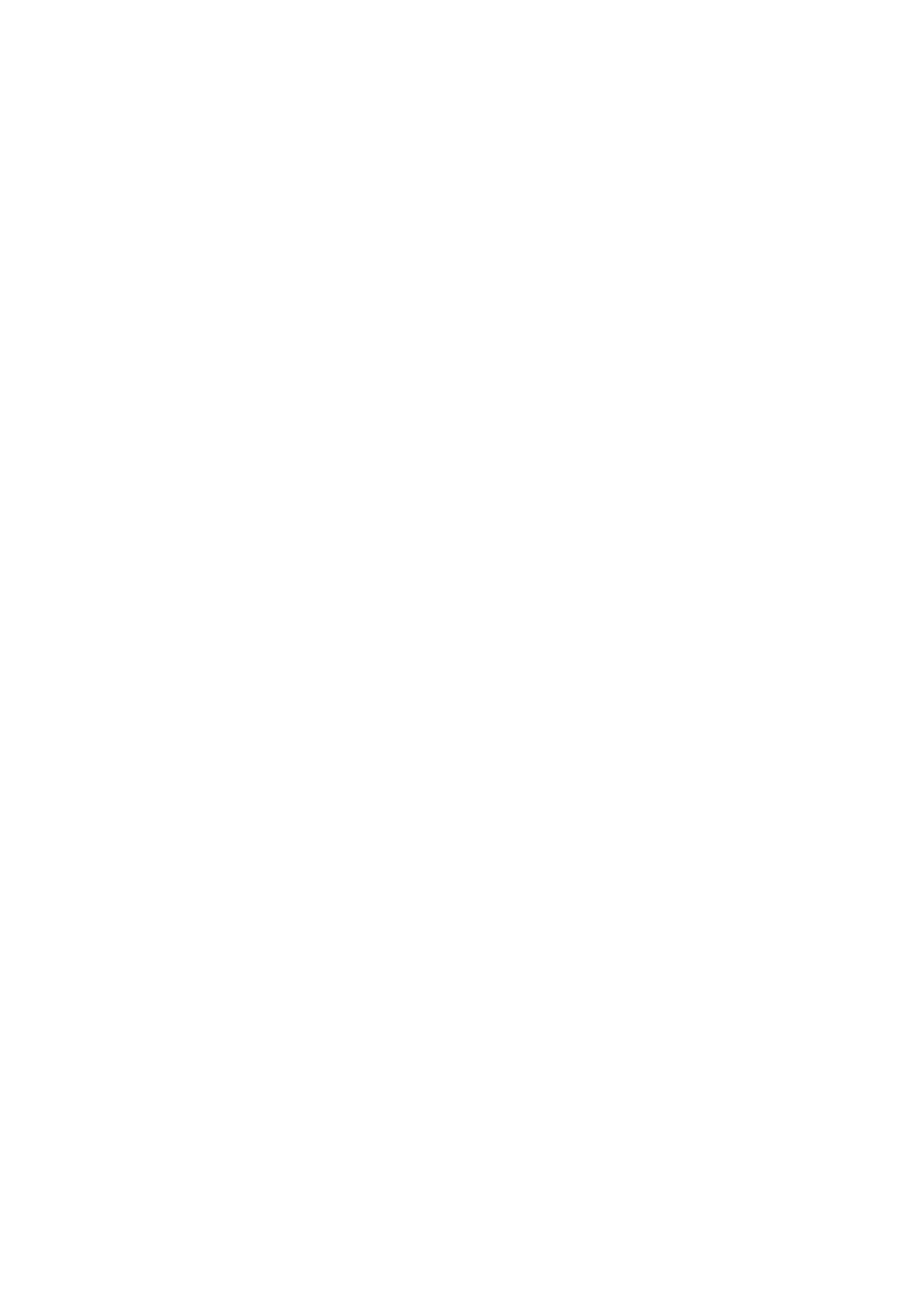# **Table of Contents**

| 3                                                                                    |    |
|--------------------------------------------------------------------------------------|----|
|                                                                                      | 7  |
|                                                                                      | 11 |
|                                                                                      | 12 |
|                                                                                      |    |
|                                                                                      | 13 |
|                                                                                      | 13 |
|                                                                                      | 13 |
|                                                                                      |    |
|                                                                                      | 16 |
| 1.                                                                                   | 16 |
| 2.                                                                                   | 18 |
| 3.                                                                                   | 25 |
| Promoting personal assistance as an essential element of independent living<br>4.    | 33 |
|                                                                                      | 36 |
|                                                                                      |    |
|                                                                                      | 37 |
| Annex I: European Union initiatives with the potential to promote Independent Living | 37 |
|                                                                                      | 39 |
|                                                                                      | 40 |
|                                                                                      | 42 |
|                                                                                      |    |
|                                                                                      | 45 |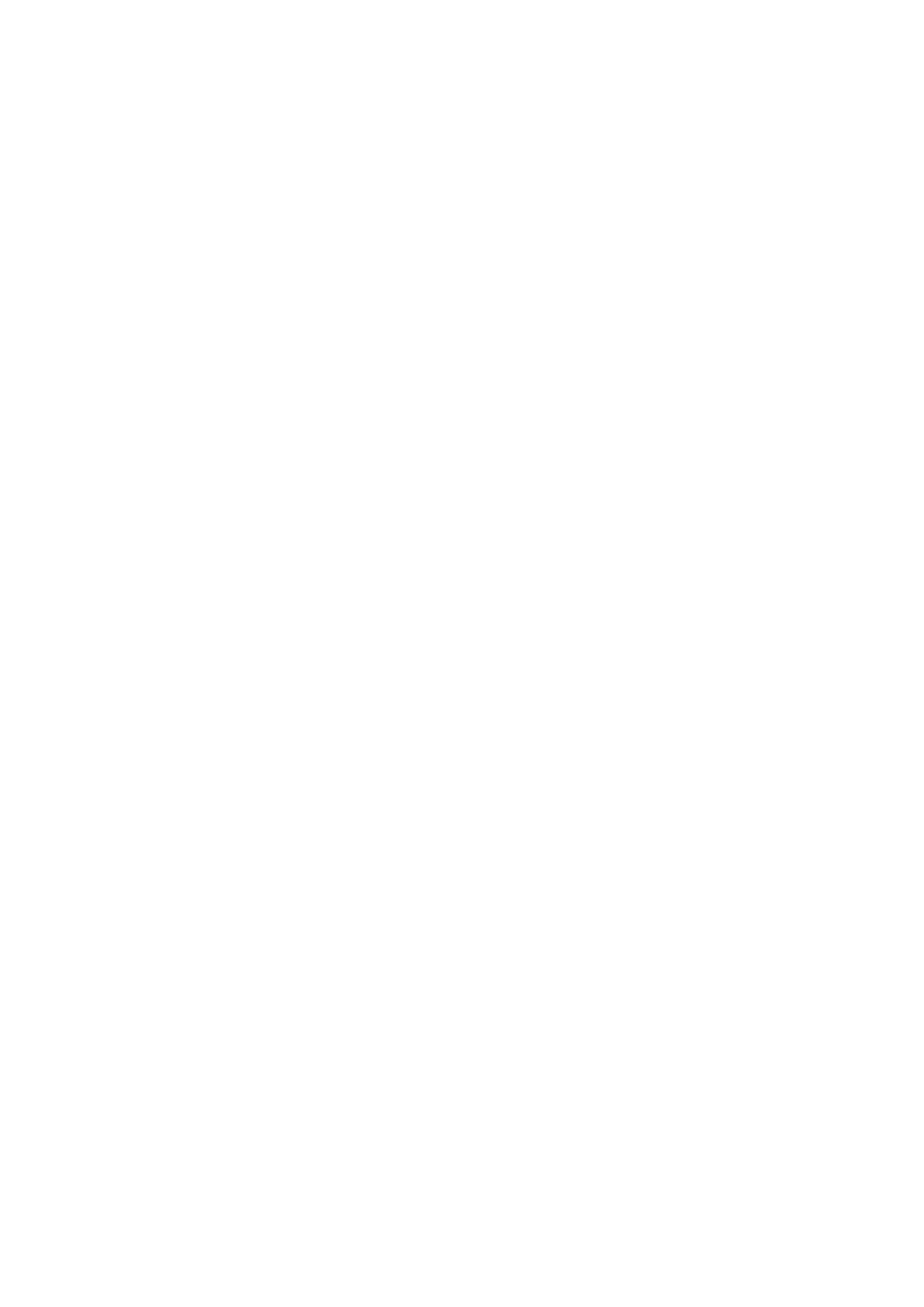# Executive Summary

This report considers the action taken by the European Union ("EU") to implement the rights of people with disabilities under Article 19 (living independently and being included in the community) of the UN Convention on the Rights of Persons with Disabilities ("CRPD"). It seeks to provide the Committee on the Rights of Persons with Disabilities with information that will be of assistance when assessing the extent to which the EU has complied with its obligations under Article 19. It does so by considering the initial EU report to the CRPD Committee, Report on the implementation of the UN Convention on the Rights of Persons with Disabilities (CRPD) by the European Union<sup>1</sup> ("the EU report") and providing comments under the following four broad areas:

- 1. Ascertaining the extent of the EU's obligations under the CRPD
- 2. Understanding the current situation of people with disabilities living in the EU
- 3. Using Structural Funds to promote independent living
- 4. Promoting personal assistance as an essential element of independent living

Under each of these areas, key issues of concern are identified and discussed. They are followed by a set of proposed questions, which the CRPD Committee may wish to raise with the EU when considering the EU's compliance with the CRPD. The two specific areas – the use of "Structural Funds" (European Structural and Investment Funds) to promote independent living and the promotion of personal assistance as an essential element of independent living are the focus of this report. This is because ENIL–ECCL consider these areas to be crucial elements of the work that must be undertaken by the EU to enable people with disabilities to exercise their right to independent living.

## 1. Ascertaining the extent of the EU's obligations under the CRPD

Given that the CRPD is a "mixed agreement", it is necessary to ascertain the extent of the EU's responsibility to ensure compliance with the CRPD. The key issues of concern are as follows:

- Lack of clarity on the scope of the EU's competence in relation to the CRPD
- Lack of clarity on action to be taken by the EU to ensure overall compliance with the CRPD
- Lack of clarity on EU's competence and specific action to be taken in relation to Article 19 of the CRPD

#### The extent of the EU's obligations under the CRPD: Proposed questions

- **Question 1:** In which areas of the CRPD does the EU have exclusive competence (i.e. areas for which it is solely responsible for meeting the obligations under the CRPD) and in which areas does it share competence *with the Member States?*
- **Question 2:** Has the EU undertaken a review of EU legislation and policies for compliance with the CRPD and, if such a review has been undertaken, what is the outcome of this review (i.e. what recommendations have *been made and to what extent have they been implemented)?*
- **Question 3:** Given that the EU shares competence with the Member States in relation to Article 19, what specific actions are being taken by the EU to promote Article 19, how does the EU work with Member States towards meeting the obligations under Article 19, and how is progress assessed?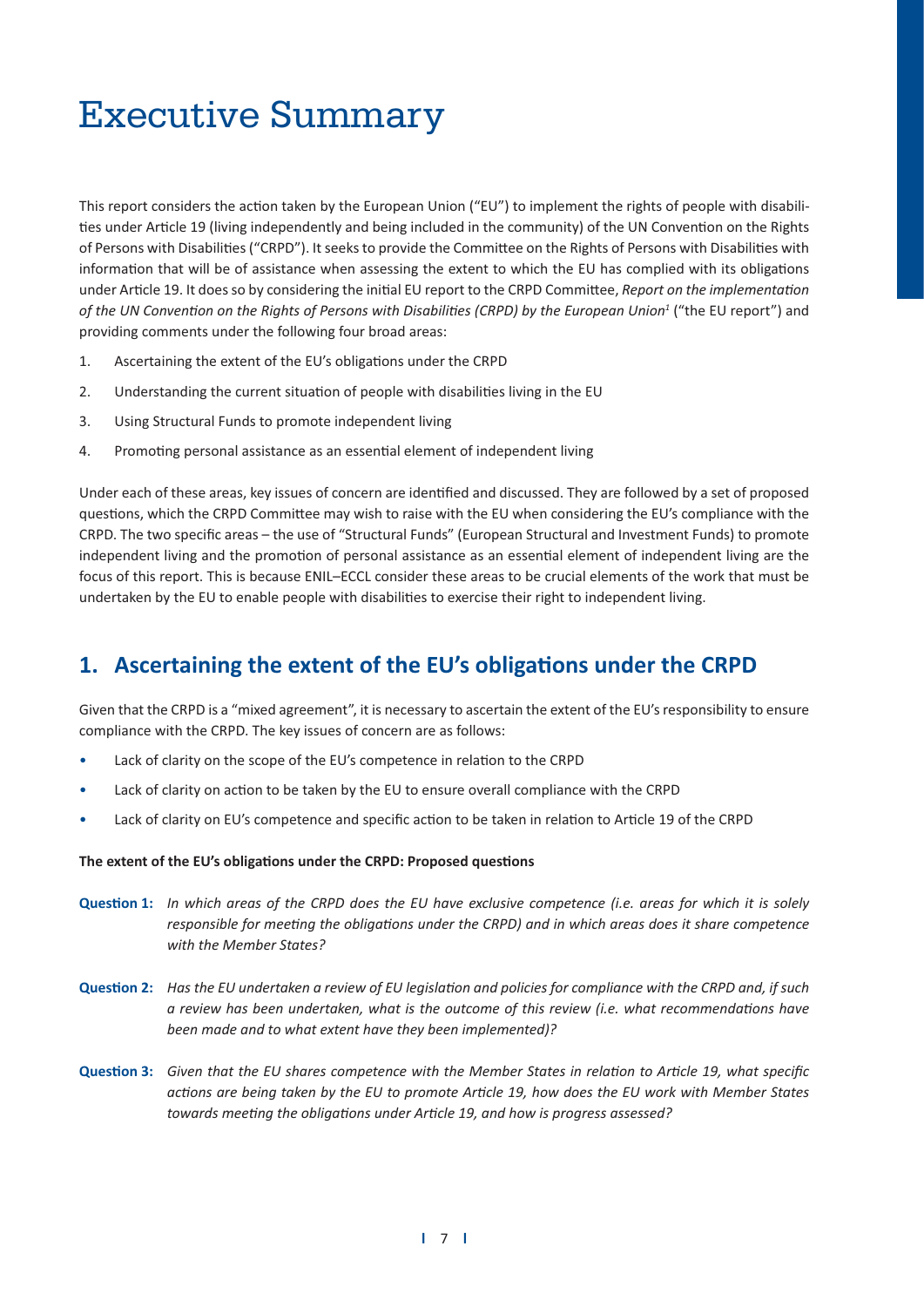# **2.** Understanding the current situation of people with disabilities  **living in the EU**

People with disabilities living in the EU face significant barriers to independent living and being included in the community. For example, large numbers of people with disabilities continue to be placed in long-stay residential care – settings in which serious human rights abuses are known to occur. There is a disproportionate adverse impact on people with disabilities of governments' austerity measures and the progress towards achieving the transition from institutional care to community-based alternatives remains slow and uneven. Despite their relevance to the CRPD and the significant negative impact on the lives of people with disabilities, the EU report gives too little attention to these areas. This raises the following key issues of concern:

- Insufficient data on the situation of people with disabilities in the EU
- Insufficient information on people with disabilities living in institutions
- Adverse impact of austerity measures on people with disabilities
- Insufficient action to raise awareness about the institutionalisation of people with disabilities
- Slow progress in developing community-based alternatives to institutional care that ensure independent living for people with disabilities

#### The current situation of people with disabilities living in the EU: Proposed questions

- **Question 4:** What action does the EU propose to take to address the lack of comprehensive and up to date infor*mation on the situation of people with disabilities in the EU, including people with disabilities living in long-stay residential care?*
- **Question 5:** What action does the EU propose to take to ensure that Member States are aware of their obligations *under the CRPD, including the obligation to promote independent living?*
- **Question 6:** What action is being undertaken by the EU to encourage Member States to promptly identify and address the reasons for the continued institutionalisation of people with disabilities, including the increase in the institutionalisation of people with disabilities as a result of austerity measures?

## **3. Using Structural Funds to promote independent living**

Structural Funds can play a significant role in the promotion of the right to independent living. They have the potential for facilitating the systemic reforms that governments need to make, if they are to achieve the goal of moving from institutional care to a range of community-based services and supports that enable people with disabilities to live and participate in the community as equal citizens. Their use must comply with EU law, including the CRPD. However, in the past, there has been a failure to use Structural Funds to support the development of a properly planned strategy for the transition from institutional care to community-based services. The key issues of concern are as follows:

- Clear leadership required at EU level to ensure Structural Funds support deinstitutionalisation reforms in the Member States
- The use of Structural Funds to maintain institutional care should be prohibited
- If such failures are to be avoided in the future, the significant negative consequences of past failures to ensure that Structural Funds support the development of community-based must be acknowledged
- Concerted action is required to avoid any future misuse of Structural Funds
- Clear monitoring mechanisms are required to ensure the effective use of Structural Funds to promote the right to independent living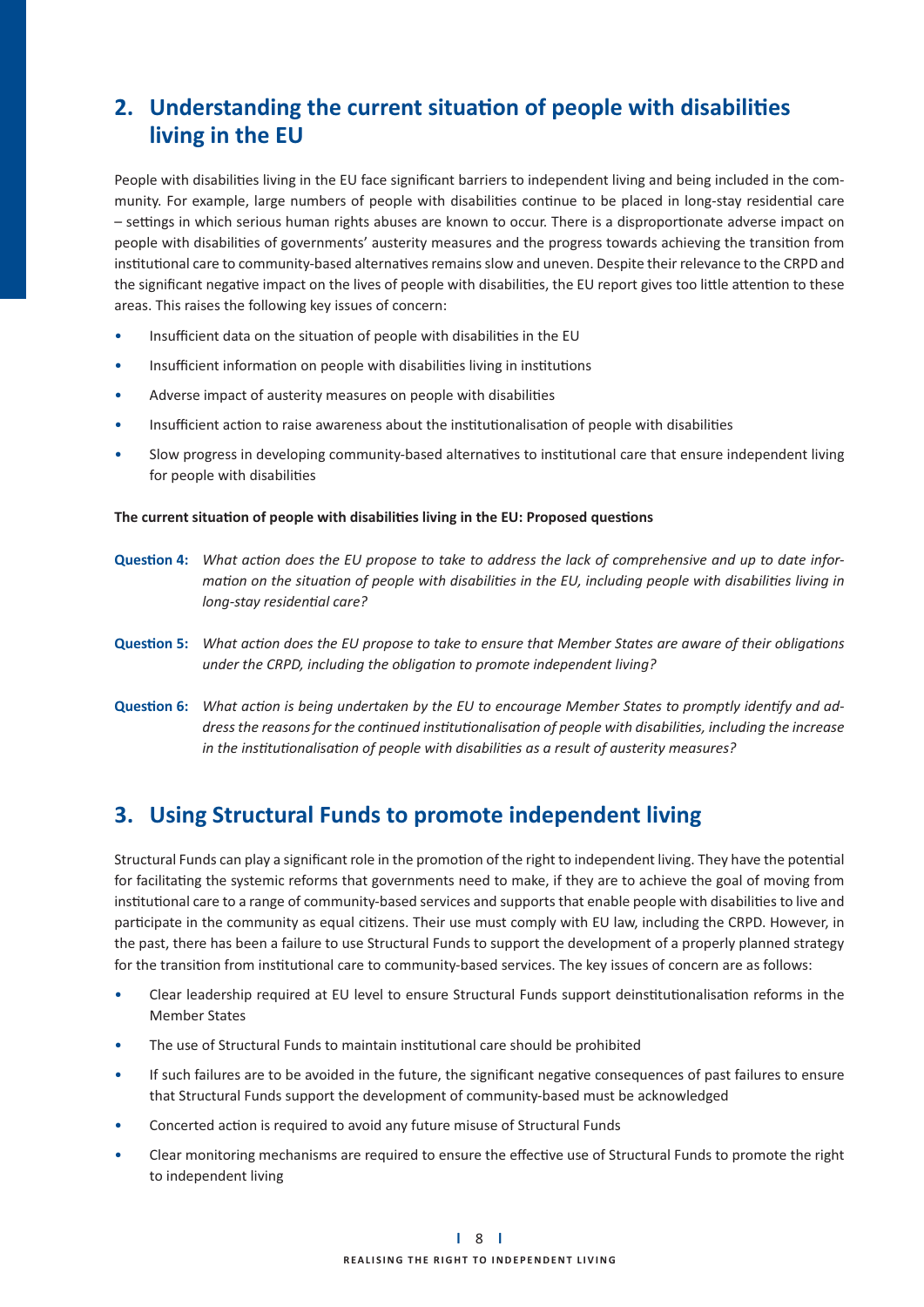#### **The use of Structural Funds: Proposed questions**

- **Question 7:** Where the need for "measures for the shift from institutional to community-based care" is identified as a funding priority by the EU, what action does the EU take to ensure that the Member State allocates a sufficient amount of Structural Funds for this purpose?
- Question 8: How will the EU ensure that all projects funded by Structural Funds accord with the CRPD, including the requirement under Article 19 that all people with disabilities have the right to "choose where and with *whom they live"?*
- Question 9: What action will the EU take if a Member State uses Structural Funds to support programmes that do not promote the right to independent living under Article 19, or otherwise do not comply with the EU or **Member State's obligations under the CRPD?**
- Question 10: What monitoring mechanisms within the EU are in place to ensure the effective use of Structural Funds to promote the right to independent living and how does this involve people with disabilities and their  $representative\ organizations$ ?

## 4. Promoting personal assistance as an essential element of  **independent living**

Personal assistance is one of the core elements of independent living. Article 19(b) requires State Parties to ensure that people with disabilities have access to "community support services, including personal assistance necessary to support living and inclusion in the community, and to prevent isolation or segregation from the community". However, to date, too little attention has been given to the importance of ensuring that personal assistance schemes are available to all people with disabilities living in the EU. The key issues of concern are as follows:

- Lack of attention given to promoting personal assistance schemes
- Lack of portability of personal assistance schemes

#### Personal assistance as an essential element of independent living: Proposed questions

- Question 11: What action will the EU take to ensure that personal assistance schemes are sufficiently supported by *the Structural Funds, along with other community-based services?*
- **Question 12:** What action will the EU take to ensure that people with disabilities have access to essential independent *living services, including personal assistance, when taking up residence in another EU Member State?*
- **Question 13:** How does the EU plan to use existing policy initiatives, such as those related to reaching Europe 2020 targets, to promote access to personal assistance for people with disabilities?

## **Conclusion**

The EU report gives insufficient attention to the problems and challenges faced by people with disabilities living in the EU, in relation to the right to independent living (Article 19). It fails to provide a realistic picture of the current situation of people with disabilities, with the corresponding problem that there is little discussion on how the continuing widespread and weighty barriers to achieving the goals set out in the EU Disability Strategy 2010 – 2020 might be addressed. In particular, while the action by the European Commission to highlight, in both policy and legislation, the need for Member States to ensure the shift from institutional care to community-based services is very welcome,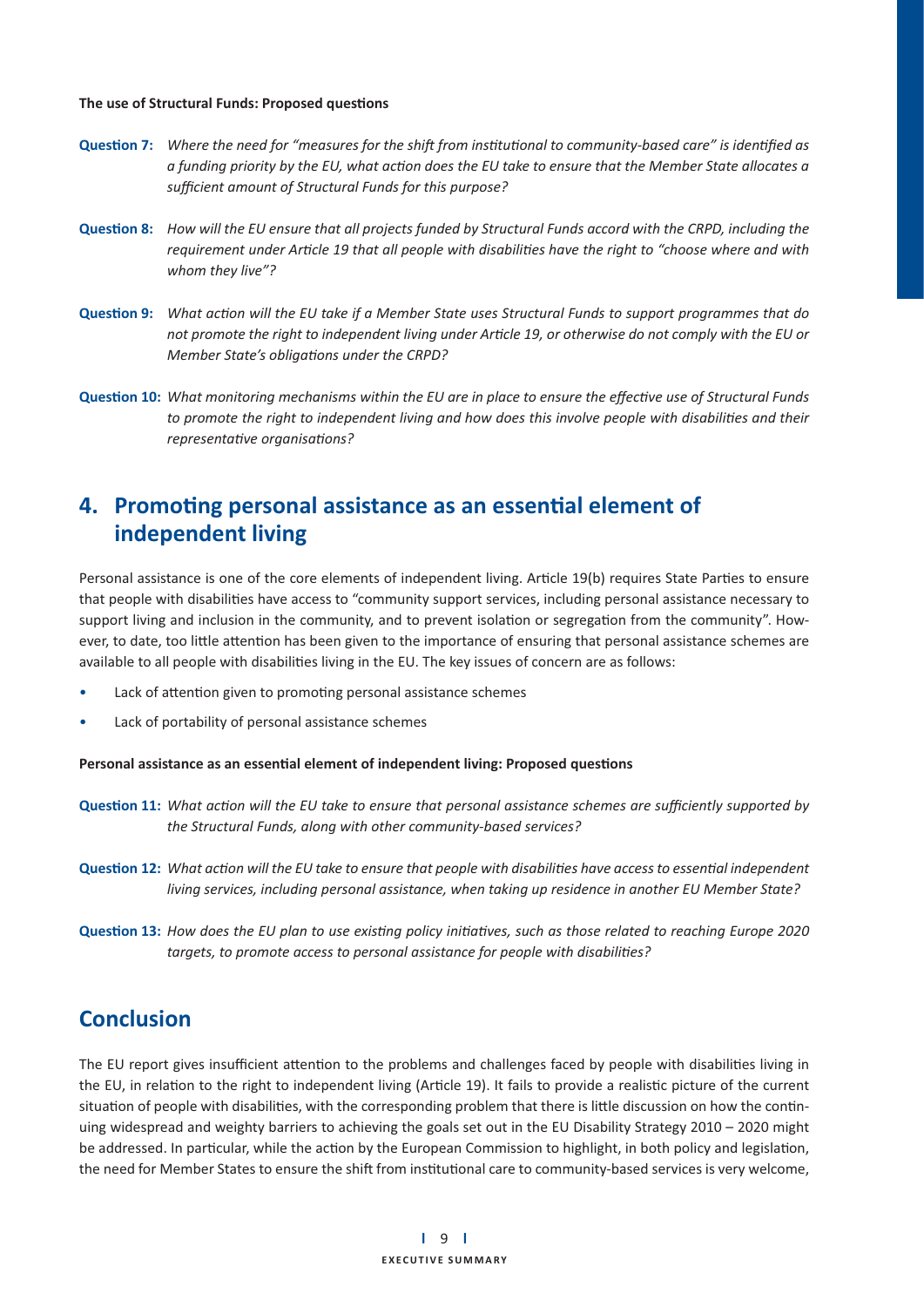more effective action is required to ensure that people with disabilities can exercise their right to independent living in accordance with Article 19.

ENIL-ECCL hopes that the range of comments and questions it has posed will assist the CRPD Committee in assessing the extent to which the EU has complied with its obligations under the CRPD, in particular Article 19, and to consider what further action the EU should take to address any areas in which it falls short in meeting its obligations.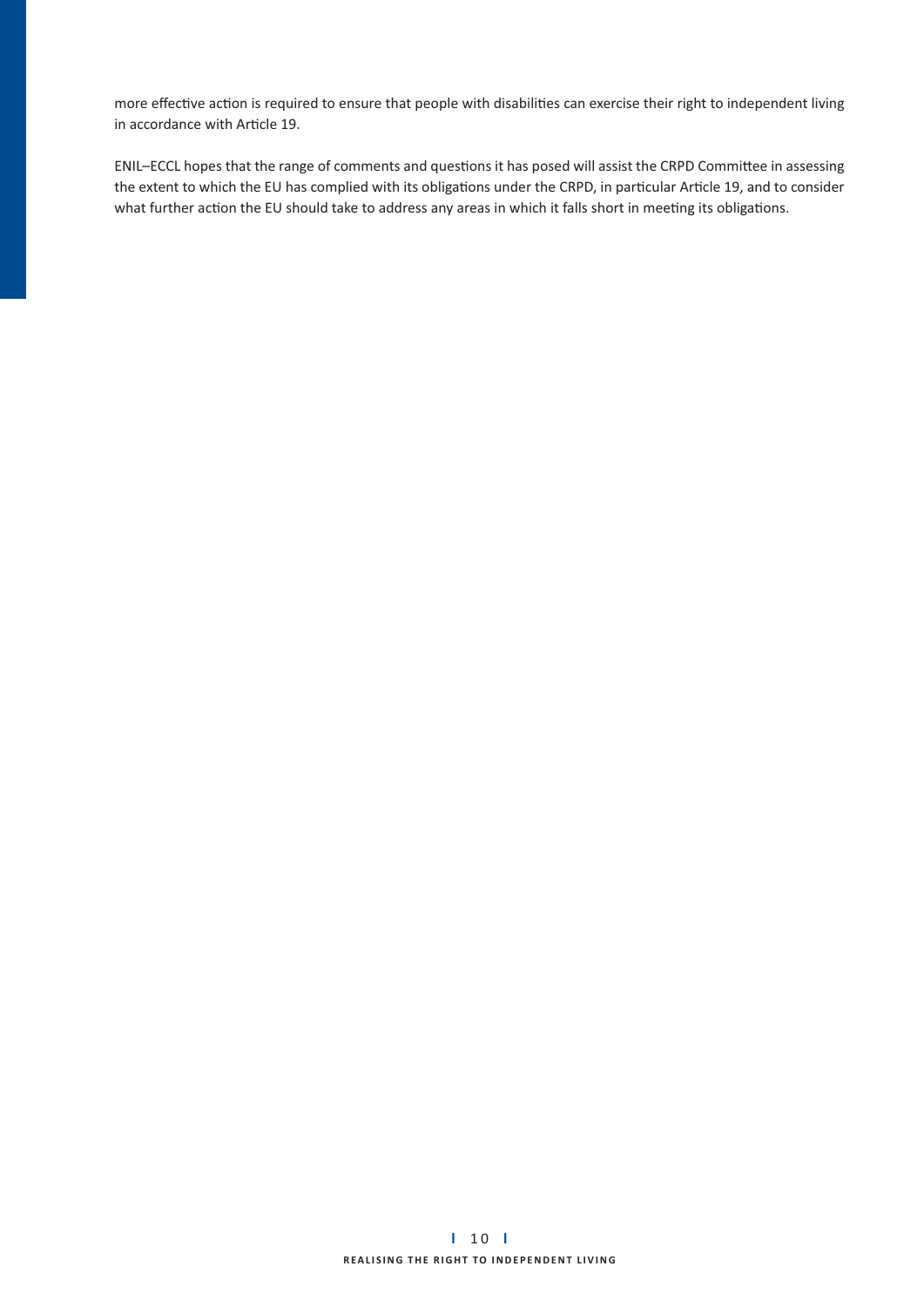# List of abbreviations

| ANED                  | Academic Network of European Disability Experts                                       |
|-----------------------|---------------------------------------------------------------------------------------|
| <b>CIL</b>            | Centre for Independent Living                                                         |
| CoE                   | Council of Europe                                                                     |
| <b>CPT</b>            | Committee for the Prevention of Torture                                               |
| <b>CRC</b>            | Convention on the Rights of the Child                                                 |
| <b>CRC Committee</b>  | Committee on the Rights of the Child                                                  |
| <b>CRPD</b>           | Convention on the Rights of Persons with Disabilities                                 |
| <b>CRPD Committee</b> | Committee on the Rights of Persons with Disabilities                                  |
| <b>DOTCOM</b>         | Disability Online Tool for the Commission                                             |
| <b>DPO</b>            | Disabled Persons' Organisation                                                        |
| <b>EC</b>             | <b>European Commission</b>                                                            |
| <b>ECCL</b>           | <b>European Coalition for Community Living</b>                                        |
| <b>EEG</b>            | European Expert Group on the Transition from Institutional to Community-based<br>Care |
| <b>EESC</b>           | <b>European Economic and Social Committee</b>                                         |
| <b>ENIL</b>           | European Network on Independent Living                                                |
| <b>ERDF</b>           | European Regional Development Fund                                                    |
| <b>ESF</b>            | <b>European Social Fund</b>                                                           |
| <b>ESI Funds</b>      | <b>European Structural and Investment Funds</b>                                       |
| EU                    | <b>European Union</b>                                                                 |
| <b>FRA</b>            | European Union Agency for Fundamental Rights                                          |
| <b>UN OHCHR</b>       | United Nations Office of the High Commissioner for Human Rights                       |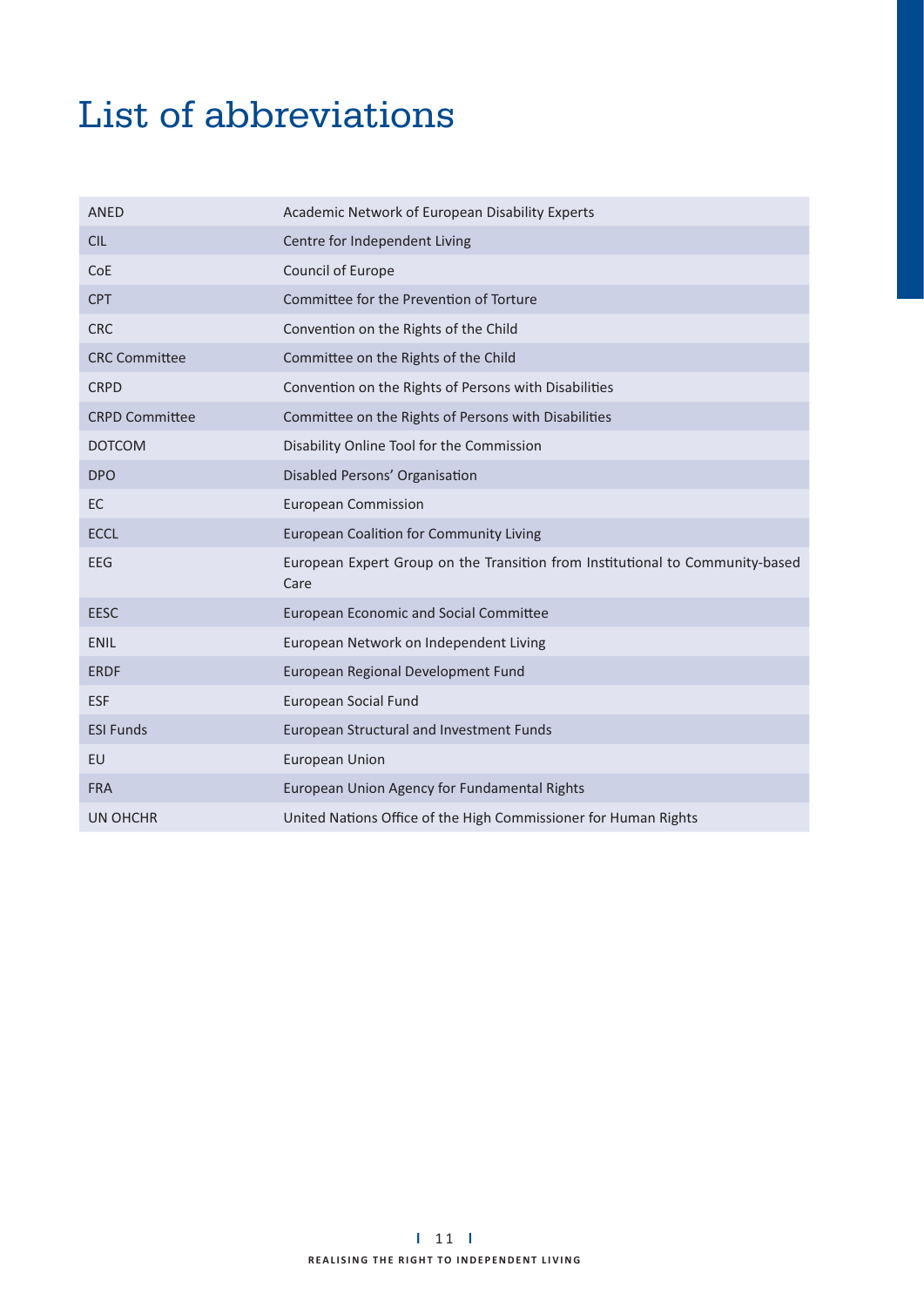# Article 19 – Living independently and being included in the community

States Parties to the present Convention recognize the equal right of all persons with disabilities to live in the community, with choices equal to others, and shall take effective and appropriate measures to facilitate full enjoyment by persons with disabilities of this right and their full inclusion and participation in the community, including by ensuring that:

- a) Persons with disabilities have the opportunity to choose their place of residence and where and with whom they live on an equal basis with others and are not obliged to live in a particular living arrangement;
- b) Persons with disabilities have access to a range of in-home, residential and other community support services, including personal assistance necessary to support living and inclusion in the community, and to prevent isolation or segregation from the community;
- c) Community services and facilities for the general population are available on an equal basis to persons with disabilities and are responsive to their needs.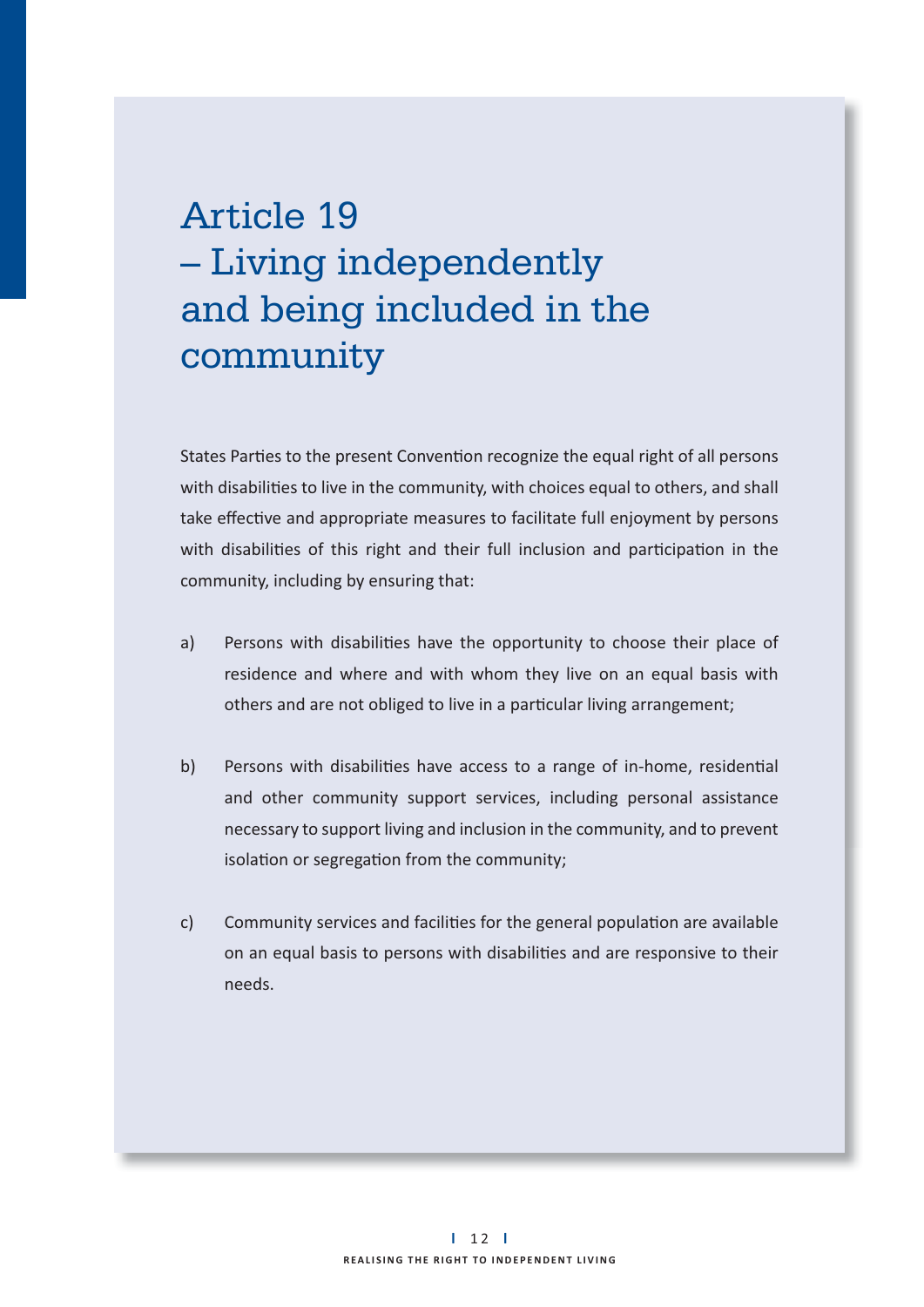# Introduction

## **Scope and purpose of this report**

The purpose of this report is to consider the action taken by the European Union ("EU") to implement the rights of people with disabilities under Article 19 (living independently and being included in the community) of the UN Convention on the Rights of Persons with Disabilities ("CRPD"). ENIL–ECCL consider Article 19 (referred to in this report as "the right to independent living") to be of fundamental importance and have for many years campaigned to promote independent living<sup>2</sup> for all people with disabilities.

By becoming a State Party to the CRPD in December 2010, the EU made a commitment to recognising the rights of all people with disabilities living in the EU and to taking action to ensure that these rights, including the right to independent living are realised. This report focuses on two areas that are of particular importance when assessing the EU's compliance with the CRPD. They are both crucial elements of the work that must be undertaken by the EU to enable people with disabilities to exercise their right to independent living. The two areas are as follows:

- The use of Structural Funds: The EU's role in ensuring that EU funds (more specifically, the European Structural and Investment Funds, referred to in this report as "Structural Funds") support projects that promote the right of people with disabilities to live and participate in the community, in accordance with Article 19.
- The availability of personal assistance schemes: The EU's role in highlighting the importance of personal assistance schemes, and that such schemes are an essential element of the range of community-based services that Member States are expected to provide in accordance with Article 19.

The report seeks to provide the Committee on the Rights of Persons with Disabilities (referred to as "CRPD Committee") with information that will be of assistance when assessing the extent to which the EU has complied with its obligations under Article 19 in relation to these two areas. It does so by considering the initial EU report to the CRPD Committee, Report on the implementation of the UN Convention on the Rights of Persons with Disabilities (CRPD) by the European Union<sup>3</sup> ("the EU report") and comparing it with information about the situation of people with disabilities living in the EU Member States. This is important because, although this report is concerned with the EU's role, and not that of individual Member States, an understanding of the extent to which people with disabilities living in the EU are able to exercise their right to independent living, and how this varies across the Member States, is a significant factor when considering whether the EU is meeting its obligations under the CRPD.

# **Context: the situation of people with disabilities and the role of the EU**

"Despite a heightened degree of sensitivity at policy level, people with disabilities across Europe still report that they are not included in the community and big challenges remain".<sup>4</sup>

It is difficult to disagree with the EU's observation that there are "big challenges" to realising Article 19. This article, entitled "Living Independently and being included in the community", makes explicit that all people with disabilities have the right to "live in the community, with choices equal to others" and requires States Parties to "take effective and appropriate measures to facilitate full inclusion and participation in the community". Significant changes in law, policy and practice are needed if this right is to become a reality for all people with disabilities living in the EU.

ENIL-ECCL welcomes the range of initiatives taken by the EU since its ratification of the CRPD, to promote the implementation of the CRPD, such as the work to be undertaken by the European Commission ("EC") to meet the goals set out in the European Disability Strategy 2010–2020, *A Renewed Commitment to a Barrier-Free Europe*. Annex I of this report summarises the EU initiatives that are of particular relevance to the implementation of Article 19. Although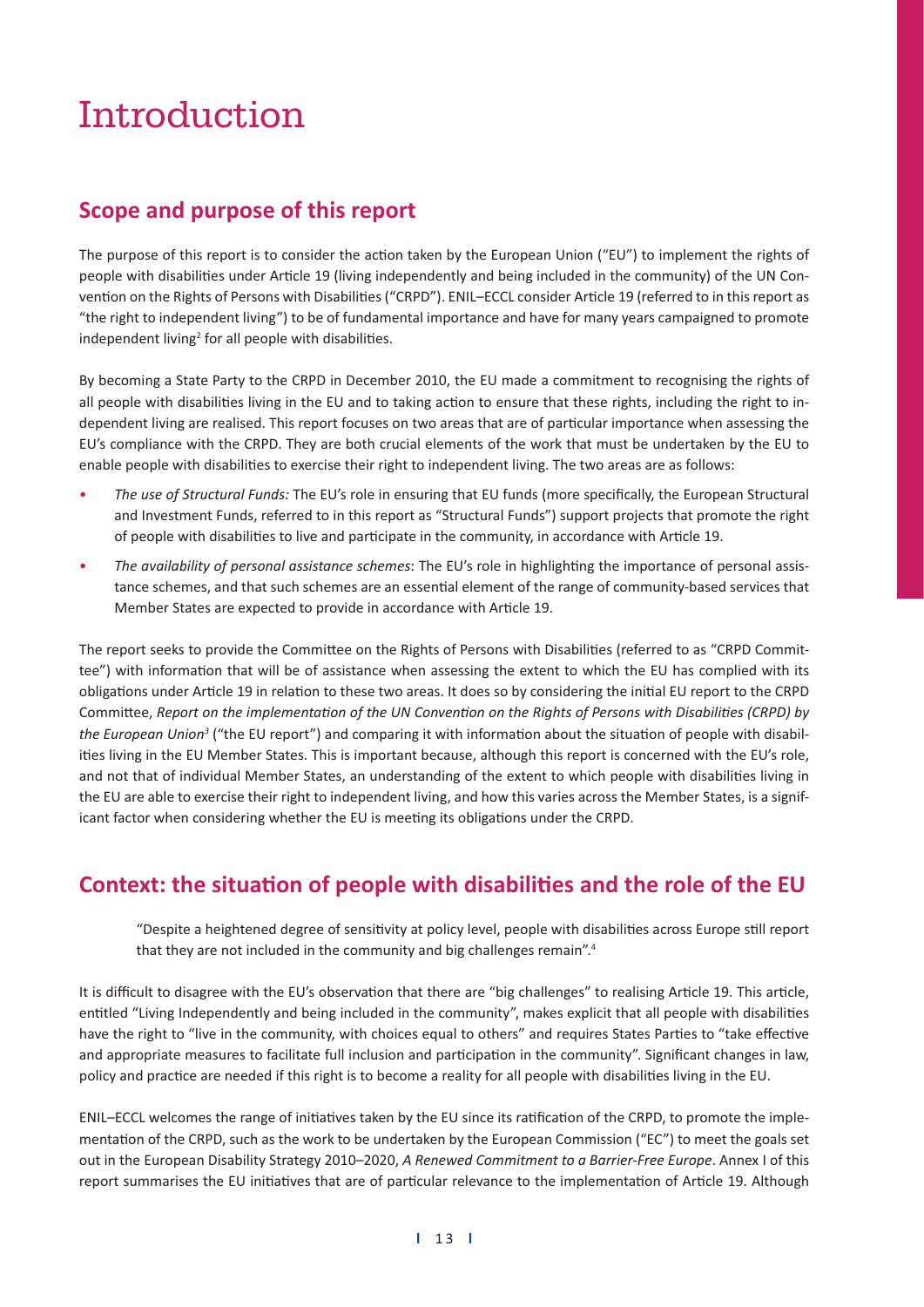these are important steps in the much-needed work to promote independent living for people with disabilities in the EU, ENIL-ECCL are concerned that the EU gives too little attention to how to ensure that these policies and goals are put into practice in the Member States. The implementation of these initiatives is crucial if they are to have a positive impact on the everyday lives of people with disabilities. This requires an understanding of the current situation of people with disabilities, including the significant barriers that limit the extent to which people with disabilities can exercise their rights under the CRPD.

## Article 19 – the right to independent living and institutional care

A major barrier to realising the rights set out in Article 19 is that an estimated 1.2 million people with disabilities across the EU<sup>5</sup> are living in institutions and in some Member States "the ethic and practice of institutional segregation seems deeply embedded".<sup>6</sup>

This report uses the term "institution" and "institutional care"7 when referring to settings in which residents are excluded from the wider community and/or are compelled to live together, and do not have control over their lives or decisions which affect them.<sup>8</sup> Although the size of the premises in which people live is an important factor in determining whether it is institutional in character, these other aspects are as relevant. While the traditional, large long-stay residential settings that are still common in many parts of Europe, particularly Central and Eastern Europe, are clearly "institutions", smaller settings, such as "group homes" can also replicate a negative culture of institutional care. For example, this might be because residents have no choice about living in such homes, or they remain subject to a rigid daily regime designed around the convenience of staff, rather than their needs, wishes and aspirations.

### BOX A: Article 19 (Living independently and being included in the community)

Although Article 19 does not create a new right,<sup>9</sup> it is the first time that the right to live independently and be included in society has been made explicit in a human rights treaty. This right, which applies to all persons with disabilities, regardless of the type or degree of the impairment or the level of support necessary, provides a clear vision for the future - that people with disabilities can live in the community as equal citizens. In addition, the themes of inclusion and participation are integral to the CRPD as whole. Thus, the CRPD requires that action is taken to ensure that all people with disabilities can live and receive the support they need to participate in society as equal citizens.

The right to live independently and being included in the community has been described as "the key portal to living a fuller life". It is "much celebrated since it is the one that delivers on 'choice' where it matters most to people – where to live and with whom".<sup>10</sup> The vision, encapsulated by Article 19 is in stark contrast to the situation of people with disabilities who in parts of the EU (in particular, but not exclusive to, Central and Eastern Europe), are placed in large, often remote institutions, and have very little contact with the outside world. Thus, segregation of individuals solely on the basis of their disability is in itself a violation of their rights under Article 19, as they are prevented from engaging with family or friends or being involved in community life.

In his Issue Paper on Article 19, the former Council of Europe ("CoE") Commissioner for Human Rights, Thomas Hammarberg, noted that Article 19 is closely linked to other rights such as equality and non-discrimination, as well as to "how health, education, social support systems and the labour market are shaped". It also "embodies a positive philosophy, which is about enabling people to live their lives to their fullest within society". The Commissioner emphasises the crucial importance of this right in addressing the social exclusion of people with disabilities:

"The core of the right, which is not covered by the sum of the other rights, is about neutralising the devastating isolation and loss of control over one's life, wrought on people with disabilities because of their need for support against the background of an inaccessible society. 'Neutralising' is understood as both removing the barriers to community access in housing and other domains, and providing access to individualised disability-related supports on which enjoyment of this right depends for many individuals."11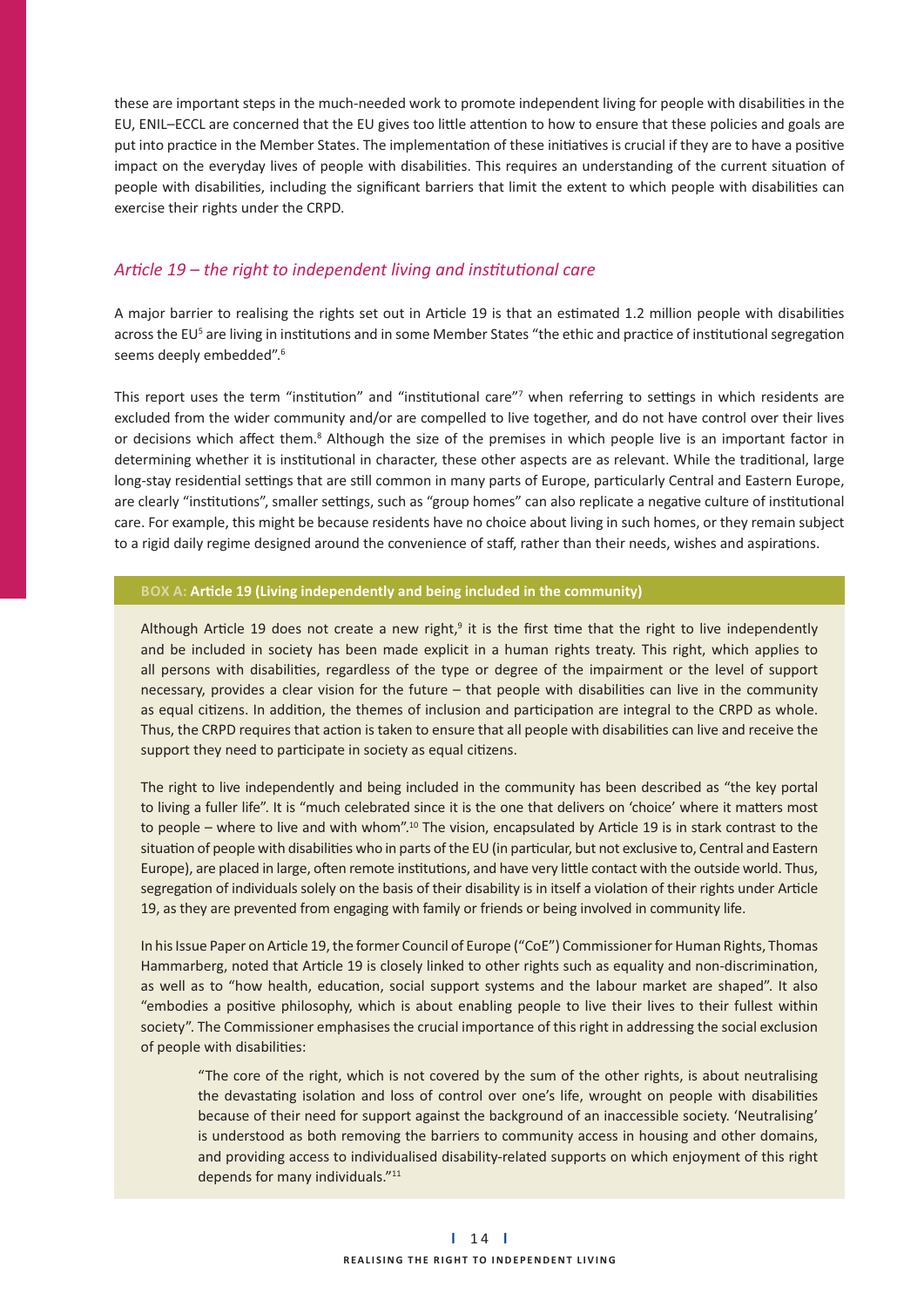## **Structural Funds and institutionalisation of people with disabilities**

The institutionalisation of people with disabilities has been exacerbated by the use of Structural Funds by some Member States to maintain a system of institutional care that excludes people with disabilities, rather than to develop community-based alternatives that promote their inclusion. That this remains a fundamental barrier to the realisation of the right to independent living and participation in the community for people with disabilities is emphasised by the CoE's Commissioner for Human Rights, Nils Muižnieks, who has stated that he will "continue to monitor very closely deinstitutionalisation and the implementation of the right to live in the community".<sup>12</sup> In his keynote speech to the International Symposium "Human Rights and Disability" in Vienna in April 2014, the Commissioner stated:

"Unfortunately, Europe still has a long way to go even to eradicate the most obvious violations of this right; that is, the segregation of persons with disabilities in large institutions. The human rights violations such institutions engender are well documented, including in the case-law of the European Court of Human Rights and the reports of the Council of Europe anti-torture Committee (CPT), yet they continue to blight the European landscape. There are still European countries refurbishing existing institutions or even building new ones - sometimes, shamefully, with EU structural funds."<sup>13</sup>

### *Lack of community-based services*

Often the reason for the prevalence of institutionalisation is the lack of community-based services. In such circumstances, even those people with disabilities who are not institutionalised are likely to "live disconnected and lonely lives because the infrastructure of inclusion – especially open and accessible services as well as personalised services  $-$  is insufficiently developed".<sup>14</sup>

Article 19 requires that people with disabilities are able to choose where and with whom they live and that they have access to a range of community support services that "support living and inclusion in the community" and "prevent isolation or segregation from the community". Thus, although not all residential care settings are "institutions" or provide "institutional care", it is essential that the providers of such services adhere to the principles of Article 19. This includes the requirement that residential care services are part of a range of options that support independent living - residential care should never be the only option.

### **The impact of austerity measures on people with disabilities**

There is also a growing concern that the austerity measures introduced by many Member States have caused addi tional hardship to people with disabilities and other marginalised groups. Of particular concern is that, as a result of the cuts to public services, services are becoming more institutional and more people with disabilities are being placed in long-stay residential settings, rather than being supported in their own homes.<sup>15</sup>

## **The importance of the EU in promoting independent living**

The above comments illustrate the importance of the EU in supporting the development of community-based services (of which personal assistance schemes will be a crucial component) in the Member States and ensuring the Structural Funds are used to support the development of such services, so that institutional care becomes obsolete.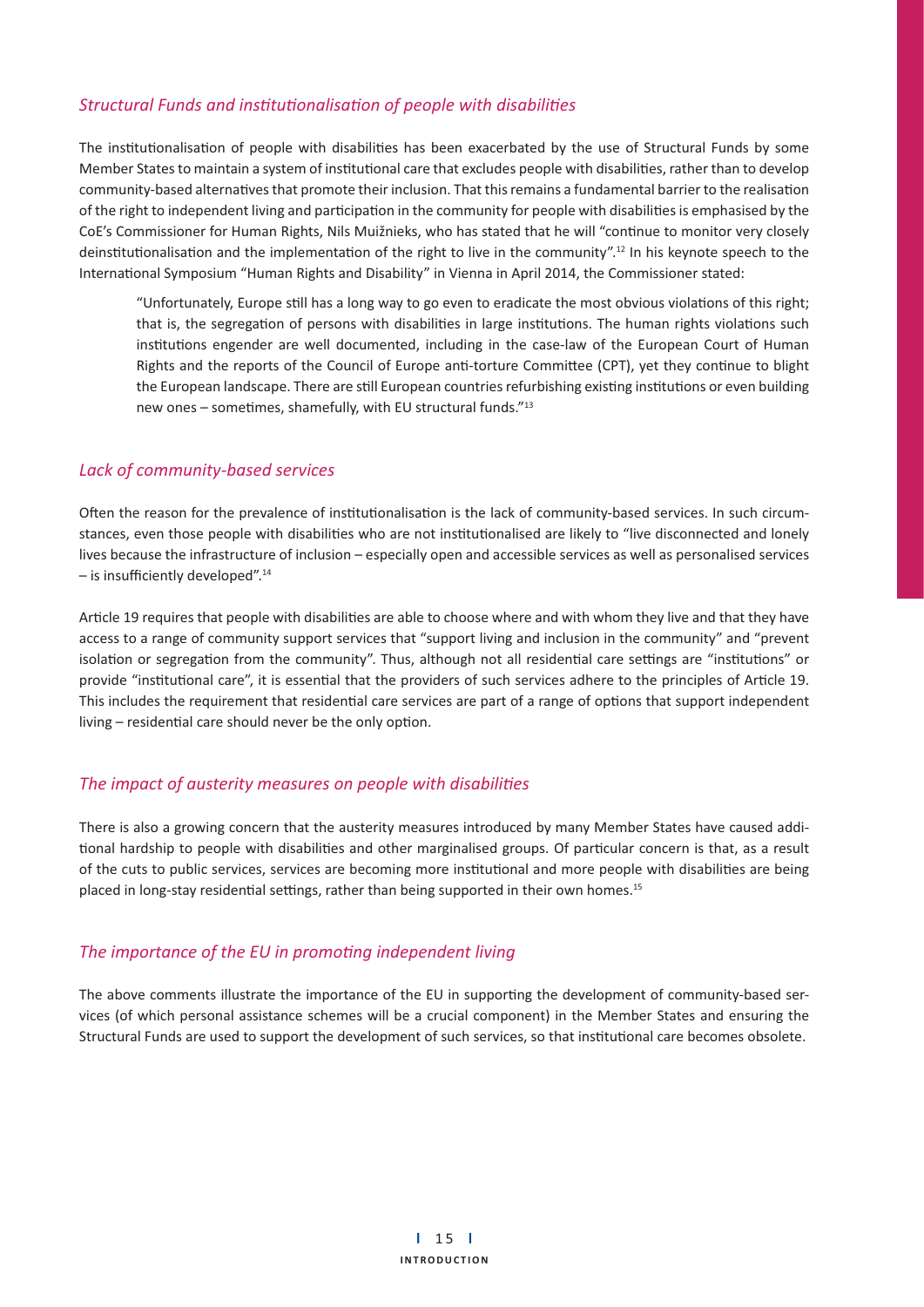# Article 19 and the Right to Independent Living in the EU: Key Areas

ENIL-ECCL consider the following four areas to be of particular relevance when evaluating EU's implementation of Article 19:

- 1. Ascertaining the extent of the EU's obligations under the CRPD
- 2. Understanding the current situation of people with disabilities living in the EU
- 3. Using Structural Funds to promote independent living
- 4. Promoting personal assistance as an essential element of independent living

For each of these areas, a number of key issues are identified. These are considered by first, setting out the relevant paragraphs of the EU report and then, providing ENIL-ECCL's comments. A set of questions that the CRPD Committee may find helpful to raise with the EU are then suggested.

ENIL–ECCL's comments on the EU report are based upon information received from organisations of disabled people<sup>16</sup> and other civil society groups, as well as published reports and commentaries from the United Nations, Council of Europe and EU bodies in relation to the 27 Member States of the EU for the period covered by the EU report (January 2011–December 2013).<sup>17</sup> ENIL–ECCL have sought to include information on all Member States, albeit, as discussed below, the availability of information is not consistent across the EU, particularly in relation to people with disabilities placed in institutional settings.

# 1. Ascertaining the extent of the EU's obligations under the CRPD

Given that the CRPD is a 'mixed agreement', covering "fields that fall in part within the competence of the EU, in part within that of the Member States and in part within the shared competence of the EU and its Member States"<sup>18</sup>, it is necessary to ascertain the extent of the EU's responsibility to ensure compliance with the CRPD. ENIL–ECCL are concerned that there is a lack of clarity on the extent of the EU's obligations under the CRPD, both generally and specifically, in relation to Article 19. (Further background information is provided in Annex II.)

**The following key issues are considered below:** 

- 1.1 Lack of clarity on the scope of the EU's competence in relation to the CRPD
- 1.2 Lack of clarity on action to be taken by the EU to ensure overall compliance with the CRPD
- 1.3 Lack of clarity on EU's competence and specific action to be taken in relation to Article 19 of the CRPD

### **1.1** KEY ISSUE: Lack of clarity on the scope of the EU's competence in relation to the CRPD

## **EU report:**

**Paragraph 4:** states that Annex II to the Council Decision "illustrates the extent of the Union competence with respect to matters governed by the CRPD".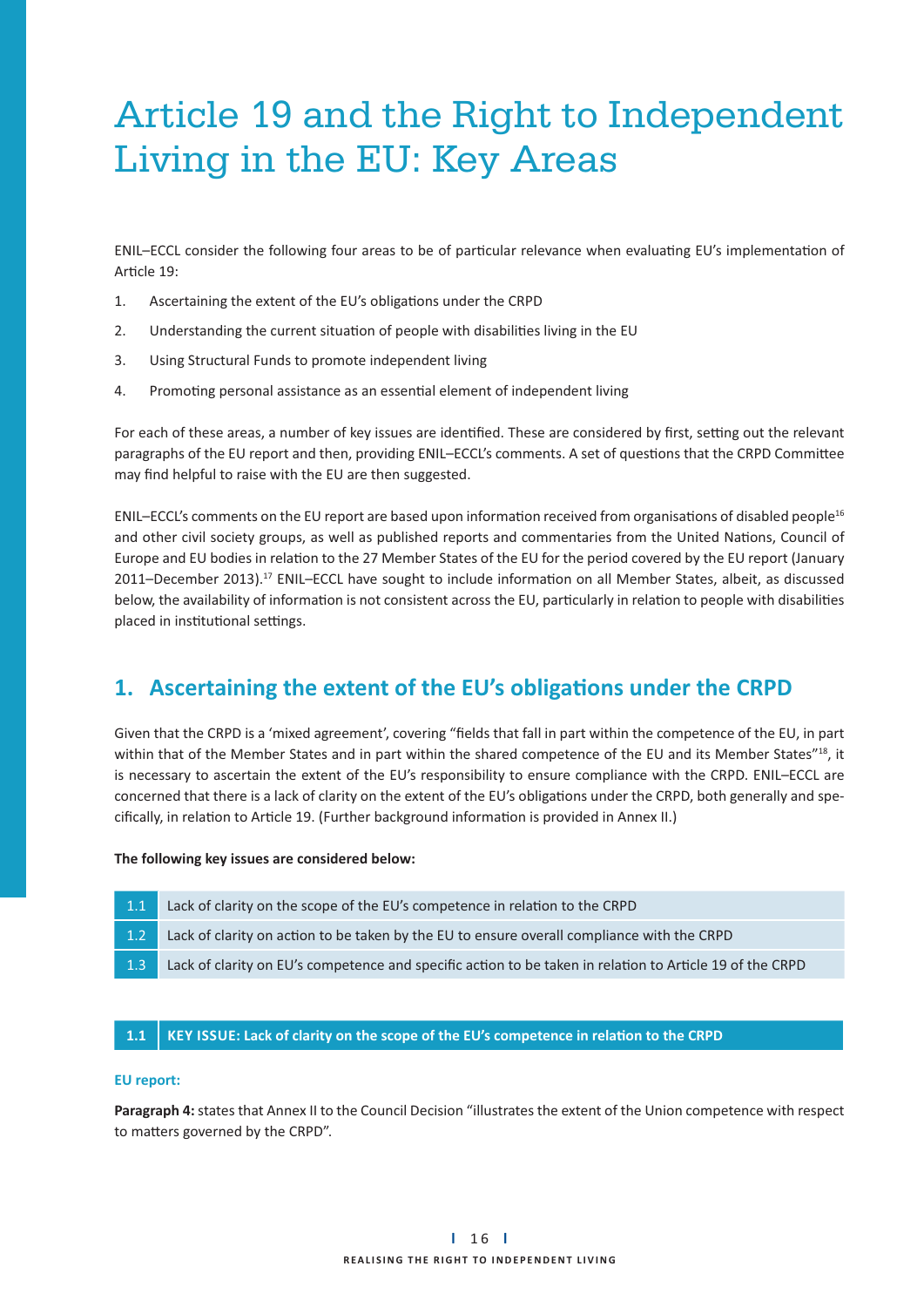#### **ENIL–ECCL comment:**

- Council Decision is unclear: Annex II of the Council Decision does not distinguish between those areas that fall within the exclusive competence of the EU and those where the EU shares competence with Member States.
- Recognition that EU competence will change over time: the Council Decision notes that the "scope and the exercise of Community competence are, by their nature, subject to continuous development".<sup>19</sup> However, Annex II has not been updated since EU's ratification of the CRPD in 2010, so it is unclear whether and how the scope and exercise of EU's competence has changed.

#### 1.2 KEY ISSUE: Lack of clarity on action to be taken by the EU to ensure overall compliance with the CRPD

#### **EU report:**

**Paragraph 29:** states that "the Commission is conscious of the need to analyse the extent to which current laws or policies are aligned to the CRPD" and refers to funding a study on this issue. (The findings of this study were published in 2010 in a report entitled Study on Challenges and Good Practices in the Implementation of the UN Convention on *the Rights of Persons with Disabilities* ("the CRPD study").<sup>20</sup>)

#### **ENIL–ECCL comment:**

- The CRPD study recommended action to be taken to ensure CRPD compliance: Although the CRPD study identified various challenges to the implementation of the CRPD, for the EU as well as Member States, the EU report makes no mention of what action the Commission has taken, or is intending to take, in the light of them.
- The need for a review of EU law and policy: One of the recommendations made by the CRPD study is that "the EU and Member States should conduct a comprehensive 'screening exercise' of EU and national legislation and, if necessary, should modify or abolish existing instruments in order to ensure full compliance with the UN CRPD". It concluded that the screening of EU legal instruments would need "to evaluate EU legislation towards the requirements of the UN CRPD and consider the EU competence to act in the fields covered by the Convention". It adds that the consideration of EU competence "will be important to determine the type of measure that the EU would need to take in order to meet the requirements of the Convention".<sup>21</sup> The need for the EC to carry out an impact assessment of the CRPD has also been highlighted by the European Economic and Social Committee (EESC).<sup>22</sup> In addition, the European Parliament called on the EC to "carry out a comprehensive review of EU legislation and policies" in order to assess their compliance with the CRPD.<sup>23</sup>

#### $1.3$  KEY ISSUE: Lack of clarity on the EU's competence and specific action to be taken in relation to Article 19

#### **EU report:**

Paragraph 92: states that "competence for the promotion of independent living in the community is shared with the Member States" and that the EC "has undertaken to promote the use of EU Structural Funds to assist Member States in the transition from institutional to community-based services".

#### **ENIL–ECCL comment:**

**•** *Investment of Structural Funds in institutional care contrary to CRPD: The EU's stated commitment to promote the* use of Structural Funds for the transition from institutional care to community-based services, thereby making the link between the use of these funds and the realisation of Article 19, is very welcome. However, in some Member States,<sup>24</sup> Structural Funds have been used to reinforce outmoded systems of institutional care, rather than supporting the development of community-based alternatives, which is contrary to the CRPD.<sup>25</sup> This means – as discussed below under "Using Structural Funds to promote independent living" – that concerted action will be required to ensure that such misuse of funds does not occur in the current financial period (2014–2020).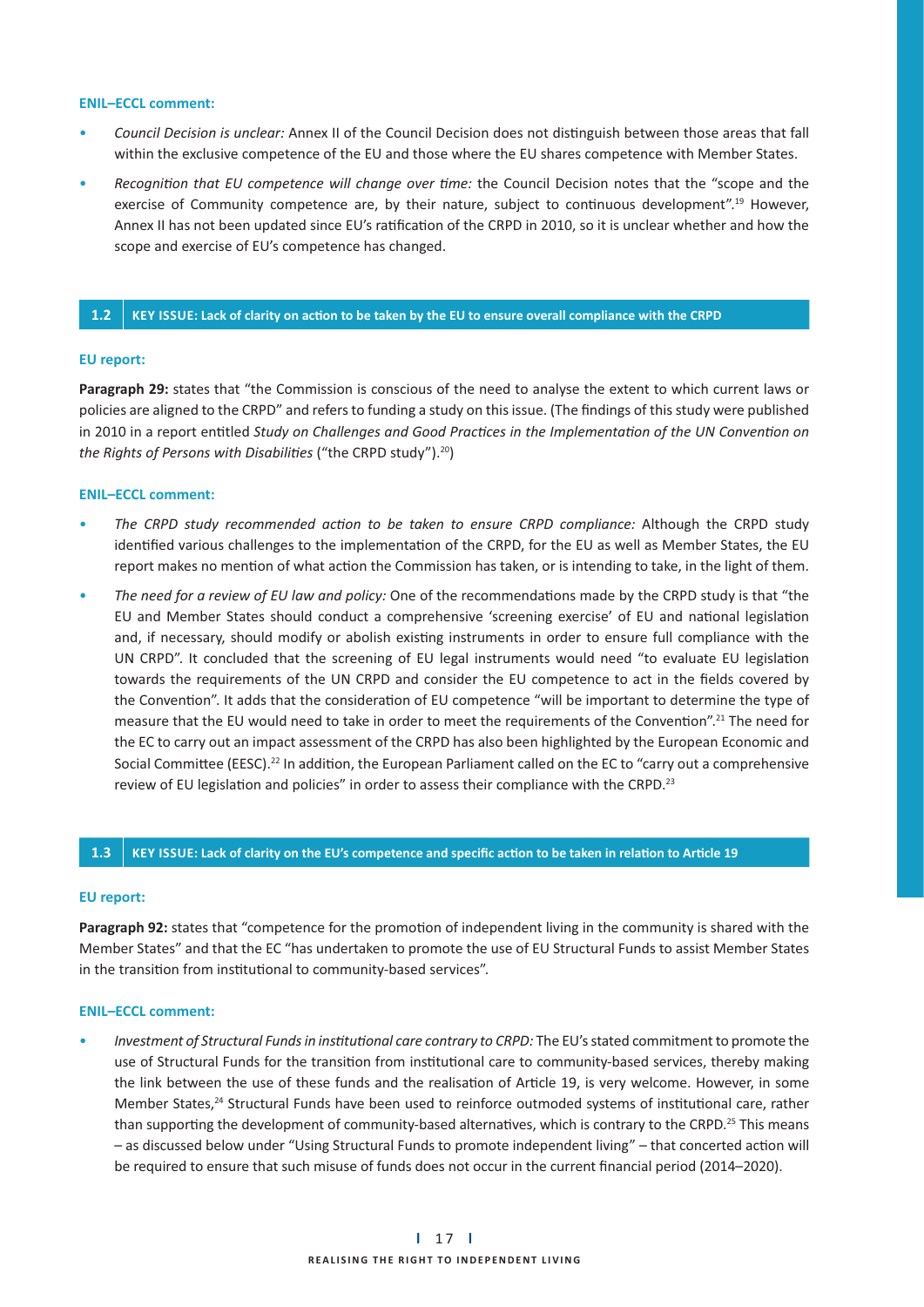• Consider action to be taken to ensure compliance with Article 19: There are wide-ranging obligations under Article 19, but the EU report provides little information on how it intends to take action, with Member States, to address these extensive obligations. For example, the CRPD study noted that several EU legal instruments concerning indirect taxation and state aid were relevant to Article 19. Such instruments "could positively contribute to the elimination of barriers (such as inaccessible, or insufficient, goods and services) for persons with disabilities to fully enjoy the right to independent living". The CRPD study recommended that the EU should ensure that "any indirect tax reliefs for goods and services, or any funding to be given" should encourage and promote independent living, and "should not support any residential, medical, or other institution that restricts the autonomy of persons with disabilities".

#### Questions to ascertain the extent of the EU's obligations under the CRPD:

- **Question 1:** In which areas of the CRPD does the EU have exclusive competence (i.e. areas for which it is solely responsible for meeting the obligations under the CRPD) and in which areas does it share competence *with the Member States?*
- **Question 2:** Has the EU undertaken a review of EU legislation and policies for compliance with the CRPD and, if such a review has been undertaken, what is the outcome of this review (i.e. what recommendations have *been made and to what extent have they been implemented)?*
- **Question 3:** Given that the EU shares competence with the Member States in relation to Article 19, what specific actions are being taken by the EU to promote Article 19, how does the EU work with Member States towards meeting the obligations under the Article 19, and how is progress assessed?

## **2.** Understanding the current situation of people with disabilities  **living in the EU**

People with disabilities living in the EU face significant barriers to independent living and being included in the community. The European Economic and Social Committee (EESC) provides a general summary of the situation of people with disabilities in its recent report on the implementation and monitoring of the CRPD:

"There are around 80 million persons with disabilities in Europe and, according to Eurostat figures, they are two to three times more likely to be unemployed than non-disabled people; only 20% of people with severe disabilities have a job, compared to 68% of those without disabilities. Persons with disabilities are more than 50% less likely to reach third-level education than non-disabled persons. Only 38% of persons with disabilities aged 16–34 across Europe have an earned income, compared to 64% of non-disabled people."<sup>26</sup>

In many parts of the EU, people with disabilities do not have the choice of where, or with whom to live. Of particular concern to ENIL-ECCL is the high number of people with disabilities who continue to be placed in long-stay residential care, in some cases for life, and the serious human rights abuses that occur within these closed residential settings. For example, the CRPD study states:

"[R]esearch in this field has revealed that the existence of national laws that still permit institutionalisation of persons with disabilities hampers significantly their social inclusion and full participation in their society. Several national policies are focused on improving institutional care, instead of moving residents of such institutions into the community. In cases where national policies promote independent living for persons with disabilities, the frequent absence of direct payments, or individualised funding schemes, to allow persons with disabilities to manage their own affairs is a significant challenge to the effective implementation of the UN CRPD."27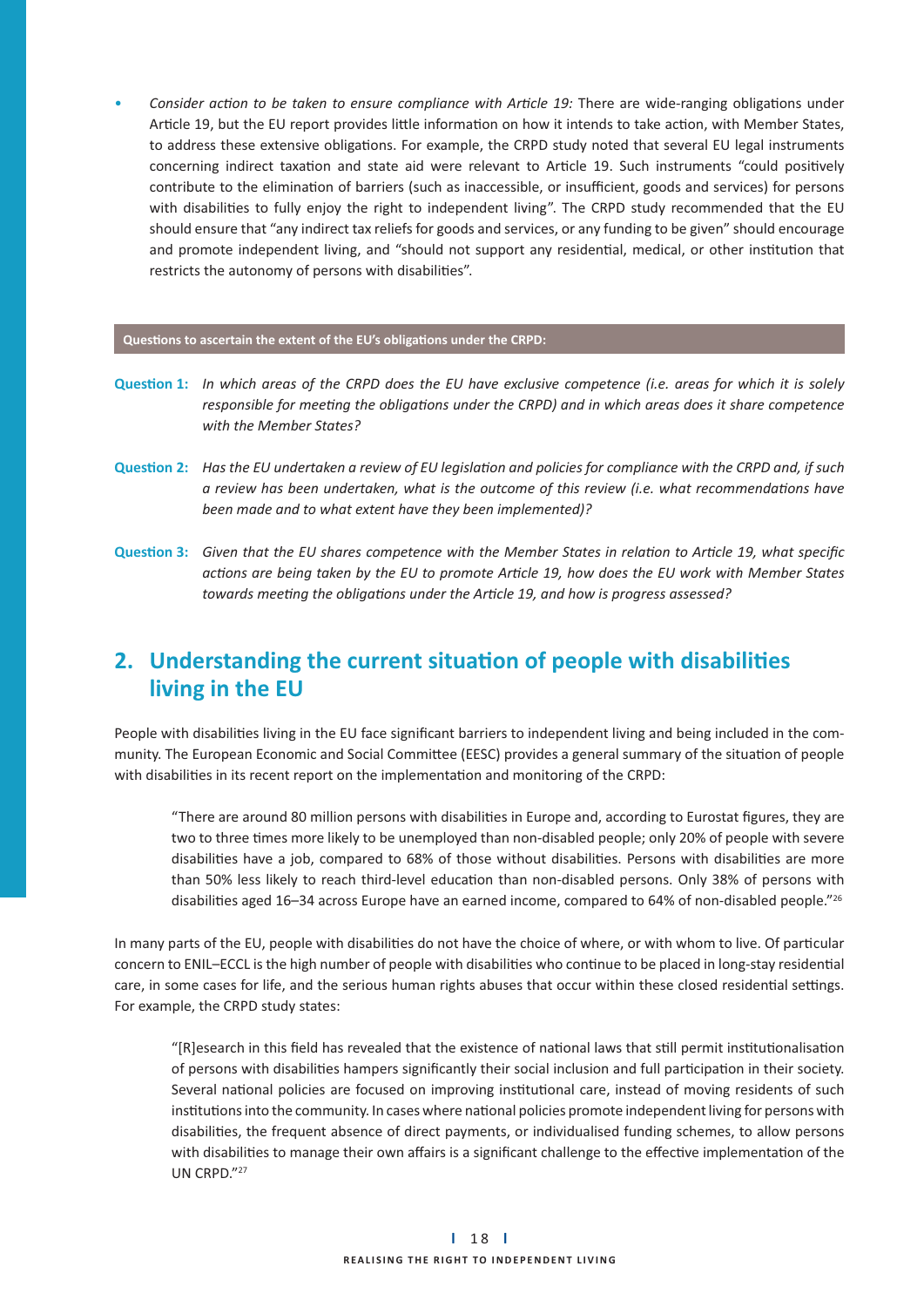That there is a strong link between the high prevalence of institutionalisation and the lack of community-based services is highlighted in a recent EU Parliament resolution, which:

"...deplores the fact that certain persons with disabilities have no choice but to live in special homes, given the lack of community-based alternatives, and calls on the Member States to champion arrangements which enable more persons with disabilities to live independently."<sup>28</sup>

Furthermore, ENIL–ECCL is concerned that the measures undertaken by governments across Europe as a means of addressing the economic and financial crisis that began in 2008, have had a disproportionate adverse impact on people with disabilities. Together with the European Disability Form and the European Foundation Centre's Consortium of Foundations on Human Rights and Disability, ENIL has created an online resource to highlight the impact of European governments' austerity measures.29

Despite the clear policies of the EU and Member States that highlight the need for action to ensure the social inclusion of people with disabilities, progress towards achieving the transition from institutional care to community-based alternatives has been slow. While recognising that this process (often referred to as 'deinstitutionalisation'), will take time and requires careful planning,<sup>30</sup> ENIL–ECCL are concerned that governments fail to make this a priority, so that little or no action is taken to implement deinstitutionalisation policies.

Little attention is given to these areas in the EU report, despite their relevance to the CRPD and the significant negative impact on the lives of people with disabilities.

#### **The following key issues are considered below:**

| 2.1 Insufficient data on the situation of people with disabilities in the EU    |
|---------------------------------------------------------------------------------|
| 2.2 Insufficient information on people with disabilities living in institutions |

- 2.3 Adverse impact of austerity measures on people with disabilities
- **2.4** Insufficient action to raise awareness about the institutionalisation of people with disabilities
- 2.5 Slow progress in developing community-based alternatives to institutional care that ensure independent living for people with disabilities

#### **2.1** | KEY ISSUE: Insufficient data on the situation of people with disabilities in the EU

#### **EU report:**

Paragraphs 16-17, 107 and 192-199: provide some statistical information in relation to people with disabilities, in relation to Article 19 and Article 31 of the CRPD.

- No uniform standards for data collection: There are no standards for data collection agreed at the EU level in relation to services for disabled people generally, nor to measure progress in the transition from institutional care to community-based support.
- Data collected is limited in scope: As noted by the EU report (paragraph 196), the EU Statistics on Income and Living Conditions (EU-SILC) – the reference source on income distribution and social inclusion at European level - only interviewed those aged 16 and older. In addition, those living in "collective households and institutions are generally excluded". This means that children and disabled people (both children and adults) in residential care are excluded from these statistics, thereby making a reliable evaluation of the level of social inclusion in the Member States and at the EU level very difficult, if not impossible.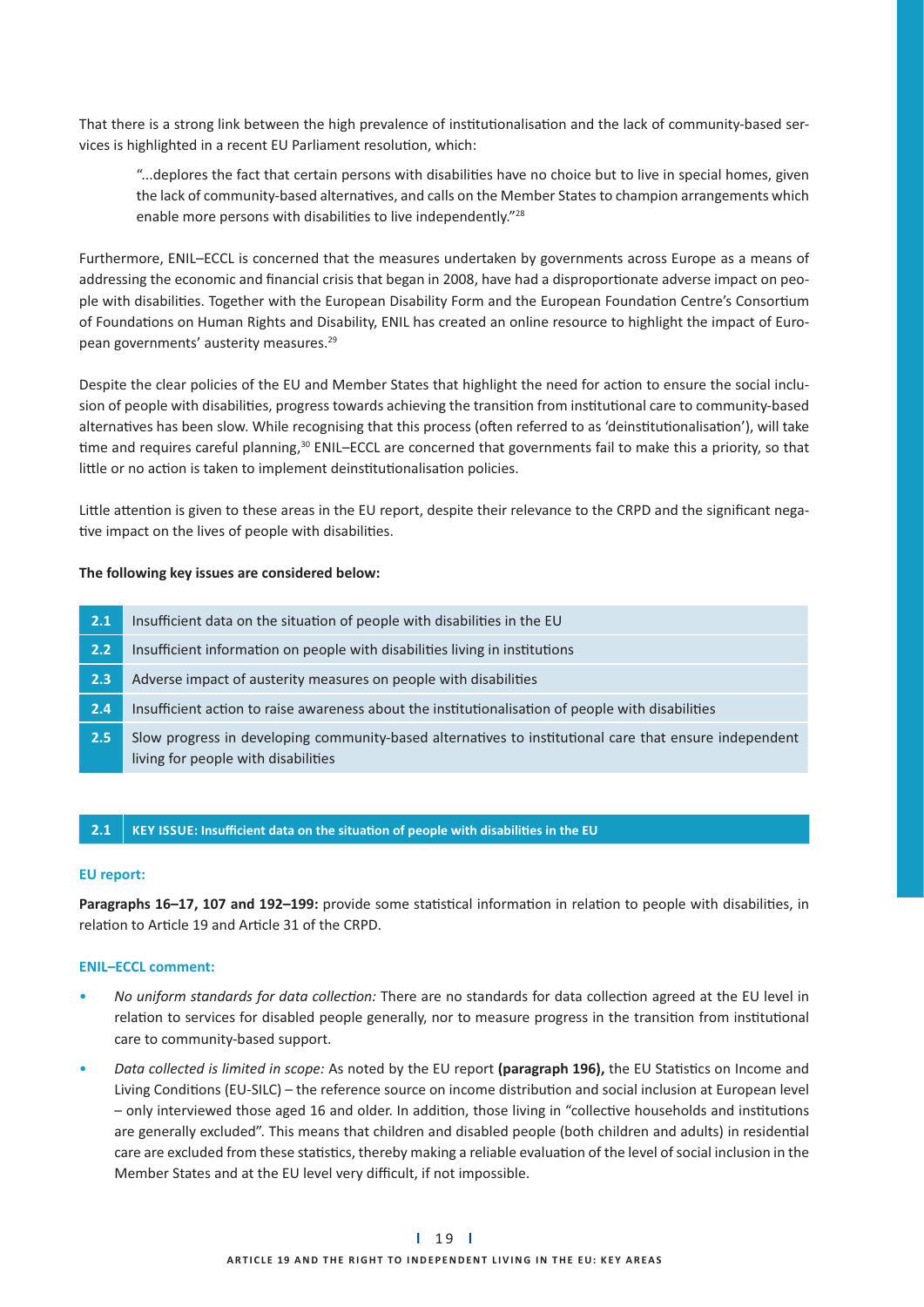- Lack of up to date information: The European Foundation Centre's 2012 study, *Assessing the impact of European* governments' austerity plans on the rights of people with disabilities ("EFC's Austerity report") highlights a concern about the lack of data, at EU level, in relation to people with disabilities.
- The report notes that "the absence of up-to-date statistics on poverty, social services and disability is persistently being reported as the principal obstacle for an adequate monitoring of the social impacts of the austerity measures in the Member States". It adds that "information and data in the Member States are fragmented, outdated, not recorded or not made public, which makes an accurate analysis of the country situation difficult and a cross-country comparison almost impossible".<sup>31</sup>
	- A report published in 2012 on mental health services across 32 European countries, including the 27 Member States, Mapping Exclusion – Institutional and community-based services in the mental health field in Europe ("Mapping Exclusion"), also raised concerns about the limited availability of data at a national level.<sup>32</sup>
- **Lack of information about children with disabilities:** The Committee on the Rights of the Child has noted the lack of data in relation to children with disabilities and children in alternative care in the majority of EU Member States reviewed since 2011 (for example, Finland, Italy, Cyprus, Greece, Slovenia and Germany).

#### **2.2** | KEY ISSUE: Insufficient information on people with disabilities living in institutions

#### **EU report:**

Paragraph 100: refers to the EC funded study "on progress towards community living across Europe". The findings of this study were published in the report *Deinstitutionalization and community living - outcomes and costs ("the* DECLOC report").<sup>33</sup>

- Insufficient information about people living in long-stay residential care: The insufficient data in relation to people with disabilities (highlighted above at 2.1) also relates to long-stay residential care. It is not known how many people with disabilities live in such settings across the EU. The DECLOC report estimated that almost 1.2 million people with disabilities were living in institutions across the EU and Turkey in 2007. This figure is likely to be an underestimate given that three of the countries provided no data to the researchers.<sup>34</sup> The study also found that 16 countries of the 25 countries that provided data had institutions for 100 or more residents.
- Need for standardised data: The DECLOC report found that there were no "existing sources providing comprehensive information about the number and characteristics of people in residential institutions in Europe".<sup>35</sup> Although noting that the DECLOC report "called for standardised data to be collected on residential institutions across the EU to report on progress", the EU report gives no further information.
- DECLOC recommendations on the collection of data: The DECLOC report made a number of recommendations to the EC on the collection of data<sup>36</sup>, including the following, but it is not clear whether any steps have been taken to implement them:
	- $-$  The EC should promote joint work between the Member States and Eurostat<sup>37</sup> to define "a minimum data set for residential services for people with disabilities";
- There should be regular publication of statistics by Eurostat demonstrating progress in the transition from institutional care to alternatives in the community;
- The EC should work with Member States to identify a single source in each country competent to provide the needed information, and this information should be publicly available.
- **•** *Information about people with mental health problems is incomplete:* The Mapping Exclusion report noted that the official data on the number of people with mental health problems in institutional care often excluded people with mental health problems placed in social care homes. Furthermore, the report noted that Eurostat data on the declining number of psychiatric beds in hospitals is not indicative of an increase in the availability of community-based services. 38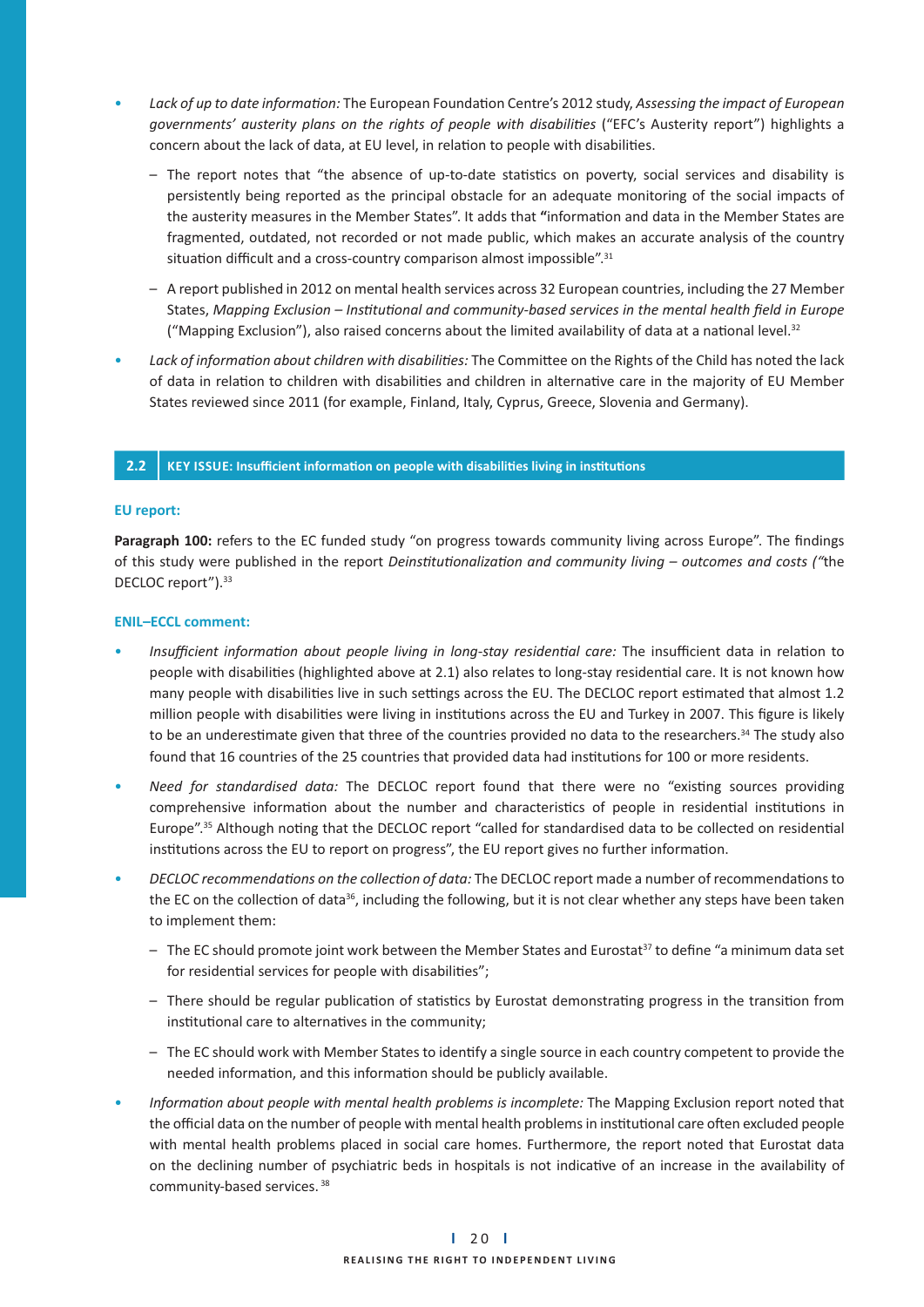#### **2.3 KEY ISSUE: Adverse impact of austerity measures on people with disabilities**

#### **EU report:**

The EU report: includes no specific reference to the austerity measures introduced by some Member States and their impact on the enjoyment of the right to independent living in the EU.

#### **ENIL–ECCL comment:**

- **•** *Insufficient attention given to austerity measures:* The EU report does not refer to the concerns that the austerity measures undertaken by many Member States have had a disproportionately adverse impact on people with disabilities.<sup>39</sup> Despite reports (see below), both from civil society groups and institutions within the EU, that provide detailed accounts of this problem, the EU has thus far provided no response on how this unwanted consequence of the measures taken to address the financial crisis should be addressed.
- Austerity measures negative impact on independent living: Significant concerns have been raised by the European Parliament, other bodies and organisations:
	- In June 2013, the Committee on Employment and Social Affairs of the European Parliament raised concerns that, across the EU, people with disabilities "are being disproportionately affected by cuts in public spending". The Committee notes that as a result, people with disabilities "are losing the support services which allow them to live independently in the community". In turn "...this is leading to an increase in the number of people living in long-term institutional care and the further social exclusion of persons with disabilities in the EU", which is in breach of the CRPD.
	- The European Economic and Social Committee (EESC) stated in December 2012 that it "is worried about the negative impact that the austerity measures that have been put in place in many EU Member States are having also on persons with disabilities and their families leading to further social exclusion, discrimination, inequality and unemployment". It added that "the crisis cannot be used to postpone implementation of the UN CRPD".<sup>40</sup>
- The European Parliament adopted a resolution in 2011 that stressed that it was "unacceptable" for "unjustified cuts to be made to services for persons with disabilities or to projects for their social inclusion"<sup>41</sup> and continues to raise this issue, for example by raising parliamentary questions addressed to the European Commission.42
	- The Council of Europe's Commissioner for Human Rights, Nils Muižnieks, has highlighted significant concerns about the adverse consequences of governments' austerity measures on people with disabilities following his visits to Portugal (2012),<sup>43</sup> Spain (2013)<sup>44</sup> and Romania (2014).<sup>45</sup>
	- EFC's Austerity report of 2012, which focused on Greece, Hungary, Ireland, Portugal, Spain and the UK, concluded that there was "a substantial body of evidence at EU level and from country reports" that the right to live independently in the community has been placed under severe threat as a result of the economic crisis and resulting austerity measures.<sup>46</sup> EFC's Key Findings document notes that in Ireland, Portugal and the Netherlands service providers are being forced into providing more standardised services as a result of the crisis and to deliver more services with fewer resources. In relation to the UK, "in some areas there is no budget allocated to community services, only for residential services".<sup>47</sup>

#### **2.4** KEY ISSUE: Insufficient action to raise awareness about the institutionalisation of people with disabilities

#### **EU report:**

Paragraph 93: states that "In the Disability Strategy, the Commission has undertaken to promote the use of EU Structural Funds to assist Member States in the transition from institutional to community-based services and to raise awareness of the situation of people with disabilities living in residential institutions, in particular children and elderly people".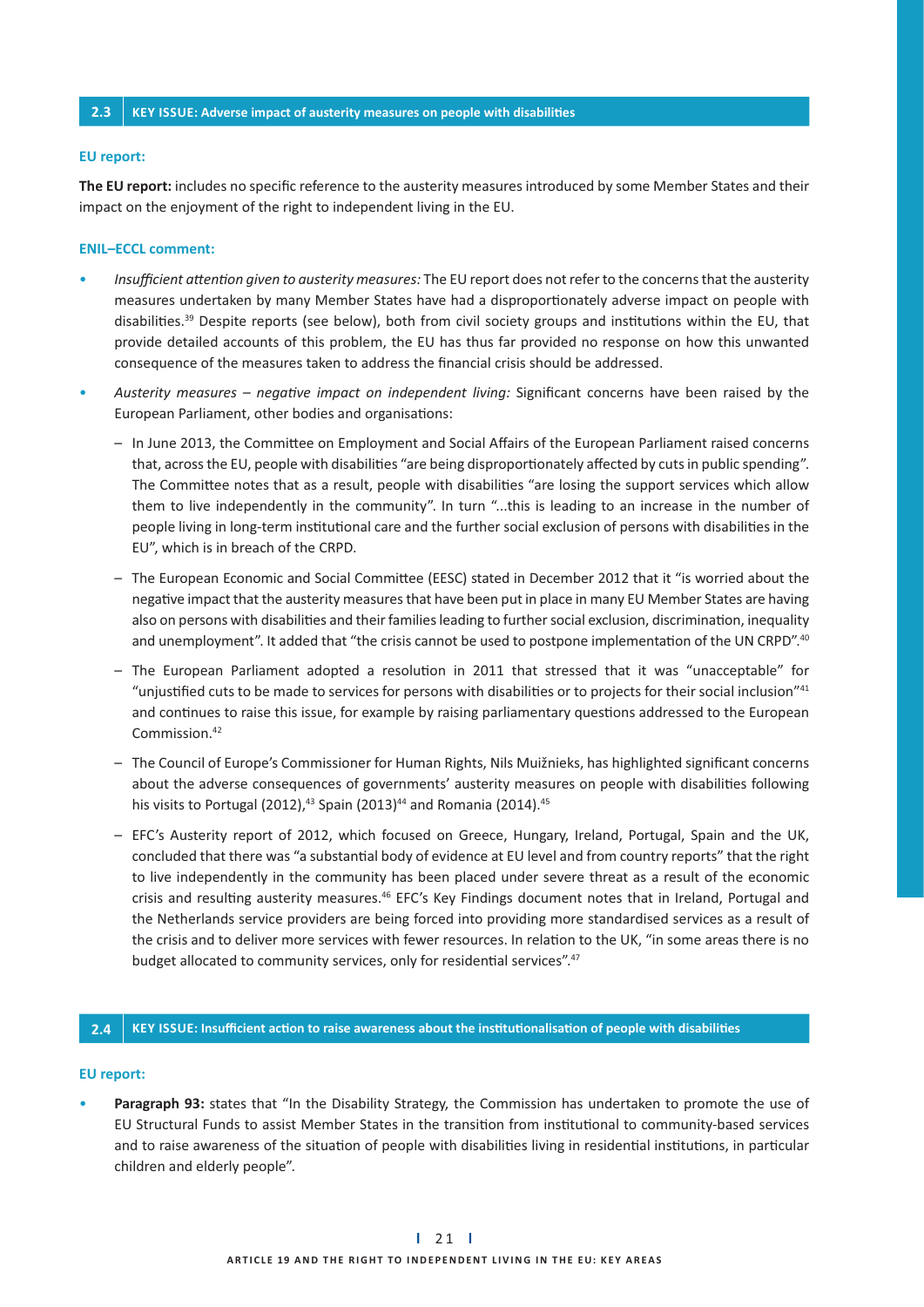- Paragraph 100: refers to the DECLOC report, which "provided evidence in support of transition from institutional care to community-based alternatives, as they can provide better results for users, their families and staff while the costs are comparable when based on comparable quality standards".
- Paragraphs 97-98 and 101-102: note the important role of Structural Funds in supporting the transition from institutional care to community based services and refer to the EC's role in promoting this transition.
- Paragraph 106: refers to a report that "highlighted the need for further efforts on de-institutionalisation accompanied by reforms in the areas of education, healthcare, employment, culture and support services". (This is a report published by the European Union Fundamental Rights Agency (FRA) in 2012, entitled Choice and control: the right to independent living - Experiences of persons with intellectual disabilities and persons with *mental health problems in nine EU Member States48* ("the FRA report").)

#### **ENIL–ECCL comment:**

• Continuing prevalence and increase in institutionalisation in some countries: While there is recognition of the importance of promoting the transition from institutional care to community-based services across the EU, in many countries institutional care remains the predominant form of care. This is especially true for Central and Eastern Europe and the Baltic countries (which became EU members in 2004), with a strong legacy of institutional care and very few community-based services in place.<sup>49</sup> For example, in Romania, the CoE Commissioner for Human Rights noted in his country visit report of 2014 that "the number of residential social care institutions for adult persons with disabilities has more than doubled in the past eight years, from 141 at the end of 2005 to 335 at the end of December 2013".50

 Furthermore, notwithstanding the lack of reliable data (discussed above at 2.1 and 2.2), reports suggest that the number of people with disabilities being placed in institutional care has increased in some of the more developed EU Member States.<sup>51</sup> In Austria,<sup>52</sup> Belgium, Denmark, Germany,<sup>53</sup> Italy,<sup>54</sup> Luxembourg<sup>55</sup> and Spain<sup>56</sup>, people with disabilities are being placed in residential care, rather than provided with services and supports that promote independent living. Lack of services in one Member State can also result in people with disabilities being sent to institutions across the border. For example, in France, it has been reported that families of people with intellectual disabilities send their family members to institutions in Belgium. The French Government estimates that approximately 1,500 minors and 5,000 adults from France reside in institutions in Wallonia, while the Wallonian authorities put the number at 8,000.<sup>57</sup>

- *The need for legal and policy reform:* the FRA report (noted at **paragraph 106**) highlights the need for "further efforts on deinstitutionalisation" and the need for reform in a range of areas. However, the EU report provides no information as to whether the EU has considered these findings and assessed what action could be taken to help Member States address the barriers to independent living identified in the report. For example, the FRA report notes the need for measures "to ensure that adequate, good quality and freely chosen personalised support for independent living is made available independently of the type of living arrangement"<sup>58</sup>.
- *The link between guardianship and independent living:* Another report by FRA, *Legal capacity of persons with*  intellectual disabilities and persons with mental health problems (2013)<sup>59</sup> emphasised that while the EU does not have specific competence to address legal capacity, it can play a major role in assisting Member States to ensure compliance with the CRPD. It also notes that the concept of legal capacity is increasingly being linked with the principles of non-discrimination and equality and is therefore relevant to EU law and policy, particularly non-discrimination. Legal capacity is also relevant to Article 19, in particular the right of people with disabilities to exercise their right to choose where and with whom to live.<sup>60</sup> Concerns about the system of guardianship, particularly plenary guardianship, whereby a person is held to lack capacity and require another person ("the guardian") to make all decisions on behalf of that person, have been raised in connection with Austria,<sup>61</sup> the Czech Republic,<sup>62</sup> Denmark,<sup>63</sup> Latvia,<sup>64</sup> Lithuania,<sup>65</sup> and Romania.<sup>66</sup> The CoE's Commissioner for Human Rights highlighted particular concerns about the use of guardianship for people with mental health problems or intellectual disabilities in Slovakia<sup>67</sup> and Spain.<sup>68</sup>
- Specific concerns about people with mental health problems and people with intellectual disabilities: The DECLOC report found that the two largest groups living in institutions were people with mental health problems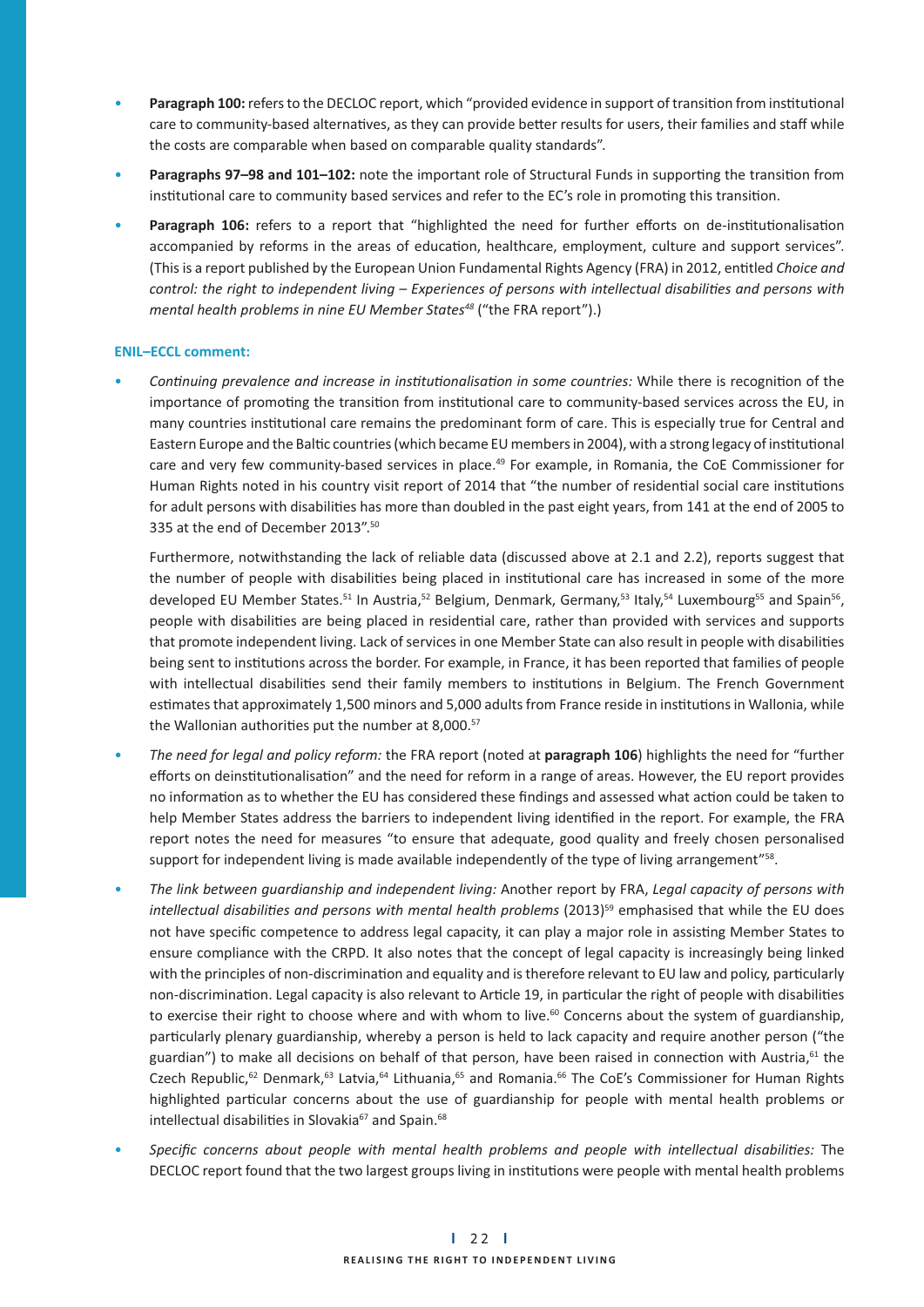and people with intellectual disabilities. It would appear that this continues to be the case. ENIL–ECCL's partner organisations highlight the particular vulnerability of these two groups of people to institutionalisation in Bulgaria, Latvia<sup>69</sup> and Lithuania.<sup>70</sup> The CoE's Commissioner for Human Rights has also raised concern about the institutionalisation of people with mental health problems (also referred to as psycho-social disabilities) and the lack of protection of their human rights following his country visits in the Czech Republic (2013),<sup>71</sup> Denmark (2014) and Spain (2013).<sup>72</sup> The Mapping Exclusion report provides information on the types of residential services for people with mental health problems in 32 countries, including all the EU Member States<sup>73</sup>.

• Specific concerns about the institutionalisation of children with disabilities: have been raised by the CoE's Commissioner for Human Rights in the Czech Republic (2013), Estonia (2013) and Romania (2014)74 and the CRPD Committee in relation to Hungary.<sup>75</sup> The Committee on the Rights of the Child has raised concerns about the institutionalisation of children in Austria (2012), Greece (2012), Lithuania (2013), Portugal (2014) and Hungary  $(2014).$ <sup>76</sup> As noted above, at least 1,500 children from France have reportedly been placed in institutions in Belgium.77

#### **2.5** KEY ISSUE: Slow progress in developing community-based alternatives to institutional care that ensure independent living for people with disabilities

#### **EU report:**

- Paragraph 107: includes statistics that demonstrate a) the lack of community based services and b) the inadequacy of services and supports in meeting a person's individual needs:
	- Of severely disabled people 23% consider that they are not included in society (EQLS 2011-2012).
- Similarly, many people with disabilities consider that their life lacks opportunities for social engagement and other opportunities (SHARE 2011).
- People with disabilities express a dissatisfaction concerning their social life: about 46% of persons with severe disabilities aged 18 or more declare a score between 1 to 5 (where 10 is the maximum satisfaction) compared to 14.6% of persons without disabilities (EQLS 2011-12).
- About 45.8% of persons aged 50 or more with difficulties in everyday life receive help. Among those who receive help, about 8.8% consider that help received 'sometimes' or 'hardly ever' meets their needs (SHARE 2007).
	- The 2011 SHARE survey provided similar results concerning the percentage who received help from others (44.5%).

- *Problems with the inadequate development of community-based services:* this has been noted in Austria,78 Bulgaria, Belgium, Denmark,<sup>79</sup> Estonia,<sup>80</sup> Greece, Hungary, <sup>81</sup> Italy, <sup>82</sup> Lithuania, <sup>83</sup> Romania<sup>84</sup> and Spain. <sup>85</sup> For example:
- ENIL-ECCL partner organisations from Bulgaria and Greece report that disabled people whose family cannot or does not want to support them, are most likely to be placed in institutional care.
	- During his visit to Romania, the CoE Human Rights Commissioner was informed that at the end of 2013 only 1,669 adults with disabilities were receiving community-based care (provided by 57 non-residential institutions), whereas more than 17,000 adults were placed in institutional care. He noted that "67% of persons with disabilities placed in an institution remain there for life, while 14% are transferred at some point to other centres". 86
	- The CoE Human Rights Commissioner also raised similar concerns to that of the CRPD Committee<sup>87</sup> about the situation in Denmark, noting that that "clusters of about 20 to 80 housing units" have been built for people with disabilities, and adding that "the average number of persons living in a residence was 15,2, while the largest residence hosted 233 persons". He was also informed that "20 residences for more than 20 residents have been built between 2011 and 2013".<sup>88</sup> The Commissioner draws attention to the situation in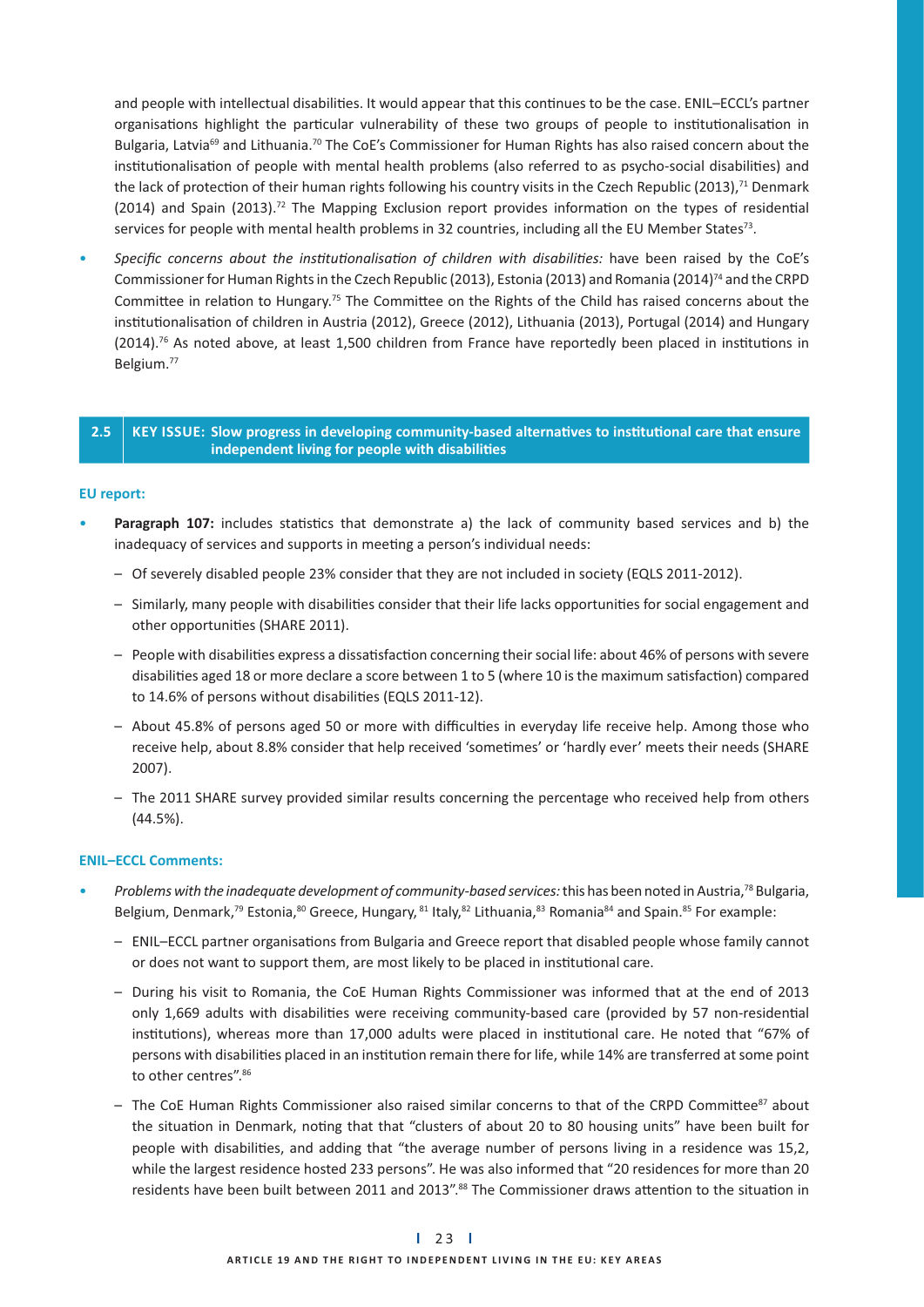Denmark when highlighting his concern that even in countries where there has been some progress towards deinstitutionalisation, there are major setbacks to achieving full inclusion:

"Even in a relatively wealthy country such as Denmark, which abolished institutions in 1998, many municipalities have built large blocks of up to 80 or even more apartments away from city centres, accommodating exclusively persons with disabilities. The material conditions in these facilities may be of a high standard, but I am convinced that clustering persons with disabilities together in such settings runs against the full inclusion and control over one's living arrangements required by the CRPD."89

- Lack of clear plans for the transition from institutional care to community-based supports (deinstitutionalisation strategy): based on the available information, in Austria,<sup>90</sup> Belgium,<sup>91</sup> Estonia,<sup>92</sup> Poland,<sup>93</sup> and Romania<sup>94</sup> there are, as yet, no finalised national programmes for deinstitutionalisation, or, as in the case of Lithuania, have only recently been approved.<sup>95</sup>
- Plans for deinstitutionalisation are in place but there are problems with their implementation: ENIL–ECCL are informed that in Cyprus, there are no structures for the transition from institutional care to community living, while in Slovenia, the national action programme states that "for many persons with disabilities institutions are still needed".<sup>96</sup> In the Czech Republic, deinstitutionalisation includes "humanisation" of institutions, which allows for renovation and building of smaller institutions,<sup>97</sup> while in Hungary, the government has set itself a 30year time frame. (There are also significant concerns with Hungary because, although the government prohibits the use of institutions, it defines institutions as a residential setting of 50 beds or more.<sup>98</sup>)
- *The lack of accessible mainstream services:* Concerns about inaccessible mainstream services have been raised in Bulgaria,<sup>99</sup> Denmark (concern that social housing is not accessible to people with disabilities), Spain (mainstream services are less accessible to disabled people in rural areas than in the cities), $100$  and Romania (very poor accessibility of public spaces and services to persons with disabilities). $101$
- Lack of access to mainstream education: The CoE Commissioner for Human Rights has raised concerns about disabled children's lack of access to mainstream education in the Czech Republic,<sup>102</sup> Spain,<sup>103</sup> and Romania.<sup>104</sup> Similar concerns have been raised in Bulgaria.<sup>105</sup> The Committee on the Rights of the Child has raised concerns in relation to Austria, Cyprus, Finland, Germany, Greece, Italy, Malta, Portugal, Slovenia, and Hungary.<sup>106</sup>
- *Lack of development of personal assistance schemes:* research carried out by ENIL on the availability of personal assistance in Europe<sup>107</sup> has shown that there are still many barriers to disabled people being able to live independently with personal assistance. These include:
- The lack of adequate legislation on personal assistance in many countries;
	- Failure to interpret personal assistance in line with the independent living philosophy and the CRPD; and
	- Insufficient resourcing of personal assistance schemes, resulting in people with disabilities receiving a limited amount of personal assistance, the scheme being limited to people with specific impairments or certain local authorities; the scheme being limited to supporting people with disabilities with their most basic needs; disabled people having no option but to be supported by their family members.

#### Questions about the current situation of people with disabilities living in the EU:

- Question 4: What action does the EU propose to take to address the lack of comprehensive and up to date infor*mation on the situation of people with disabilities in the EU, including people with disabilities living in long-stay residential care?*
- **Question 5:** What action does the EU propose to take to ensure that Member States are aware of their obligations under the CRPD, including the obligation to promote independent living?
- Question 6: What action is being undertaken by the EU to encourage Member States to promptly identify and address the reasons for the continued institutionalisation of people with disabilities, including the increase in the institutionalisation of people with disabilities as a result of austerity measures?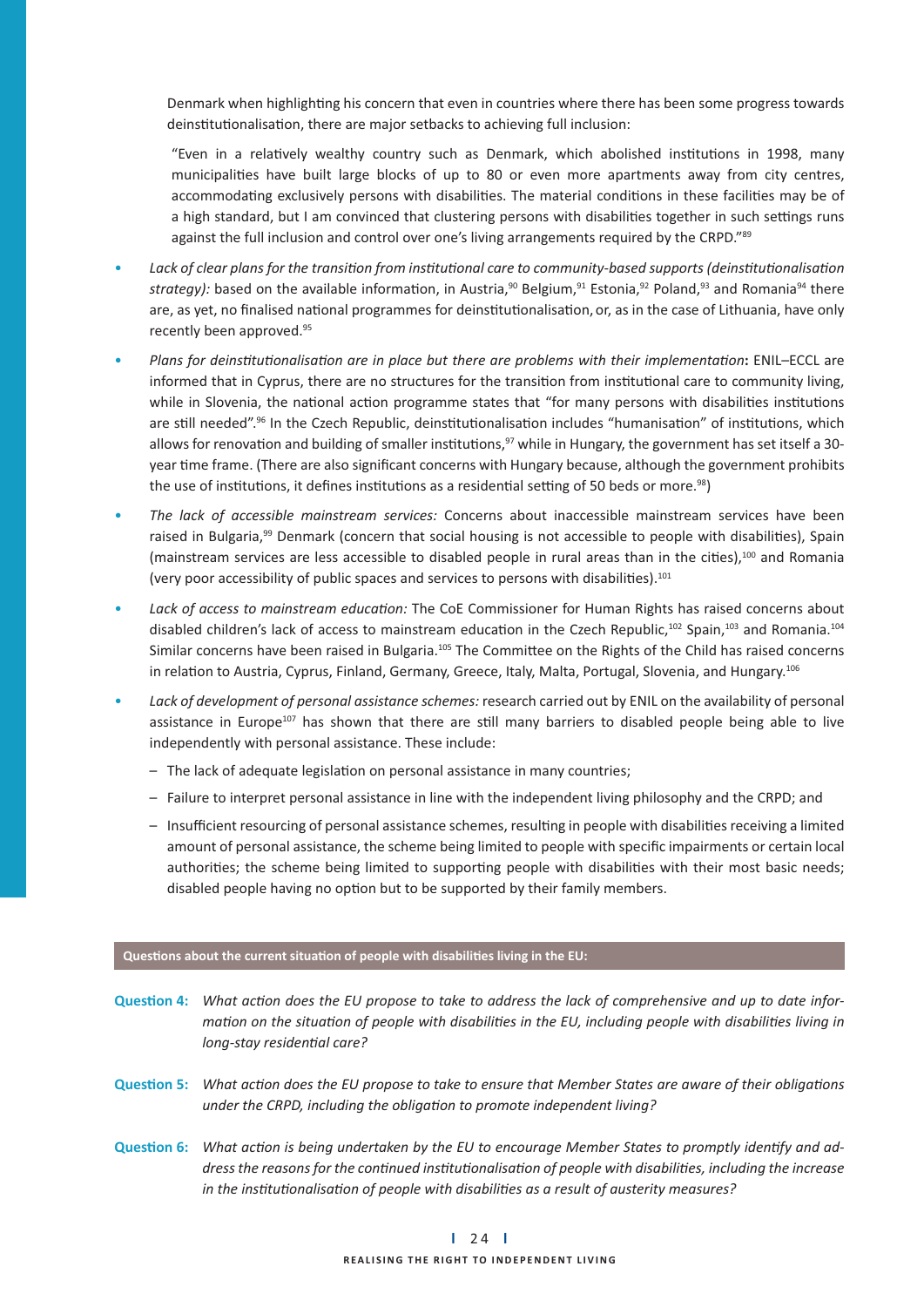# **3. Using Structural Funds to promote independent living**

Structural Funds can play a significant role in the promotion of the right to independent living. They have the potential for facilitating the systemic reforms that governments need to make if they are to achieve the goal of moving from institutional care to a range of community-based services and supports that enable people with disabilities to live and participate in the community as equal citizens. Their use must comply with EU law, including the CRPD.

The two main funds that can be utilised in this work are the European Regional Development Fund (ERDF), which can finance investments in health and social care infrastructure, and the European Social Fund (ESF), which can support employment initiatives, such as the provision of training of staff working in community-based services or supporting personal assistance schemes. Thus, these funds have a particularly important role in helping to address the institutionalisation of people with disabilities. They can support the development of new services, including services that prevent institutionalisation. They can also provide technical support for reforming legislative and financial frameworks to underpin and support community-based services that promote independent living, so that such services can replace outmoded models of institutional care.<sup>108</sup>

Accordingly, the use of Structural Funds is an important factor when considering the EU's and Member States' obligations under Article 19, in particular the development of community-based alternatives to institutional care. This point was made by the European Parliament in 2009, when it highlighted the importance of ensuring that Structural Funds are used to promote independent living, in compliance with the CRPD and urged the EC to ensure that funding is "provided for appropriate community/family based services and options for independent living."<sup>109</sup> Similarly, the European Expert Group on the Transition from Institutional to Community-based Care ("the EEG") notes that:

"The EU and its Member States, within their respective competencies, have an obligation arising from Article 19 of the CRPD [...] and Structural Funds should be used as a key tool to comply with this obligation".<sup>110</sup>

Despite the potential of Structural Funds to promote independent living, the opposite has happened in some Member States. During the previous programming period (2007-2013), Structural Funds were invested in institutional care, rather than the development of community-based alternatives.<sup>111</sup>

Another concern is that, in many cases, Structural Funds have supported the development of different residential settings (such as "small group homes"), which have replicated the institutional culture. Save for an improvement in the physical environment, little else has changed.

The overriding concern, therefore, is the failure to use Structural Funds to support the development of a properly planned strategy for the transition from institutional care to community-based services.

Failure to use Structural Funds to facilitate independent living and prevent institutionalisation is a wasted opportunity on the part of Member States and the EU, especially considering the 'transition' or 'double running costs' of moving from the system of institutional care to community-based alternatives.<sup>112</sup> This point is also relevant when determining how the concept of progressive realisation applies to this situation. The concept recognises that account may be taken of the time needed to put in place the necessary arrangements and that some States Parties may have limited available resources.

The EU is a wealthy economy and Structural Funds provide Member States with considerable additional resources (347,410 billion EUR in 2007–2013)113 that can be used to develop community-based services, as well as plan and implement the legal, financial and other necessary reforms to support a new model of services based upon Article 19. Accordingly, ENIL-ECCL consider that the EU must be more proactive in encouraging Member States to use Structural Funds in order to promote the right to independent living. For example, while the EC is not in a position to prescribe actions that should be funded by the EU, the EC could make clear that where it has identified transition from institutional care to community-based services as a priority area,<sup>114</sup> those Member States will be expected to invest a sufficient amount of Structural Funds into genuine community-based alternatives to institutions.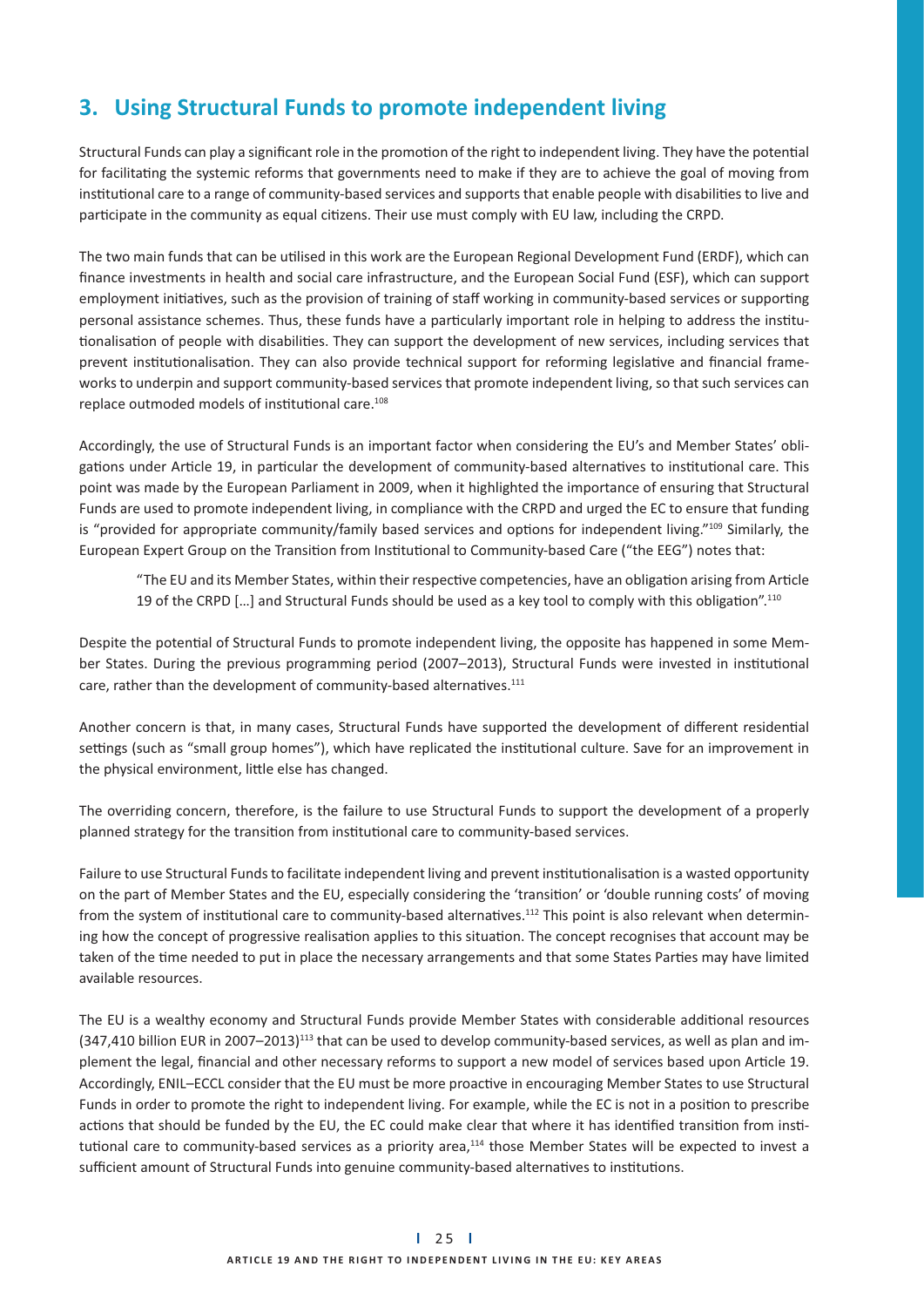The box below provides a summary of relevant actions taken in relation to the use of Structural Funds and the promotion of independent living since 2007.

#### BOX B: Structural Funds and the transition from institutional care to community-based services: *Key actions and developments*<sup>115</sup>

- **2007:** ECCL raises concerns with the European Commission about Structural Funds being used to build and renovate institutions in Romania.
- 2009: Commissioner for Employment Spidla establishes the Ad Hoc Expert Group on the Transition from Institutional to Community-based Care. The group issues a report which highlights the need for the EC to make clear that Structural Funds are not to be used to renovate existing, or build new, institutions.
- 2009: The European Commission asks the Bulgarian government to redirect EU funds from institutions to family-based care for children after pressure from civil society organisations. $^{116}$
- 2010: ECCL publishes the Wasted Lives report, highlighting the misuse of Structural Funds in Central and Eastern Europe.
- 2012: The European Expert Group on the Transition from Institutional to Community-based Care ("the EEG", formerly the Ad Hoc Expert Group) publishes the Common European Guidelines and Toolkit on the Use of EU Funds for the Transition from Institutional to Community-based Care.
- 2012: the Open Society Foundations Mental Health Initiative ("OSF-MHI") and UN OHCHR Regional Office for Europe publish reports on EU's obligations under the CRPD and EU law to invest Structural Funds into services and supports with facilitate independent living.
- 2012: EC Position Papers identify de-institutionalisation for one or more user groups as one of the priorities for the programming period 2014-2020 in 12 countries.
- 2013: OSF-MHI submit a petition to the European Parliament's Petitions Committee, raising concerns about the misuse of Structural Funds for the building and renovation of institutions for people with disabilities in Central and Eastern Europe.
- 2013: In cooperation with national NGOs, ENIL–ECCL produce *Briefing on Structural Funds Investments* for People with Disabilities, covering Bulgaria, Hungary, Latvia, Lithuania, Romania and the Slovak Republic, and highlighting continued misuse of Structural Funds.
- 2013: EEG launches a series of seminars on the use of Structural Funds to support deinstitutionalisation in Member States where EC highlighted deinstitutionalisation as one of the priorities for 2014–2020.<sup>117</sup>
- 2013: The new Structural Funds Regulations introduce provisions that promote 'transition from institutional care to community-based services'.
- 2014: Al Jazeera documentary reveals that human rights abuses were found in two institutions in Romania funded by Structural Funds. The Mental Disability Advocacy Center (MDAC) calls on the EC to take action to address this.
- 2014: European Ombudsman writes to the EC, asking what action the EC is taking to ensure that Structural Funds are not used to violate the rights of people with disabilities in the Member States.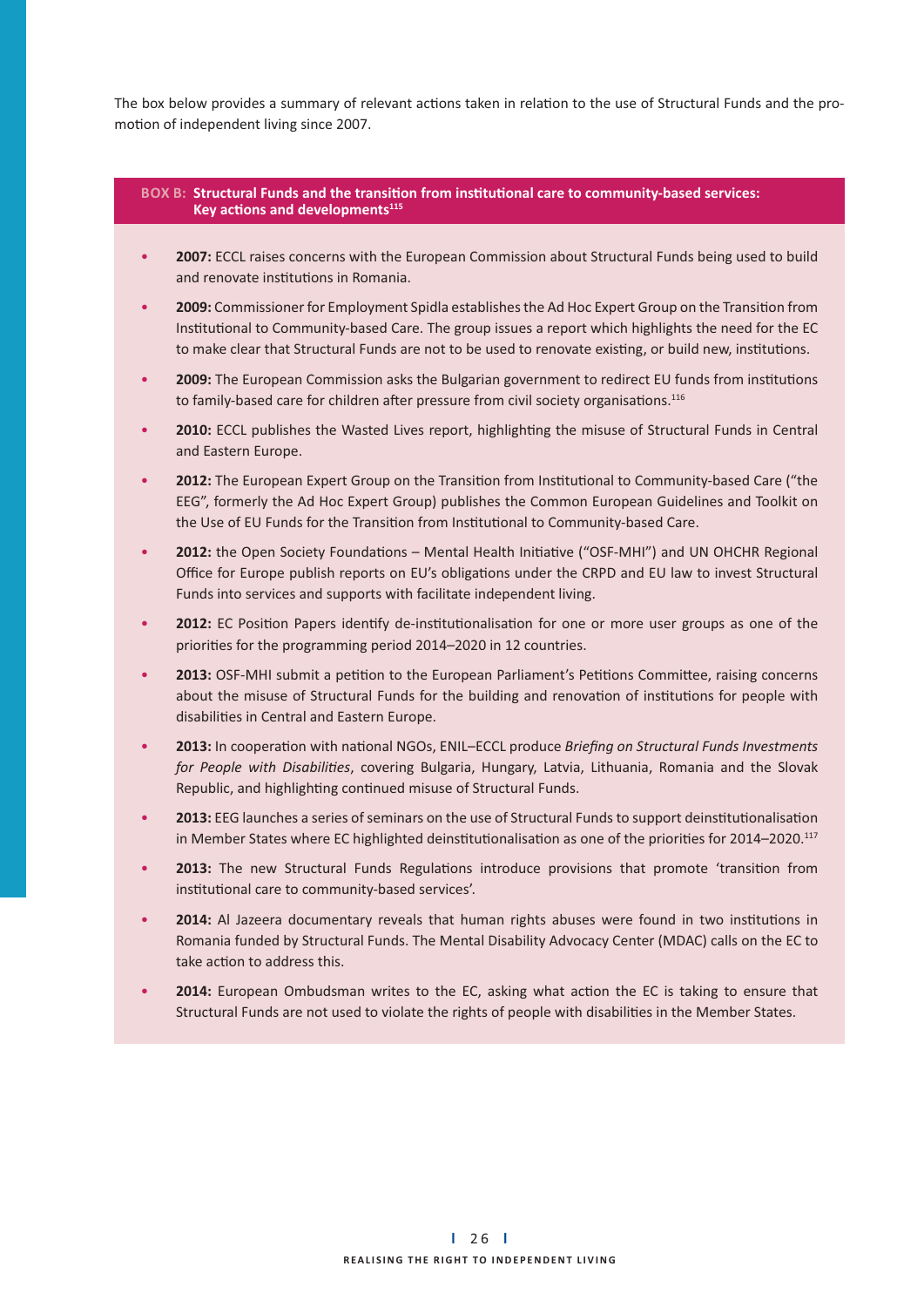#### **The following key issues are considered below:**

| 3.1 | Clear leadership required at EU level to ensure Structural Funds support deinstitutionalisation reforms in<br>the Member States                                                                                |
|-----|----------------------------------------------------------------------------------------------------------------------------------------------------------------------------------------------------------------|
| 3.2 | The use of Structural Funds to maintain institutional care should be prohibited                                                                                                                                |
| 3.3 | If such failures are to be avoided in the future, the significant negative consequences of past failures to<br>ensure that Structural Funds support the development of community-based need to be acknowledged |
| 3.4 | Concerted action is required to avoid any future misuse of Structural Funds                                                                                                                                    |
| 3.5 | Clear monitoring mechanisms are required to ensure the effective use of Structural Funds to promote the<br>right to independent living                                                                         |

**3.1** KEY ISSUE: Clear leadership required at EU level to ensure Structural Funds support deinstitutionalisa-**- on reforms in the Member States** 

#### **EU report:**

- **Paragraph 93** states that the EC "has undertaken to promote the use of EU Structural Funds to assist Member States in the transition from institutional to community-based services and to raise awareness of the situation of people with disabilities living in residential institutions, in particular children and elderly people".
- Paragraph 101 refers to the report of the Ad Hoc Expert Group on the Transition from Institutional to Communitybased Care, which set out common basic principles for transition from institutional to community-based care.
- Paragraph 102: refers to the national seminars organised by the EEG in co-operation with the EC in Member States to support the use of Structural Funds to promote "effective transition to community-based living".

- More concerted action from the EU is required: The EU report's emphasis on promoting the transition from institutional care to community-based services is very welcome, but more needs to be done to achieve this goal. The Ad Hoc report was significant (**paragraph 100**), because it highlighted the need for action to be taken to develop community-based alternatives to institutional care and the role of Structural Funds in supporting such work. However, the report was not an official EC communication, therefore neither the EC nor the Member States are obliged to implement its recommendations. The national seminars referred to in **paragraph 101** have helped to raise awareness of this issue and to publicise the EEG's Common European Guidelines on the Transition *from Institutional to Community-based Care ("the EEG Guidelines") and accompanying Toolkit describing how* Structural Funds can be used to facilitate this transition.<sup>118</sup> But this is only a start. The transition to a model of community-based support is a complex process, which requires careful planning, in consultation with a range of stakeholders, including organisations of people with disabilities. It will need sufficient resources, which can be provided by Structural Funds, but also careful monitoring, to ensure that the projects funded are in line with Article 19 of the CRPD.
- The potential leadership role of the European Commission (EC): Through Structural Funds programming, the EC is in a position to provide leadership and guidance for Member States, particularly for those that lack the commitment and/or expertise to implement the necessary systemic reforms. For example, the EC can ensure that Commission staff are familiar with the EEG Guidelines and Toolkit, and promote these materials when negotiating Partnership Agreements and Operational Programmes with Member States. Using such materials, on behalf of the EU, the EC could:
- Take action to obtain a better understanding of the situation of people with disabilities who live in the Member States that are eligible for Structural Funds.
- Based on this information, work with the relevant Member State to ensure that the Member State's plan for the transition from institutional care to community-based services (often referred to as "a deinstitutionalisation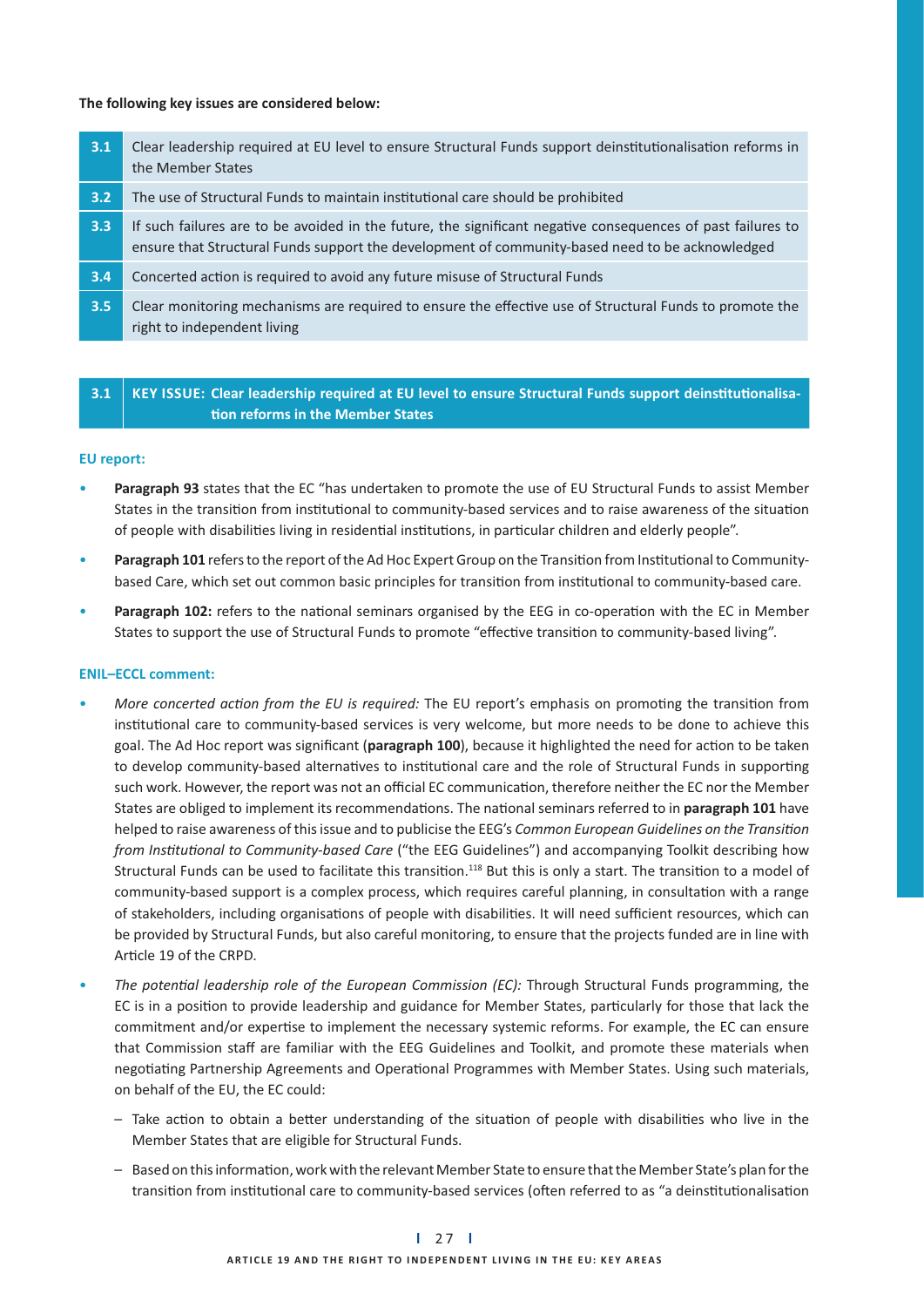strategy") provides a comprehensive response to the country's assessed needs. For example, the EEG Guidelines highlight the importance of the strategy addressing the need to establish national standards for service provision and a system for the inspection of these services.

- Keep the implementation of the Deinstitutionalisation Strategy under review (in consultation the Member State and national DPOs and other civil society groups).
- Take action to investigate where there are concerns that the Structural Funds are being used for projects that do not accord with Article 19 and suspend/withdraw funding in cases where the funds have been inappropriately used.
- *Clear commitment to act to prevent inappropriate use of EU funds:* In the past, the Commission was reluctant to take action even where concerns were raised that significant amounts of EU funds were being invested in institutional care (the renovation of existing institutions and building new long stay facilities). It is therefore imperative that the Commission takes action in cases where there are concerns that Structural Funds are supporting projects that maintain institutional care. Where the funding is for infrastructure projects, this principle should apply regardless of the size of the setting.

### **3.2** KEY ISSUE: The use of Structural Funds to maintain institutional care should be prohibited

#### **EU report:**

- **Paragraph 94:** states that Structural Funds are to be applied in accordance with principles of equality, nondiscrimination, inclusion and accessibility.
- **Paragraph 95:** explains that Member States and the Commission are required to "take appropriate steps to prevent any discrimination based on disability during the preparation and implementation of programmes and that accessibility for persons with disabilities is taken into account throughout the preparation and implementation of programmes".
- Paragraph 98: states that Structural Funds should not be used "for building new residential institutions or the renovation and modernisation of existing ones", save in exceptional cases "where urgent and life-threatening risks to residents linked to poor material conditions need to be addressed, but only as transitional measures within the context of a de-institutionalisation strategy."

- Clear statement on prohibiting Structural Funds investment in institutional care: The EU's statement in paragraph 98 that Structural Funds should not be invested in institutional care is very welcome. This position was set out in the report of the Ad Hoc Expert Group on the Transition from Institutional to Community-based Care (2009).<sup>119</sup> It is also supported by the new Structural Funds regulations that focus on the provision of community-based services (Article 5 of the ERDF Regulation and Article 8 of the ESF Regulation). However, while the ESF Regulation states that ESF "should not support any action that contributes to segregation or to social exclusion",<sup>120</sup> the same prohibition on investing Structural Funds in institutional infrastructure is not included in the ERDF Regulation. It is therefore important that the EC makes clear that Structural Funds (in particular ESF and ERDF, but also other Funds) cannot be used for this purpose, for example by issuing guidance on what services are not eligible for Structural Funds. Such guidance will need to be disseminated across the different parts of the EC, as well as to Member States, so that it is understood and adhered to by all those involved in the planning, implementation and monitoring of Structural Funds. Unless this happens, there is a risk that Structural Funds will continue to be used to maintain institutional care settings.
- The principle of non-discrimination and the investment of Structural Funds in institutions: ENIL–ECCL consider that investing Structural Funds into institutional care is contrary to the CRPD and amounts to unlawful discrimination under EU law.<sup>121</sup> Although the Commission's action to assess the implementation of Article 16 (non-discrimination) in relation to the planning and management of Structural Funds is welcome, that report<sup>122</sup> (referred to at **paragraph 94**) did not cover the concern that Structural Funds were being used to build new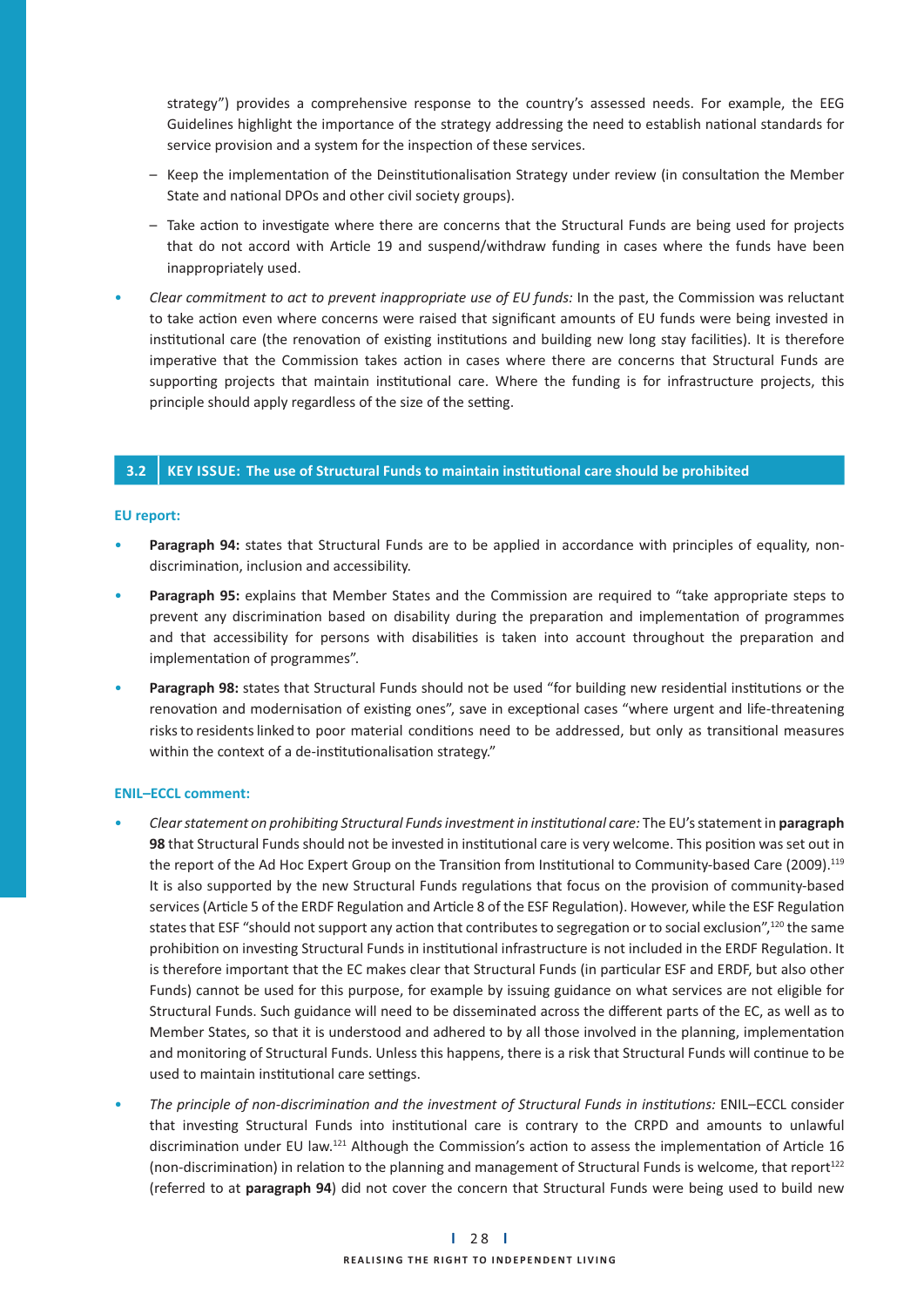institutions and/or renovate existing institutions and therefore made no recommendations on this point. It only looked at non-discrimination in relation to gender.

## **3.3** KEY ISSUE: If such failures are to be avoided in the future, the significant negative consequences of past **failures to ensure that Structural Funds support the development of community-based and inclusive services must be acknowledged**

#### **EU report:**

• Paragraph 100: mentions the DECLOC study from 2007, stating that it "provided evidence in support of transition from institutional care to community-based alternatives, as they can provide better results for users, their families and staff while the costs are comparable when based on comparable quality standards." The same study "found that institutional care for disabled people in Europe fell short of acceptable standards and recommended wider use of community-based services".

- Human rights abuses in institutions and concerns about Structural Funds perpetuating abuse: Although the EU report notes that the DECLOC report had "found that institutional care for disabled people in Europe fell short of acceptable standards and recommended wider use of community based services", (**paragraph 100)** no comment is made on this observation. While recognising that it is the responsibility of Member States to inspect their institutional care settings, where Structural Funds are used to maintain such places, ENIL–ECCL consider that it is the EC's responsibility to ensure that EU funds do not perpetuate human rights violations.
	- This is highly relevant considering the numerous reports that have highlighted the significant human rights abuses that occur on a frequent basis within institutions, $123$  including the use of cage beds.<sup>124</sup> While many such reports focus on the large institutions in countries within Central and Eastern Europe, in which the living conditions are extremely poor, human rights violations within institutions are not unique to this part of the EU.125
- A 2014 Al Jazeera investigation into the situation of people with disabilities in Romanian institutions noted that Structural Funds had been invested in two of the institutions in which residents were subject to human rights abuses.<sup>126</sup>
- A missed opportunity to develop community-based services: Using Structural Funds to maintain institutional care means that funding is being diverted away from developing community-based services which would enable people with disabilities to live and participate in the community. $127$
- $-$  It is estimated<sup>128</sup> that between 2007 and 2013 a total of at least 150 million Euros were invested into the renovation or building of new institutions for disabled people in the countries of Bulgaria, Hungary, Latvia, Lithuania, Romania and the Slovak Republic.
- Additional information provided to ENIL-ECCL suggests that Structural Funds have also been invested in institutional care in the Czech Republic, Estonia and Poland.<sup>129</sup>
- Services replicate institutional cultures: ENIL–ECCL's partners in Hungary and Bulgaria highlight the problem that services referred to as "community-based" or "independent living" are being supported, when in fact they remain institutional in character.<sup>130</sup> This may be due to a number of factors, such as the number of residents living in one place, the fact that residents are not able to choose where, or with whom, they live, and the fact that the staff are not properly trained to work in the new services.
	- $-$  There is also an overreliance on what are often referred to as "small group homes". For example, in Bulgaria, an ongoing deinstitutionalisation project for children consists of building 149 small group homes for 12 children each,<sup>131</sup> with plans to build additional group homes for adults with disabilities in the future. Although group homes generally have better living conditions than institutions, the attitude of the staff is not necessarily different, with residents required to "submit a written request in order to go out, specifying the reason and the time they will return" and not being allowed out without a carer. $^{132}$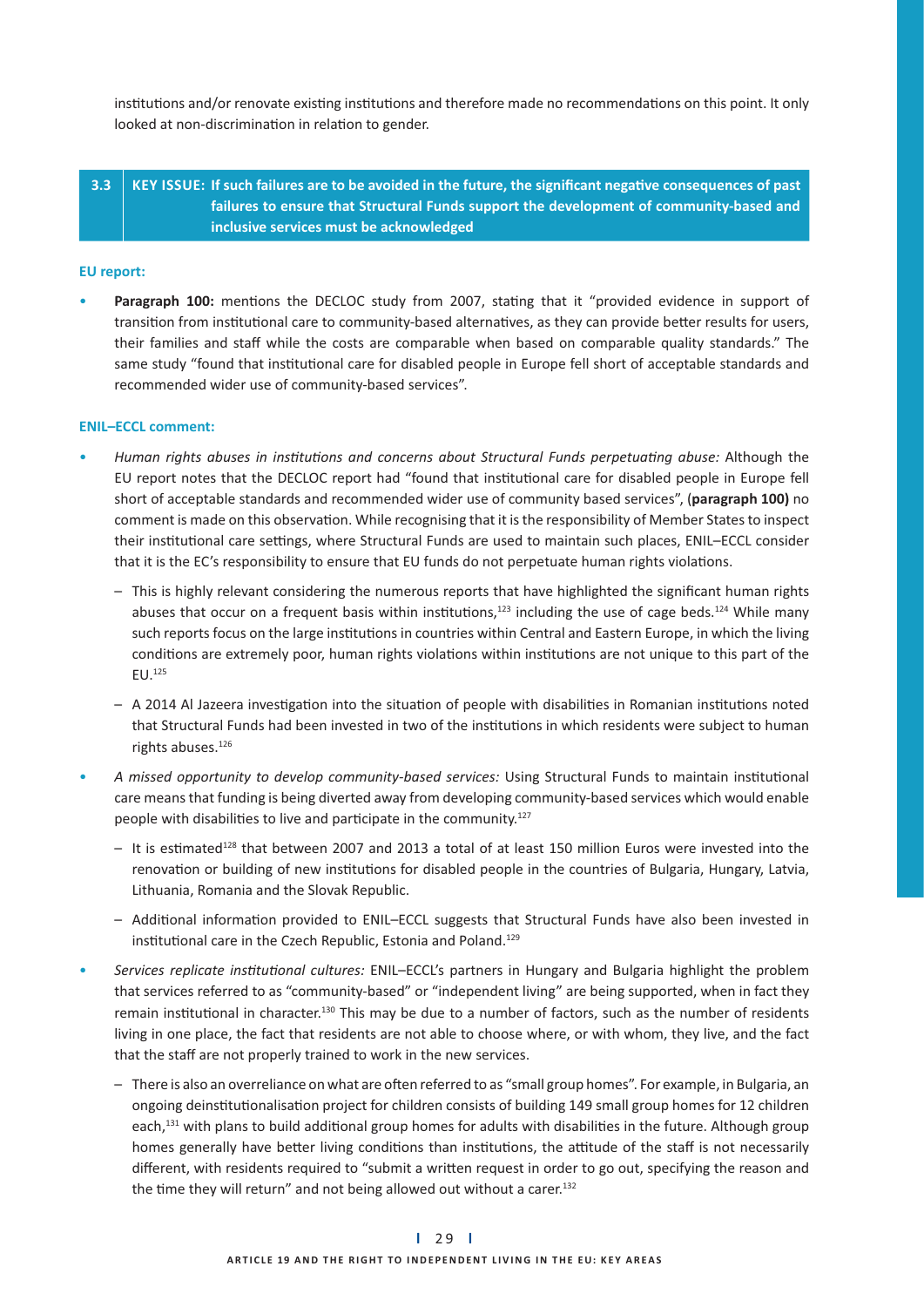- ENIL-ECCL consider that a better approach would be to support projects that make mainstream housing accessible to people with disabilities (such as investing in social housing, adaptation of existing flats and purchasing existing flats or homes in the community).
- *Insuffi cient emphasis on social inclusion:* While some community-based services have been funded, mainly through ESF, there are concerns as to what extent these new services facilitate the genuine social inclusion of people with disabilities. For example:
- In Bulgaria, Structural Funds have supported personal assistance services with the objective of providing employment for "unemployed relatives who are engaged in the care of the disabled member of the family". Thus, although having the positive objective of reducing the number of people in institutions, "personal assistance" is used as an employment measure for family members of persons with disabilities, rather than seeking to facilitate independent living.<sup>133</sup>
	- In Romania, 43.7 million EUR of Structural Funds were invested in an employment project that aimed to increase the employment of people with disabilities through training. However, despite a significant investment, the project resulted in the employment of 116 people.134 In ENIL–ECCL's view, this not only suggests a failure to assess the needs of people with disabilities, but also shows that such measures must be a part of an overall national effort to include persons with disabilities in society, in order to work.

### **3.4 KEY ISSUE: Concerted action required to avoid future misuse of Structural Funds**

#### **EU report:**

- Paragraph 96: refers to the ex ante conditionalities that have been introduced in the new Structural Fund regulations. These are described as "pre-conditions to ensure that institutional and strategic policy arrangements are in place for effective investment".
- Paragraphs 97 and 98: highlight the importance of supporting the "transition from institutional care to community-based care", in connection with ESF and ERDF.
- Paragraph 97: states that at least 20% of ESF funding will target social inclusion.
- **Paragraph 99:** recognises the important role of NGOs, DPOs and service providers, "in monitoring investments, raising awareness of the situation of persons with disabilities in residential settings, and providing guidance for compliance with the principles of the CRPD for an effective transition to community-based living".

- Positive changes in the Structural Funds regulations but outstanding concerns: The new provisions in the regulations, together with the emphasis on using Structural Funds to support the "transition from institutional to community-based care", as well as social inclusion, accessibility and non-discrimination, are very positive. They have the potential for ensuring that Structural Funds are effectively used to facilitate independent living of people with disabilities in the EU. However, ENIL-ECCL are concerned that there is no information on how the EC will assess Member States' compliance with these requirements. The key points of concern are set out below.
- Identifying measures for the shift from institutional to community-based care: The EC Position Papers on the development of Partnership Agreements and programmes for 2014-2020 identify the development of community-based alternatives and/or the promotion of independent living as a funding priority for Bulgaria, Croatia, Czech Republic, Estonia, Greece, Hungary, Latvia, Lithuania, Poland, Romania, Slovenia and the Slovak Republic.<sup>135</sup> In line with the thematic ex ante conditionality, this means that these Member States should have in place a strategy which includes "measures for the shift from institutional to community based care" as a condition for using Structural Funds.<sup>136</sup> However, it is unclear how the EC will assess whether the measures identified by the Member States are adequate. Experience shows that, while Member States may have deinstitutionalisation strategies in place, they do not necessarily fully support the right to independent living.<sup>137</sup> This can inadvertently lead to EC accepting the Member States' strategies, regardless of their quality, and the Structural Funds being invested into services which replicate an institutional culture.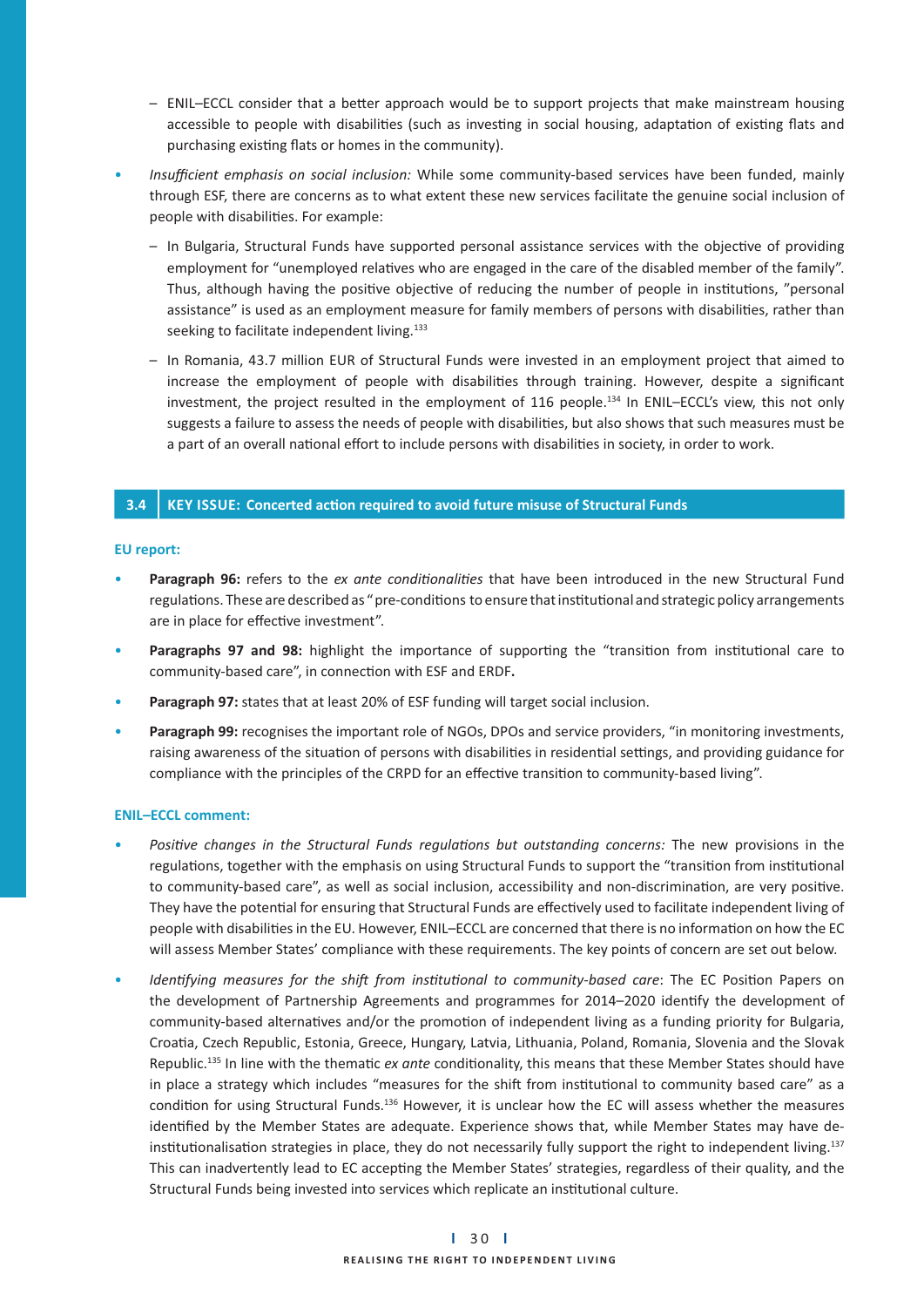- Assessing capacity to comply with the CRPD: The general ex ante conditionality on disability requires the existence of "administrative capacity for the implementation and application of [the CRPD]". The criteria for fulfilment refer to the involvement of "bodies in charge of protection of rights of persons with disabilities or representative organisations of people with disabilities and other relevant stakeholders" throughout the process of programmes funded by Structural Funds, training of staff on disability law and policy and practical application of the CRPD and monitoring compliance with Article 9. It is not clear how the Member States' compliance with these conditions is going to be assessed.
- Action needed to avoid inappropriate use of Structural Funds: the following points will need to be addressed by the EC to ensure that in the future Structural Funds are used to promote, rather than hinder, independent living.
- Clear strategies for transition to independent living will be required. The EEG Guidelines state that governments should prepare a strategy that sets out the overall framework for guiding the necessary reforms in three key areas, namely the closure of institutions, the development of community-based services (including prevention of institutionalisation) and inclusive mainstream services.<sup>138</sup> Such strategies should be agreed with all relevant Ministries, including Finance, and should be based on a country-wide needs assessment, with clear definitions, in particular describing community-based services and how this differs from institutional care.
- There is a need for *clear and precise definitions*, in order to ensure that services developed by projects supported by Structural Funds comply with Article 19. One of the reasons for the continued investment in institutional-like settings appears to be the lack of understanding of what is meant by the terms "institution" and "community-based services".<sup>139</sup> For example, in the Czech Republic, some of the renovations of existing institutions were regarded as being part of the deinstitutionalisation process, even though the only changes made were to improve the physical environment.<sup>140</sup> In Romania, the CoE Commissioner for Human Rights noted that purported changes to long-stay residential care settings for both children and adults have been cosmetic.<sup>141</sup> For example, having visited a "Centre for Education", he noted that although the name suggested that this was a mainstream school "for children with and without disabilities", it was in fact "a residential institution accommodating more than 50 infants, children and young adults with disabilities".<sup>142</sup>
- Ensure *co-ordination between different EU funds*: reports suggest that due to a lack of co-ordination of different EU funds, the drive to improve the accessibility of buildings has led to Structural Funds, through Operational Programmes on energy efficiency, being invested to improve the accessibility of institutions. For example, in Hungary, two institutions (one with 80 residents and one with 102 residents) received funds for this purpose.<sup>143</sup> While accessibility as such is a positive goal, making institutions accessible results in a waste of resources, which could have been invested in the development of community-based services, and delays the closure of the institution. This also highlights the need for an emphasis on social inclusion in the Member States' strategies.
- Putting partnership principle into practice: the EU report's statement (paragraph 99) that the Commission recognises the importance of working with people with disabilities and other stakeholders to ensure the transition from institutional care to community-based services is very positive. Such engagement is provided for in the European Code of Conduct on Partnership (adopted in 2014), in relation to the programming, implementation, monitoring and evaluation of Structural Funds.<sup>144</sup> However, Member States are likely to require clear guidance on how to put this principle into practice. ENIL-ECCL have found that to date there has been a lack of engagement with NGOs in relation to the preparation of the partnership agreements and operational programmes by the managing authorities in the Member States.<sup>145</sup>

### 3.5 KEY ISSUE: Clear monitoring mechanisms required to ensure effective use of Structural Funds to pro**mote the right to independent living**

### **EU report:**

• **Paragraph 93:** states that the Commission "has undertaken to promote the use of EU Structural Funds to assist Member States in the transition from institutional to community-based services and to raise awareness of the situation of people with disabilities living in residential institutions, in particular children and elderly people".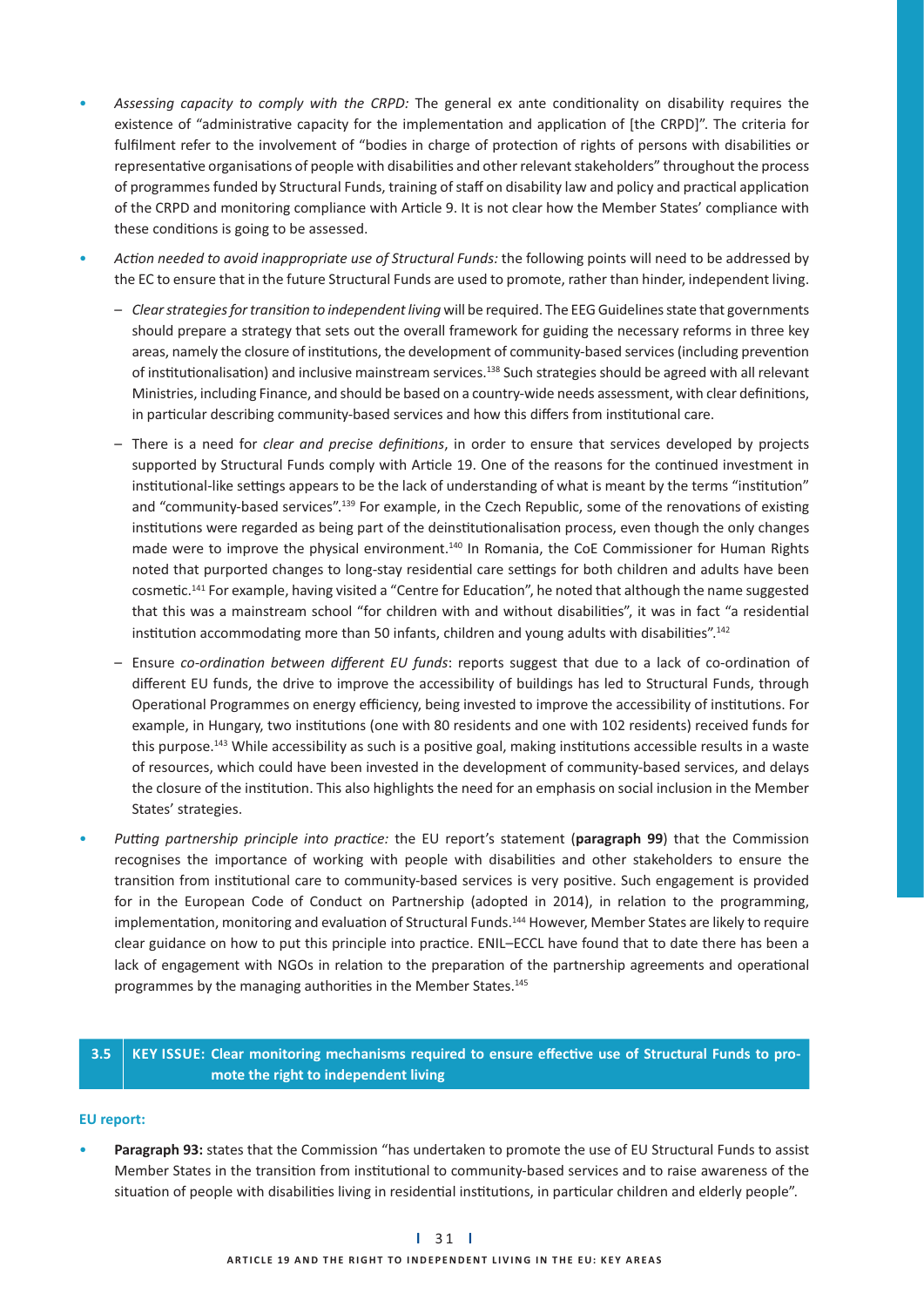- **Paragraph 95:** states that "managing authorities must ensure that all products, goods, services and infrastructures" intended for the general public, that are funded by Structural Funds, must be accessible to all citizens.
- Paragraph 99: states that, while the Commission has responsibility for ensuring that Member States have appropriate plans in place for applying Structural Funds, it is not responsible for how Member States implement these plans. It explains:

"According to the principle of shared management to which the Funds are subject, the Commission has the responsibility to ensure that the Member States' operational programmes comply with EU law, including EU legislation and the CRPD, and their strategies are in line with EU strategies and policies, including the Disability Strategy. Implementation, on the other hand, lies with the Member States."

Paragraph 99: also states "The Commission is committed to suspending or withdrawing payments in the event of this principle being breached."

- Clarity on EU's responsibilities needed: The commitment of the Commission to utilise Structural Funds in the promotion of the transition to community-based services, together with the positive changes introduced by the new regulations on the use of Structural Funds, is very welcome.
- However, ENIL-ECCL is concerned by the EU report's statement that responsibility for implementation lies with the Member States. The likely result of this limitation of responsibilities is that the Commission will not be able to monitor the use of Structural Funds effectively. For example, Structural Funds could be used to fund services that are located on the outskirts of town, with poor transport links; or to provide housing that is not accessible to people with disabilities. These are crucial issues of direct relevance to whether Structural Funds are supporting projects that meet the objective of promoting independent living.
	- Given that the funds are being provided by the EU, it is argued that the EU has a responsibility not just during the programming phase of Structural Funds use, but also for monitoring the implementation of the specific projects. This is necessary to ensure that Structural Funds are not being invested in projects that conflict with the EU's obligations under the CRPD.<sup>146</sup> This view is supported by the European Ombudsman, who opened an investigation into the issue in May 2014, noting that: "It is key for the credibility of the European Union that, wherever EU money is spent, fundamental rights are respected. In many cases, these funds are supposed to help the most vulnerable members of society. But if, for example, there are complaints that EU money is used to "institutionalise" persons with disabilities instead of helping to integrate them, the Commission clearly needs to ensure the matter is investigated and corrective action taken if needed."<sup>147</sup>
- *Clear commitment to act to prevent inappropriate use of EU funds:* In the past, the Commission was reluctant to take action even where concerns were raised that significant amounts of European funds were invested in institutional care (the renovation of existing institutions and building new long stay facilities). Therefore, the statement in **paragraph 99** of EU report that the Commission will use its powers to suspend or withdraw payments in the future, to ensure that funds are used in compliance with the CRPD, is very welcome. However:
- If the Commission is to be in a position to use this power to suspend or withdraw payments, an effective monitoring mechanism (covering all EU funded projects) for ensuring that Structural Funds are used in accordance with the CRPD, is required. However, no details are provided on how the necessary monitoring will be undertaken in 2014–2020. ENIL–ECCL found that in the previous programming period, monitoring committees in the Member States were unable to prevent Structural Funds being invested into institutional care.<sup>148</sup>
- In relation to accessibility of mainstream services (paragraph 95), it is not clear how compliance with these provisions will be monitored, nor who would asses for compliance. As of yet, there are no accessibility standards at the EU level, and Member States' standards vary. If this is to be monitored by civil society groups, additional funding will be required. Furthermore, it is not clear what would happen if projects supported by Structural Funds are not accessible.
- *Lack of clarity on the EU's monitoring framework:* ENIL–ECCL is concerned about the planned move of the Unit for the Rights of Persons with Disabilities, which coordinates the implementation and monitoring of the CRPD in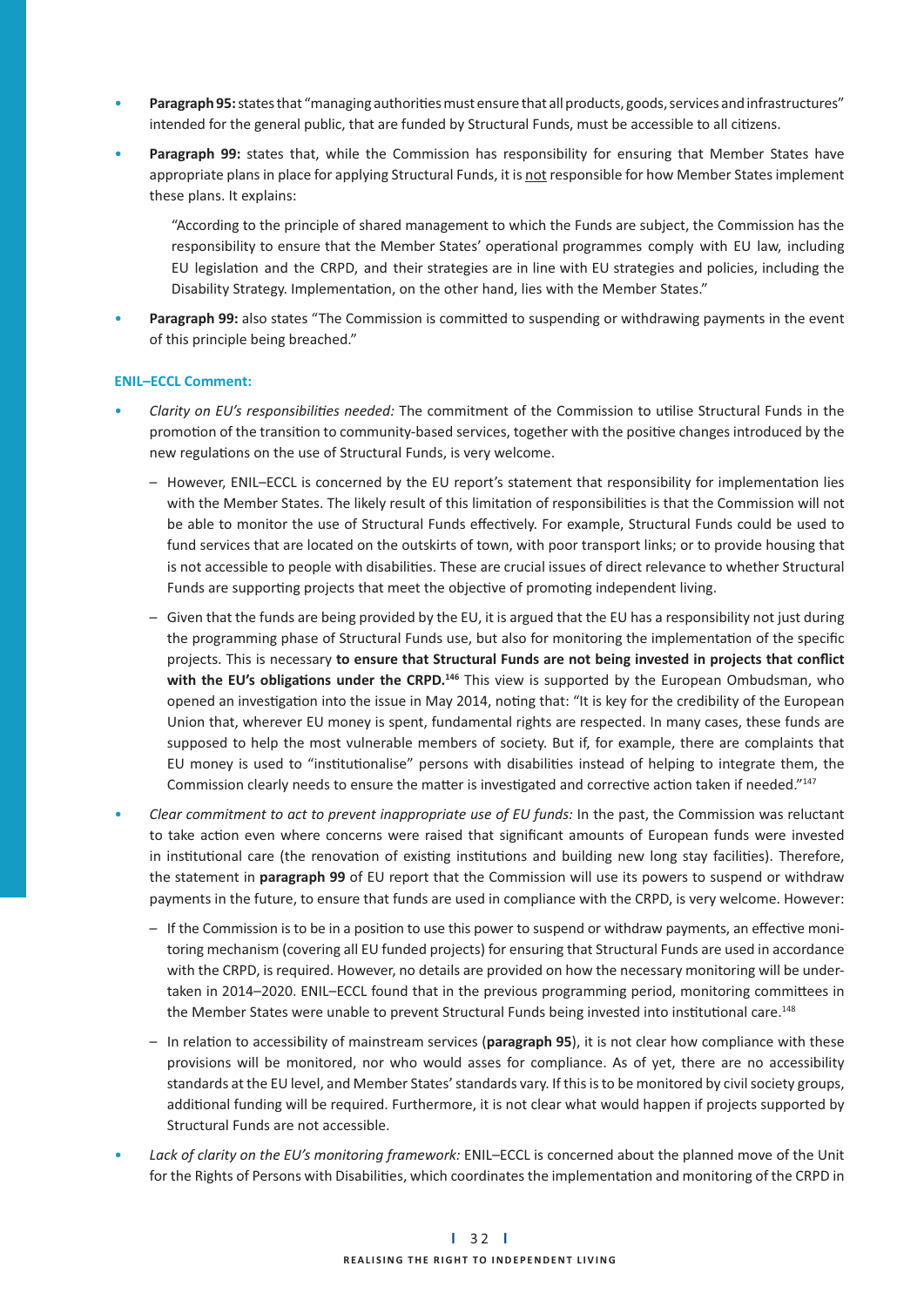the EC, from DG Justice to DG Employment, Social Affairs, Skills and Labour Mobility.<sup>149</sup> While this may help put more emphasis on the employment of people with disabilities, ENIL-ECCL considers that such move is likely to lead to other CRPD rights being overlooked, including the right to independent living. It is unclear what role the First Vice-President of the EC, responsible for "upholding the Charter of Fundamental Rights and the Rule of Law in all of the Commission's activities" will play in the implementation and monitoring of the CRPD at EU level.

#### **Questions regarding the use of Structural Funds:**

- Question 7: Where the need for "measures for the shift from institutional to community-based care" is identified as a funding priority by the EU, what action does the EU take to ensure that the Member State allocates a sufficient amount of Structural Funds for this purpose?
- Question 8: How will the EU ensure that all projects funded by Structural Funds accord with the CRPD, including the requirement under Article 19 that all people with disabilities have a right to "choose where and with *whom they live"?*
- Question 9: What action will the EU take if a Member State uses Structural Funds to support programmes that do not promote the right to independent living under Article 19, or otherwise do not comply with the EU or **Member State's obligations under the CRPD?**
- **Question 10:** What monitoring mechanisms within the EU are in place to ensure the effective use of Structural Funds to promote the right to independent living and how does this involve people with disabilities and their  $representative$  organisations?

## 4. Promoting personal assistance as an essential element of  **independent living**

ENIL and the wider Independent Living movement consider personal assistance "a tool which allows for independent living"<sup>150</sup>. This view is supported by ANED, which considers it one of the core elements of independent living.<sup>151</sup>

Moreover, personal assistance is referred to specifically in Article 19. Under Article 19(b), State Parties are required to ensure that people with disabilities have access to "community support services, including personal assistance necessary to support living and inclusion in the community, and to prevent isolation or segregation from the community".

ENIL considers that personal assistance is "a necessary support service in the enablement of disabled people to live a life as fully included and participating citizens in their communities" and "is instrumental in the empowerment and inclusion of disabled people". Personal assistance, as set out in Article 19, should be distinguished from other types of services, such as care provided by nurses and other medical professionals, social workers, charities or the church. For personal assistance to facilitate independent living, it is important that:

- disabled people are able to employ and train their assistants (if necessary, with support);
- disabled people have control over the tasks performed by the assistants;
- disabled people have access to as much personal assistance as they need;
- that the service is sufficiently funded (through direct payments or personal budgets), enabling them to hire personal assistants from the open labour market; and
- that peer support is available and adequately funded, in order to encourage disabled people to take up personal assistance and other independent living services.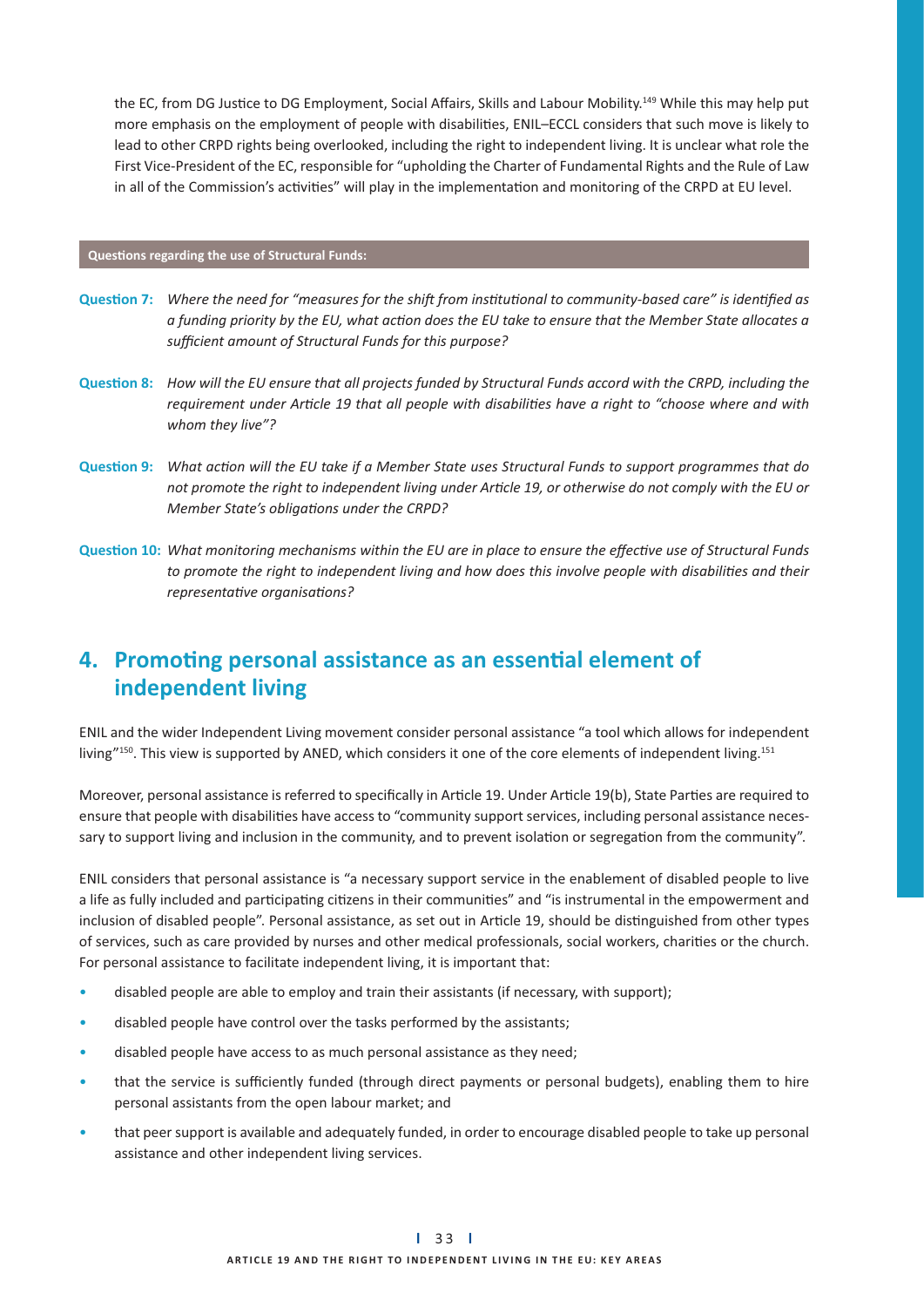Personal assistance should not be limited to supporting people with disabilities with their basic needs, at home, but should support their lifestyle choices. For example, it should allow them to have a family, to work, study, travel, socialise and to be otherwise active in their local communities. As such, personal assistance is key to disabled people's enjoyment of other CRPD rights.

ENIL argues that personal assistance should be available to all people with disabilities, including children and older people. Centres for Independent Living and other user-led organisations can play an important role in ensuring that people with disabilities (and their families, if relevant) are able to manage their personal assistance. However, to date, too little attention has been given to the importance of ensuring that personal assistance schemes are available to all people with disabilities living in the EU.

#### **The following key issues are considered below:**

- 4.1 Lack of attention given to promoting personal assistance schemes
- **4.2** Lack of portability of personal assistance schemes

#### **4.1 | KEY ISSUE: Lack of attention given to promoting personal assistance schemes**

#### **EU report:**

• **Paragraph 103:** states that "EU law does not directly address the issue of personal assistance schemes, which are a matter of national competence."

#### **ENIL–ECCL comment:**

• *EU's role in promoting personal assistance schemes:* The EU's stance on personal assistance schemes is disappointing. It fails to take into account the EU's role in promoting the use of personal assistance schemes through Structural Funds investments. In addition, the EU's Disability Strategy places great emphasis on the importance of developing personal assistance schemes. Under the heading "Participation", the strategy states that EU action will support national activities to:

"achieve the transition from institutional to community-based care, including use of Structural Funds and the Rural Development Fund for training human resources and adapting social infrastructure, *developing* personal assistance funding schemes, promoting sound working conditions for professional carers and support for families and informal carers;" [emphasis added]

- The summary of the EC's work in the area of "Participation" specifically refers to personal assistance, stating that the EU action will support national activities to: "achieve full participation of people with disabilities in society, by: ....providing quality community-based services, including access to personal assistance." As ENIL's survey referred to above demonstrates, little progress has been made in this area in the Member States.
- $-$  The EC staff working document, which accompanies the EU Disability Strategy, includes in its list of actions (under the heading "Enhance Member States' efforts towards the transition from institutional care to community-based care"): "Promote the exchange of good practice among Member States in the Disability High Level Group on personal assistance funding schemes". However, no mention of this work is included in the EU report. Similarly, the Disability High Level Group annual reports on the implementation of the UN CRPD fail to provide information about access to personal assistance.
- Recognising that personal assistance schemes are an essential part of the range of community based services to be developed: As noted above, regulations for both the ESF and the ERDF emphasise the importance of developing community-based services. The preamble (recital 16) of the ERDF regulation states that communitybased services "should cover all forms of in-home, family-based, residential and other community services which support the right of all persons to live in the community, with an equality of choices, and which seek to prevent isolation or segregation from the community".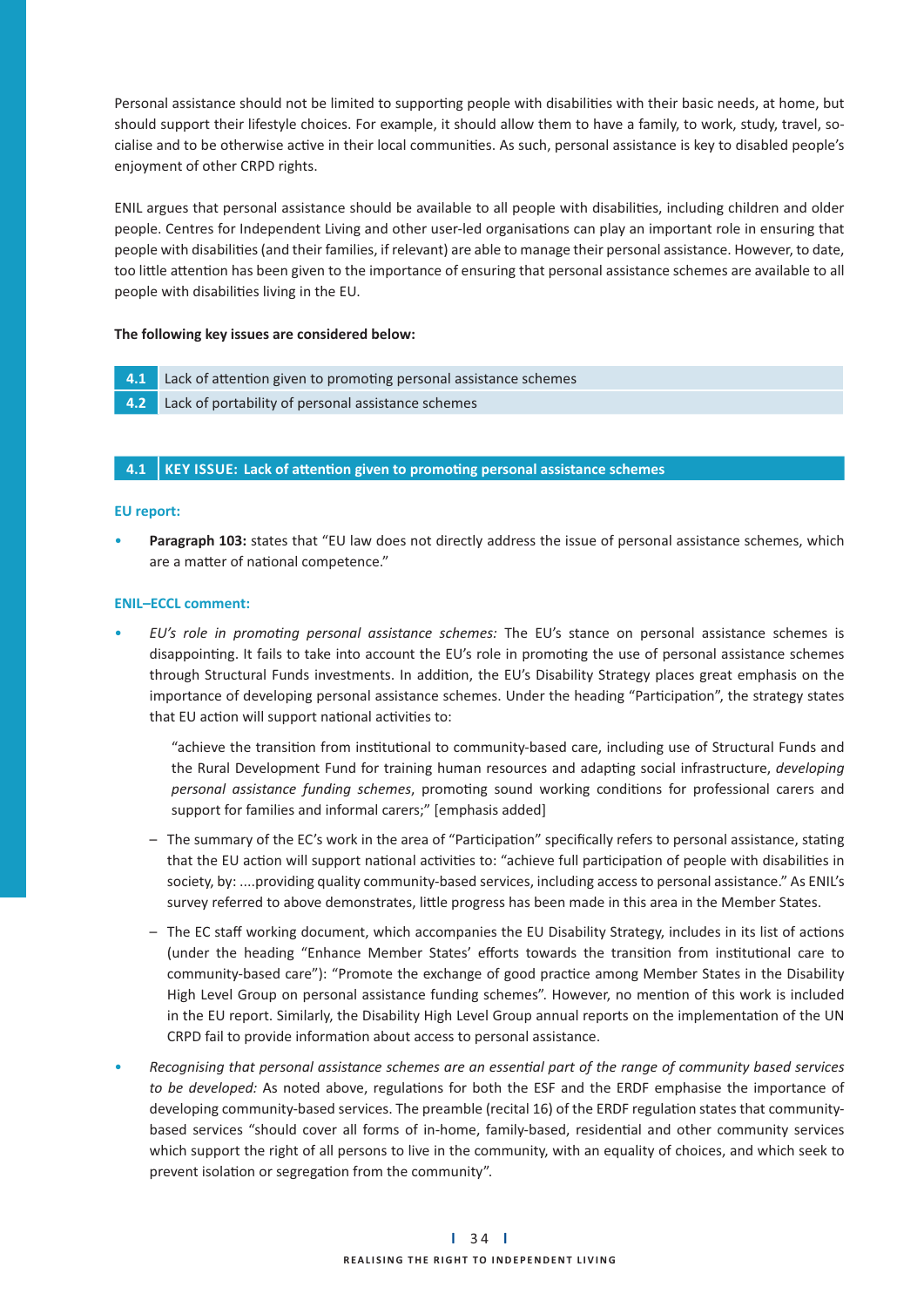– Personal assistance schemes are a crucial element of the range of services that will be required. This is made clear by Article 19(b) of the CRPD, which makes specific reference to personal assistance, and the EEG's Common European Guidelines, which refer to personal assistance as "one of the most important services for independent living for children and adults with disabilities".<sup>152</sup> Therefore, when negotiating programmes for 2014–2020 with the Member States, the EC should promote personal assistance schemes as a measure to be supported by Structural Funds.

### **4.2 KEY ISSUE: Lack of portability of personal assistance schemes**

#### **EU report:**

- Paragraph 103: refers to Regulation (EC) No 883/2004, which "provides for the coordination of social security schemes and, in certain specific circumstances, for the entitlement to have a social security benefit 'exported' to another Member State".
- Paragraph 103: then states that a "benefit relating to independent living such as personal assistance would need to be regarded as a sickness benefit for it to be exportable under EU law. In all other cases, while there is nothing to prevent exportability, there is no obligation under EU law concerning the exportability of such benefits". The report cited in support of this statement is *Disability Benefits and Entitlements in European Countries: Mutual* Recognition and Exportability of Benefits - A synthesis of evidence provided by ANED country reports and additional sources which was produced by the Academic Network of European Disability Experts (ANED) in 2010. This report (referred to as "the Disability Benefits report") and its recommendations are discussed below.

- Lack of portability undermines EU citizenship rights: The problems with the portability of benefits are recognised in the EU Disability Strategy. Under the heading "Participation", it is noted that there are "many obstacles preventing people with disabilities from fully exercising their fundamental rights - including their Union citizenship rights - and limiting their participation", and that one of the rights affected is "the right to free movement". The EU report notes that one of the obstacles is that people with disabilities "can lose access to national benefits" when moving to another EU country. ENIL-ECCL considers that these are important issues that should be addressed by the EU.
- No information provided on work under the EU Disability Strategy connected to personal assistance: The Commission staff working document, which accompanies the EU Disability Strategy, includes in its list of actions under the heading "Address problems related to intra-EU mobility" the following two areas of action, neither of which is referred to in the EU report in relation to Article 19. They are to:
	- "Promote dialogue among Member States in the Disability High Level Group on the portability of rights such as the right to personal assistance." (2010)
- "Identify obstacles encountered by persons with disabilities in the exercise of rights as EU citizens, in particular the right to free movement and residence". (During 2010–2015)
- No information on the recommendations of ANED's Disability Benefits report: Although the authors of the ANED report concluded that "it seems that an independent living-related benefit, such as personal assistance, needs to be regarded as a sickness benefit for it to be exportable under EU law", they also noted that this "seems to be out of tune with regard to developments relating to independent living".<sup>153</sup>
	- ENIL–ECCL consider that framing personal assistance schemes as sickness benefits is contrary to the CRPD and should therefore be revised to ensure compliance with the CRPD.
- The EU report makes no mention of the Disability Benefit report recommendations on actions that could be taken to address the barriers to the free movement of people with disabilities, relating to "mutual recognition and exportability of disability-related benefits". These include: the collection of information about all the disability-related benefits at EU level; coordinated action among the Member States within the framework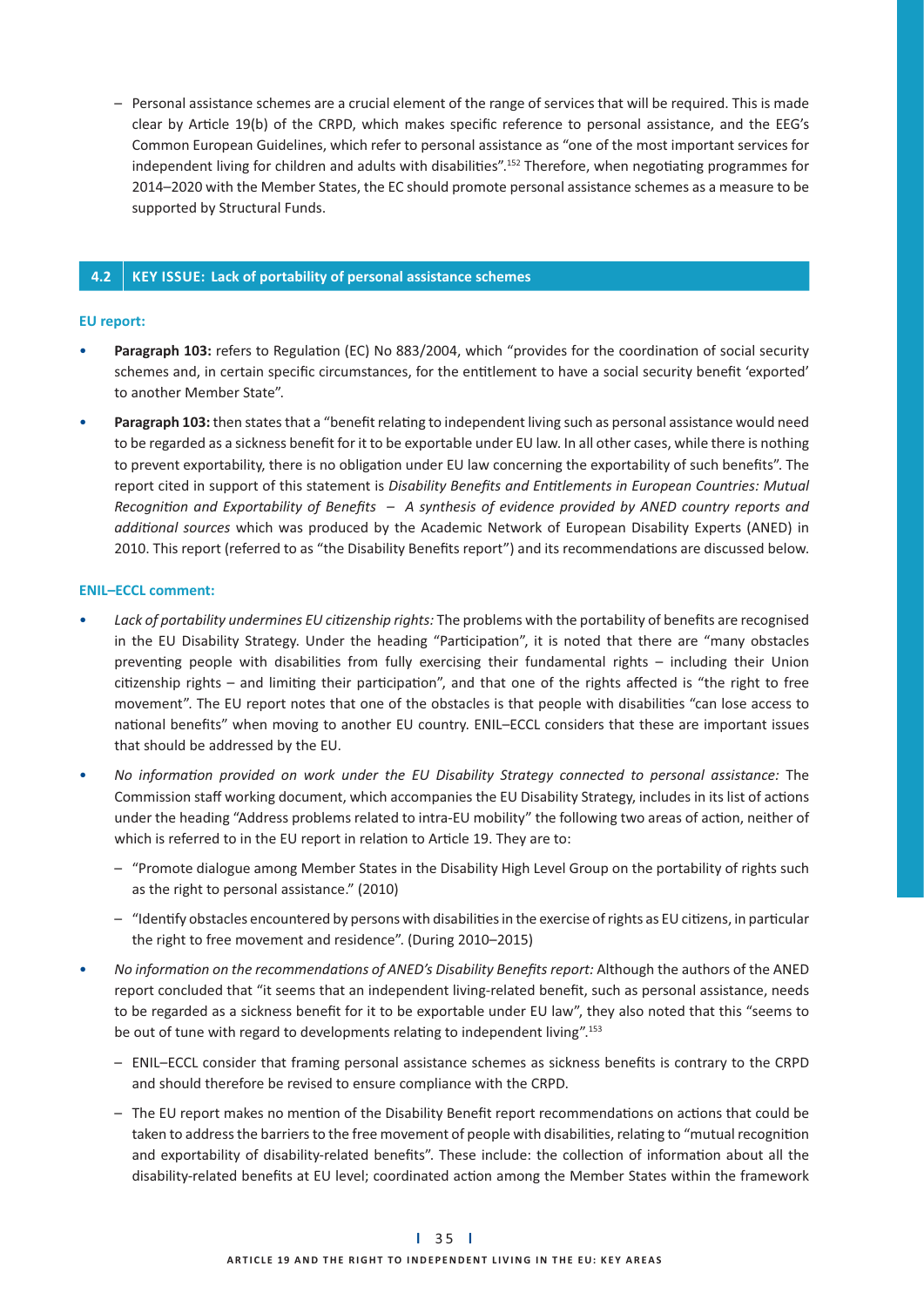of EU law, to allow for temporary export of all disability-related benefits for those wishing to exercise their right to free movement, or to make it possible for people with disabilities to apply for disability-benefits in the host Member State before taking up residence; and action to be taken by the Commission to encourage voluntary agreements between the Member States, or to propose legislation on the matter.<sup>154</sup> It is clear that the European Commission has an important role to play in finding workable solutions to support the free movement of people with disabilities in the EU.

• Failing to recognise the link between Europe 2020 targets and personal assistance: The EU report fails to mention other policy initiatives, such as the Social Investment Package and the European Semester, both of which seek to help Member States reach Europe 2020 targets (which include increasing access to employment and education, and reducing poverty and social exclusion in the EU, see Annex I). ENIL-ECCL considers this a missed opportunity by the EC to promote personal assistance, as a way of increasing employment rates among people with disabilities, increasing the number of young people in education and fighting poverty. For example, the EC could include the relevant recommendations to the Member States in the Country-specific Recommendations adopted under the European Semester.<sup>155</sup>

#### Questions on promoting personal assistance as an essential element of independent living:

- Question 11: What action will the EU take to ensure that personal assistance schemes are sufficiently supported by *the Structural Funds, along with other community-based services?*
- **Question 12:** What action will the EU take to ensure that people with disabilities have access to essential independent *living services, including personal assistance, when taking up residence in another EU Member State?*
- **Question 13:** How does the EU plan to use existing policy initiatives, such as those related to reaching Europe 2020 targets, to promote access to personal assistance for people with disabilities?

## **Conclusion**

For the reasons explored in this report, ENIL-ECCL are concerned that the EU report gives insufficient attention to the problems and challenges faced by people with disabilities living in the EU, in relation to the right to independent living (Article 19). It fails to provide a realistic picture of the current situation of people with disabilities, with the corresponding problem that there is little discussion on how the continuing widespread and weighty barriers to achieving the goals set out in the Disability Strategy might be addressed. In particular, while the action by the European Commission to highlight, in both policy and legislation, the need for Member States to ensure the shift from institutional care to community-based services is very welcome, more effective action is required to ensure that people with disabilities can exercise their right to independent living in accordance with Article 19.

ENIL-ECCL hopes that the range of comments and questions it has posed in this report will be of assistance to the CRPD Committee in assessing the extent to which the EU has complied with its obligations under the CRPD, in particular Article 19, and to consider what further action the EU should take to address any areas in which it falls short in meeting its obligations.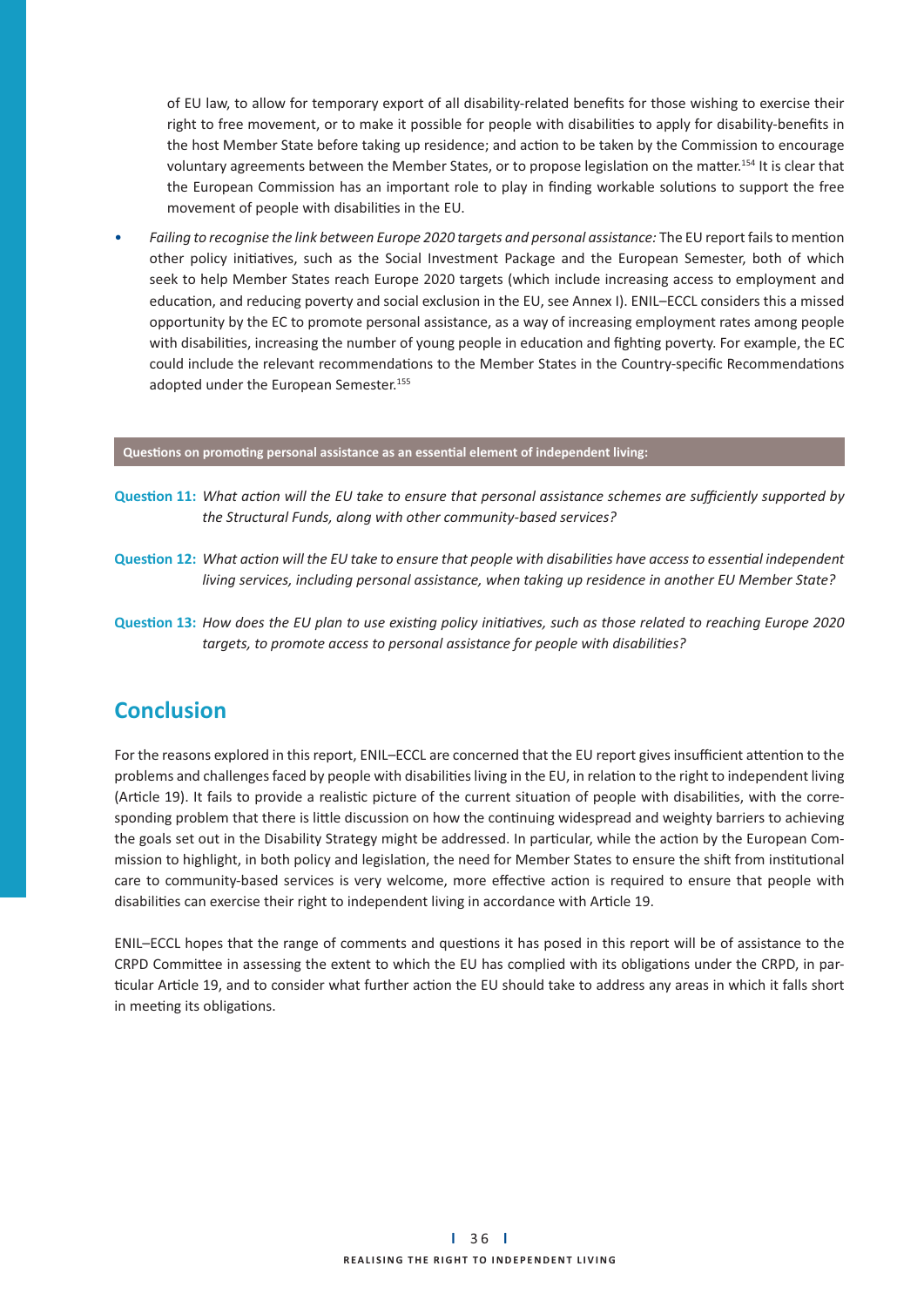# Annex I: European Union initiatives with the potential to promote Independent Living

- **European Disability Strategy 2010–2020:** The European Commission ("EC") has identified the provision of "quality community-based services, including personal assistance as one of the goals of the Strategy". The EC has committed to "promote the transition from institutional to community-based care by: using Structural Funds and the Rural Development Fund to support the development of community-based services and raising awareness of the situation of people with disabilities living in residential institutions, in particular children and elderly people". Moreover, it agreed to support the national activities in this area, including the development of personal assistance schemes.156
- Europe 2020 Strategy (particularly its flagship initiative the European platform against poverty and social exclusion): The EU's strategy for a smart, sustainable and inclusive growth contains a number of objectives which can support the implementation of Article 19. These include: reducing poverty, extending employment opportunities, promoting lifelong learning, promoting the active inclusion of the most vulnerable groups, providing decent housing for everyone and overcoming all forms of discrimination.<sup>157</sup> The European Semester a yearly cycle of economic policy coordination – set up by the EC to help Member States reach the Europe 2020 targets has the potential to help evaluate progress in this respect (by covering access to independent living in the Country Specific Recommendations).<sup>158</sup>
- Social Investment Package: This policy framework contains a number of recommendations related to independent living. For example, the Commission Communication on the European Social Fund (ESF) states that both ESF and the European Regional Development Fund (ERDF) can contribute to "desegregation of educational facilities, the shift to community based care and integrated housing policies."<sup>159</sup> The Recommendation on children asks that Structural Funds are used to support deinstitutionalisation, and requires that Member States "stop the expansion of institutional care for children without parental care".<sup>160</sup>
- European Structural and Investment Funds Regulations 2014–2020: The new Structural Funds Regulations, specifically those governing the use of the ESF and the ERDF contain a number of provisions which have the potential to support the development of community-based alternatives to institutional care in the Member States. They are included under the objective of "Promoting social inclusion, combating poverty and any discrimination". For example, one of the ERDF priorities is "investing into health and social infrastructure which contributes to ... transition from institutional to community-based services" (Article 5, ERDF Regulation). The Regulations also introduce ex-ante conditionalities, which require Member States to have a national strategy for poverty reduction in place, which "depending on the identified needs, includes measures for the shift from institutional to community-based care". In addition, the Regulations include a general ex ante conditionality on disability, which requires the existence of "administrative capacity for the implementation and application of [the CRPD]". The criteria for fulfilment concern the involvement of "bodies in charge of protection of rights of persons with disabilities or representative organisations of people with disabilities and other relevant stakeholders" throughout the process of programmes funded by Structural Funds, training of staff on disability law and policy and practical application of the CRPD and monitoring compliance with Article 9.
- **Commission Position Papers on the use of Structural Funds: In the framework of preparation of Partnership** Agreements and Operational Programmes for the use of Structural Funds in 2014–2020, the European Commission has issued Position Papers with the proposed priorities for investment<sup>161</sup>. In respect of 12 Member States (Bulgaria, Czech Republic, Estonia, Greece, Hungary, Lithuania, Latvia, Poland, Romania, Slovenia, Slovakia and Croatia), deinstitutionalisation (in relation to one or more groups, such as children, people with disabilities, people with mental health problems, older people or homeless people) was identified as one of the investment priorities.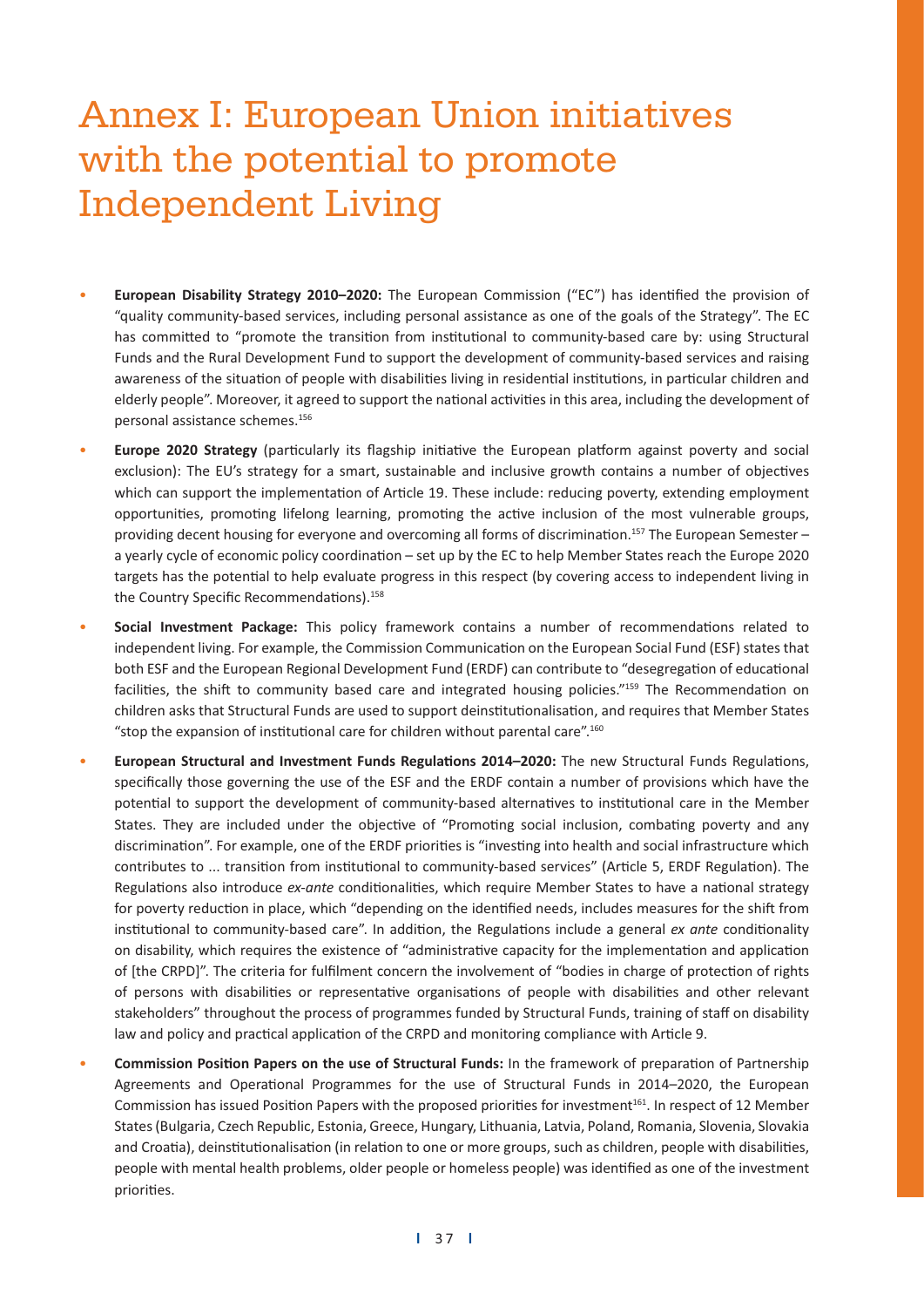- **Report of the Ad Hoc Expert Group on the Transition from Institutional to Community-based Care (2009):** The Ad Hoc Expert Group was founded in 2009 at the initiative of the then Commissioner for Employment, Vladimir Spidla. Its report, which was endorsed by the EC, set out a number of recommendations to the EC and the Member States on how to facilitate the process of deinstitutionalisation in the EU. The follow-up initiative to the Ad Hoc Expert Group – the European Expert Group on the Transition from Institutional to Community-based Care (EEG) - published the Common European Guidelines on the Transition from Institutional to Communitybased Care and the Toolkit on the Use of EU Funds for the Transition from Institutional to Community-based Care in 2012 (revised in 2014). These two guides were presented by EEG members to the Commission officials during a training session in 2012, and were also distributed to EC staff in DG Employment and DG Regional policy. ENIL-ECCL understands that, in addition, internal guidance on the transition from institutional care to community-based services was developed by DG Employment, Social Affairs and Inclusion and DG Regional Policy, and transmitted to the relevant officials. Finally, the EC has supported a series of seminars, organised by members of the EEG, during 2013 and 2014 on the use of Structural Funds for deinstitutionalisation (in Latvia, Estonia, Romania, Hungary, Croatia, Poland, Bulgaria, Czech Republic, Slovakia, Slovenia and Lithuania).
- **EU Fundamental Rights Agency reports:** three relevant reports were published on a) independent living of persons with intellectual disabilities and mental health problems, b) involuntary placement and treatment of persons with mental health problems, and c) legal capacity of persons with intellectual disabilities and mental health problems.162
- **Progress reports on candidate and potential candidate countries:** The European Commission has covered the situation of children and adults with disabilities in institutional care, as well as availability of community-based services in a number of Progress Reports (on Albania, Bosnia and Herzegovina, Croatia, FYR Macedonia, Kosovo, Montenegro, Serbia and Turkey).
- **European Ombudsman initiative on the use of Structural Funds: In May 2014, the European Ombudsman** opened an investigation, on her own initiative, in relation to the use of Structural Funds, following reports about these funds being used to renovate or build institutions for people with disabilities. She has asked the EC a detailed set out questions on how it ensures that Member State respect fundamental rights in projects funded by the EU, and what sanctions it can apply. The EC was asked to respond by 30 September 2014.<sup>163</sup>
- **Other actions:** In addition to the above initiatives, the financial support of the EC to organisations of disabled people, including ENIL, and the provision of funding for relevant studies, such as the DECLOC report (as mentioned in the EU's CRPD report) should also be acknowledged as positive steps in the much needed work to promote independent living for people with disabilities in the EU.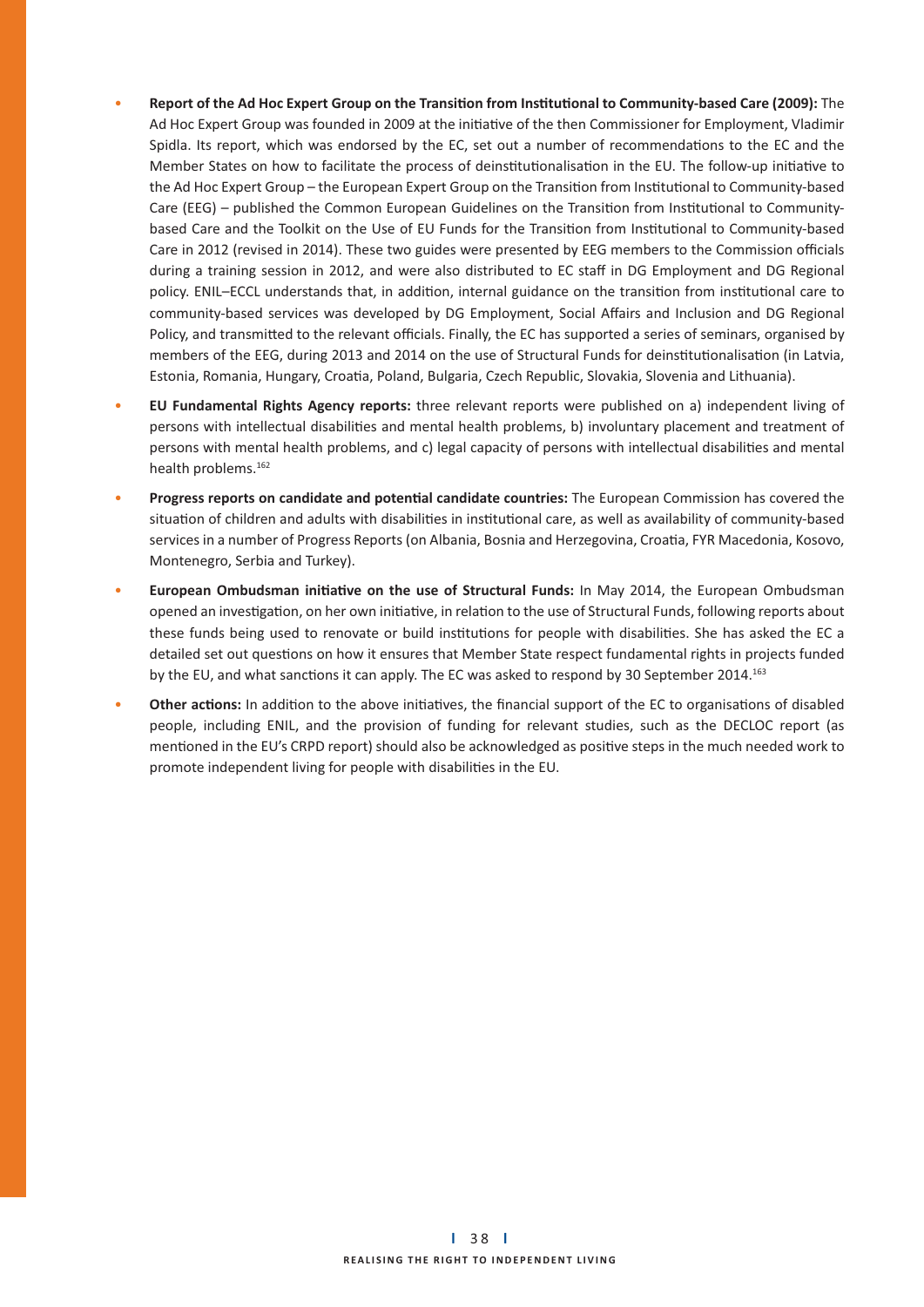# Annex II: Determining the EU's obligations under the CRPD<sup>164</sup>

The CRPD is a 'mixed agreement', which means that it "covers fields that fall in part within the competence of the EU, in part within that of the Member States and in part within the shared competence of the EU and its Member States".<sup>165</sup> It is therefore necessary to ascertain which fields fall within the EU's exclusive competence and in which fields the EU and Member States share competence. This distinction is important, because it affects the extent of the EU's responsibility to ensure compliance with the CRPD. Where the EU has exclusive competence, it is responsible for meeting the obligations under the CRPD. Where the EU and Member States share competence, both the EU and the Member States may take action, so long as the EU has not exercised its competence in that area.<sup>166</sup> In other areas, such as education and vocational training, the EU can support and supplement action by Member States.<sup>167</sup>

Despite its significance, the scope of the EU's competency in relation to the obligations to be fulfilled under the CRPD is unclear. Under Article 44 of the CRPD, the EU was required to set out the areas in which the EU Member States "have transferred competence with respect to matters governed by this Convention". The EU purported to do so in its Council Decision concerning the conclusion, by the European Community, of the United Nations Convention on the Rights of Persons with Disabilities ("the Council Decision").<sup>168</sup> This is referred to in **paragraph 4** of the EU CRPD report, which states that Annex II to the Council Decision "illustrates the extent of the Union competence with respect to matters governed by the CRPD". However, Annex II does not distinguish between those areas that fall within the exclusive competence of the EU and those where the EU shares competence with Member States. The Council Decision also notes that the "scope and the exercise of Community competence are, by their nature, subject to continuous development".169

Professor Lisa Waddington encapsulates the problem caused by this lack of clarity on the extent of the EU's competency when she comments "it is these fields of shared competence where uncertainty exists as to how to proceed, and at which level – EU or Member State – action should be taken".<sup>170</sup> It appears that the declaration concerning the competence of the EU and the Member States represents the EC subjective view, as it was not subject to any external review or control.<sup>171</sup>

The Council Decision lists the areas of shared competence and those of exclusive competence:

- Areas of shared competence: "action to combat discrimination on the ground of disability, free movement of goods, persons, services and capital agriculture, transport by rail, road, sea and air transport, taxation, internal market, equal pay for male and female workers, trans-European network policy and statistics".
- Areas of exclusive competence: "the compatibility of State aid with the common market and the Common Custom Tariff" as well as the European Union's own public administration. In addition, the EU has "exclusive competence where the Convention affects existing  $-$  or presumably new  $-$  EU provisions that establish 'common rules', from which Member States cannot deviate".<sup>172</sup> However, there is no indication in the list of legal instruments in the appendix to Annex II of the Council Decision as to which of the instruments, if any, are considered to have established "common rules" and therefore fall within the EU's exclusive competence.

The note preceding the list of legal instruments in Annex II of the Council Decision warns that the extent of the EU's competence "must be assessed by reference to the precise provisions of each measure and in particular, the extent to which these provisions establish common rules that are affected by the provisions of the Convention". As Professor Waddington notes:

"...the reader must decide for him or herself what these instruments reveal about the extent of the Community competence, since no further commentary or insight is given. Moreover, no attempt is made to identify which instruments establish the all important common rules which trigger EU exclusive competence."<sup>173</sup>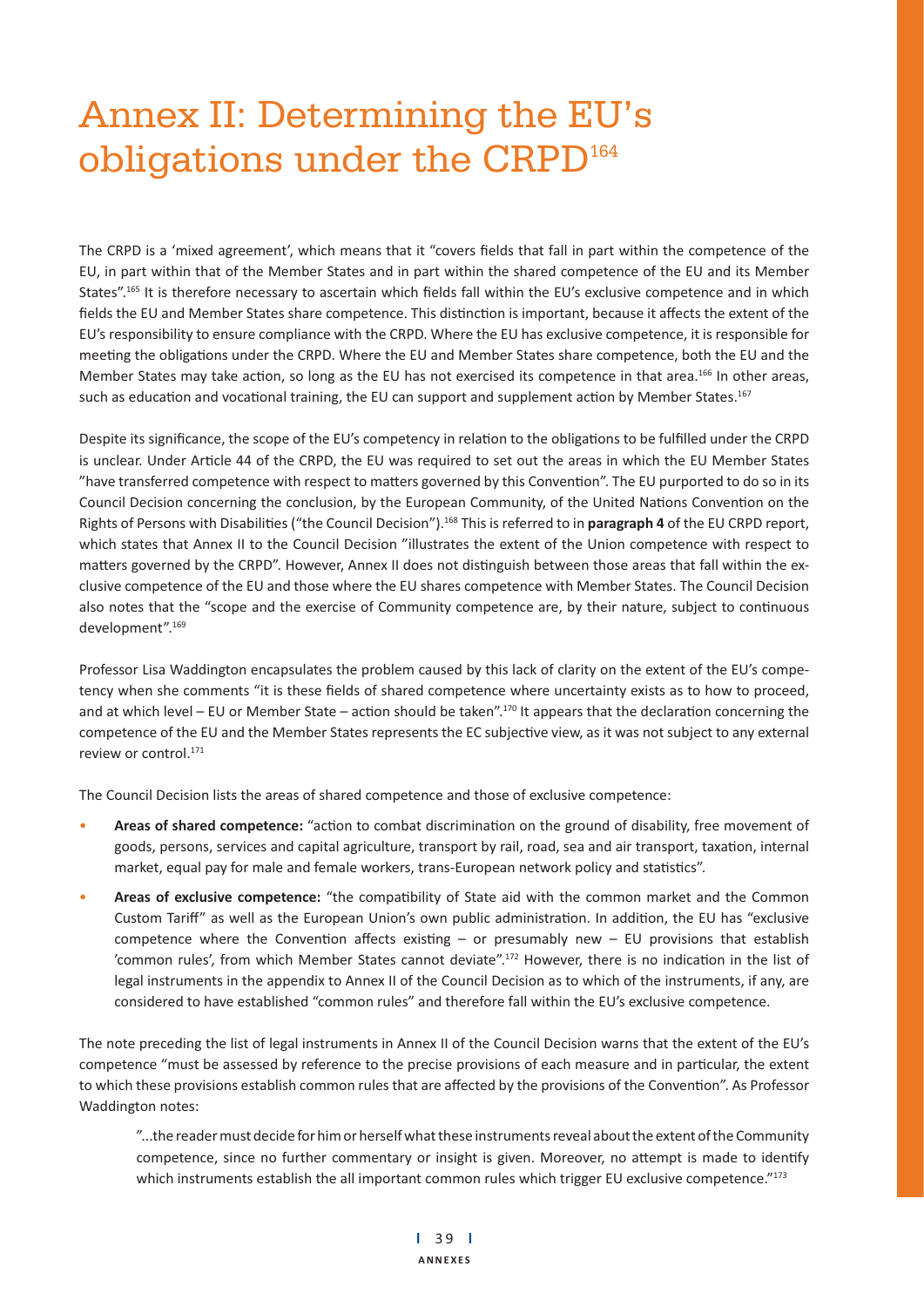# Annex III: Glossary

## **ENIL's key definitions on Independent Living**

These definitions are intended for use in the development of guidelines, policy and legislation at the European **Union level, Member State level and local level. Their aim is to give decision makers clear guidance for the design**  and implementation of disability policy. They have been developed to prevent the manipulation and the misuse of our language for the development of policies that are counter-productive to Independent Living.

The concept of Independent Living (IL)<sup>174</sup> is much older than the UN Convention on the Rights of Persons with Disabilities ('CRPD'). It has played a key part in the drafting of the CRPD, especially Article 19, but is also underpinning other articles, none of which can be realised without IL. Article 19 sets out the right to choose where, with whom and how to live one's life. This allows for self-determination upon which IL is based. There is a continuous debate on *independence* vs. *interdependence*; ENIL considers that all human beings are interdependent and that the concept of IL does not contravene this. IL does not mean being independent from other persons, but having the freedom of choice and control over one's own life and lifestyle.

### **Independent Living (IL):**

IL is the daily demonstration of human rights-based disability policies. IL is possible through the combination of various environmental and individual factors that allow disabled people to have control over their own lives. This includes the opportunity to make choices and decisions regarding where to live, with whom to live and how to live. Services must be accessible to all and provided on the basis of equal opportunity, allowing disabled people flexibility in our daily life. IL requires that the built environment and transport are accessible, that there is availability of technical aids, access to personal assistance and/or community-based services. It is necessary to point out that IL is for all disabled persons, regardless of the level of their support needs.

### **Personal Assistance (PA):**

PA is a tool which allows for IL. PA is purchased through earmarked cash allocations for disabled people, the purpose of which is to pay for any assistance needed. PA should be provided on the basis of an individual needs assessment and depending on the life situation of each individual. The rates allocated for personal assistance to disabled people need to be in line with the current salary rates in each country. As disabled people, we must have the right to recruit, train and manage our assistants with adequate support if we choose, and we should be the ones that choose the employment model which is most suitable for our needs. PA allocations must cover the salaries of personal assistants and other performance costs, such as all contributions due by the employer, administration costs and peer support for the person who needs assistance.

### **Deinstitutionalization (DI):**

DI is a political and a social process, which provides for the shift from institutional care and other isolating and segregating settings to IL. Effective DI occurs when a person placed in an institution is given the opportunity to become a full citizen and to take control of his/her life (if necessary, with support). Essential to the process of DI is the provision of affordable and accessible housing in the community, access to public services, personal assistance, and peer support. DI is also about preventing institutionalization in the future; ensuring that children are able to grow up with their families and alongside neighbours and friends in the community, instead of being segregated in institutional care.

### **Community-based Services (CBS):**

The development of CBS requires both a political and a social approach, and consists of policy measures for making all public services, such as housing, education, transportation, health care and other services and support, available and accessible to disabled people in mainstream settings. Disabled people must be able to access mainstream services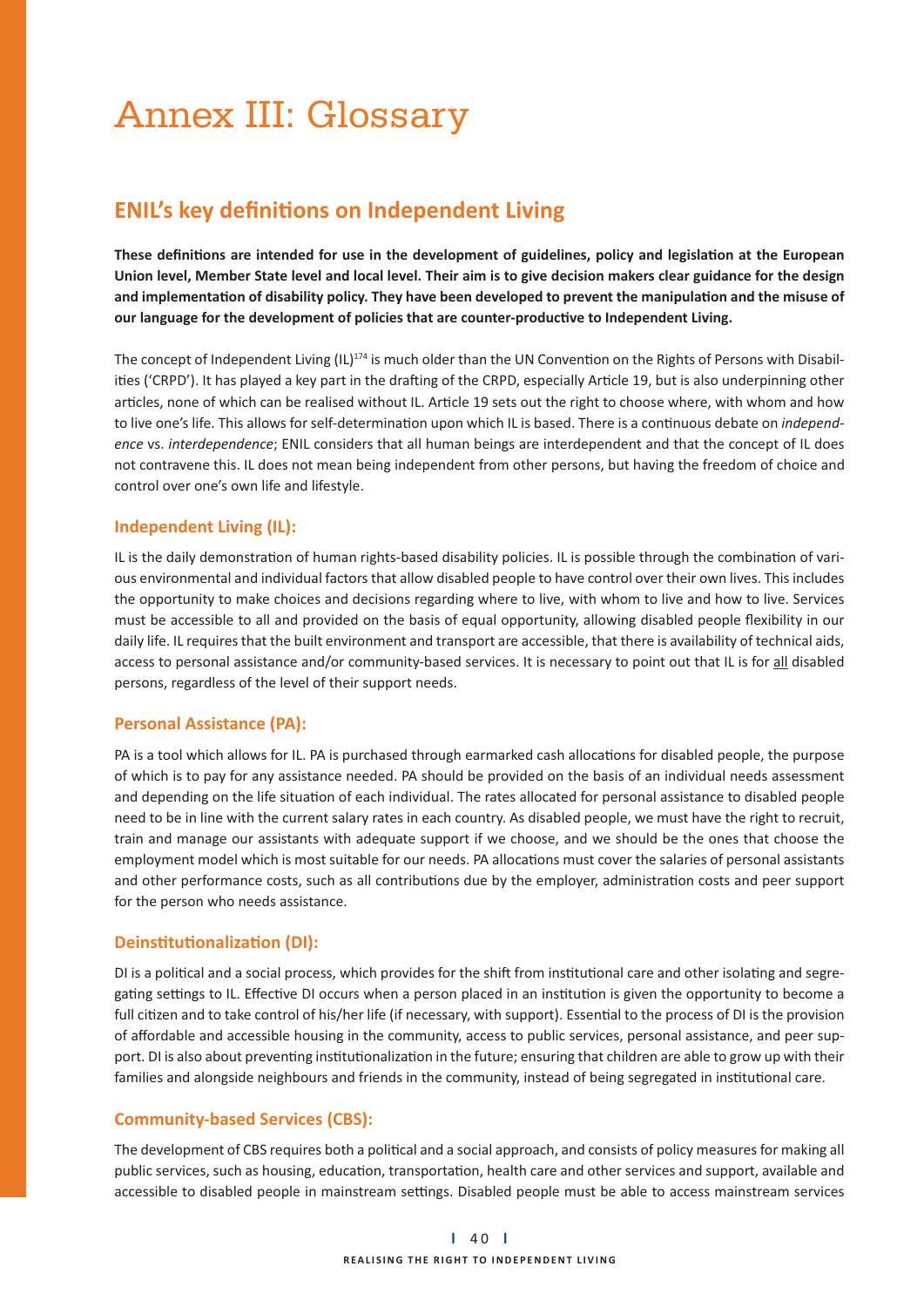and opportunities and live as equal citizens. CBS should be in place to eliminate the need for special and segregated services, such as residential institutions, special schools, long-term hospitals for health care, the need for special transport because mainstream transport is inaccessible and so on. Group homes are not IL and, if already provided, must exist alongside other genuine, adequately funded IL options.

## $l$ nstitution:

ECCL defines an 'institution' as any place in which people who have been labelled as having a disability are isolated, segregated and/or compelled to live together. An institution is also any place in which people do not have, or are not allowed to live together. An institution is also any place in which people do not have, or are not allowed to exercise control over their lives and their day-to-day decisions. An institution is not defined merely by its size.

The Ad Hoc Expert Group Report on the Transition from Institutional to Community-based care defines 'institutional care' as any residential care where:

- users are isolated from the broader community and/or compelled to live together;
- these users do not have sufficient control over their lives and over decisions which affect them;
- the requirements of the organisation itself tend to take precedence over the users' individualised needs.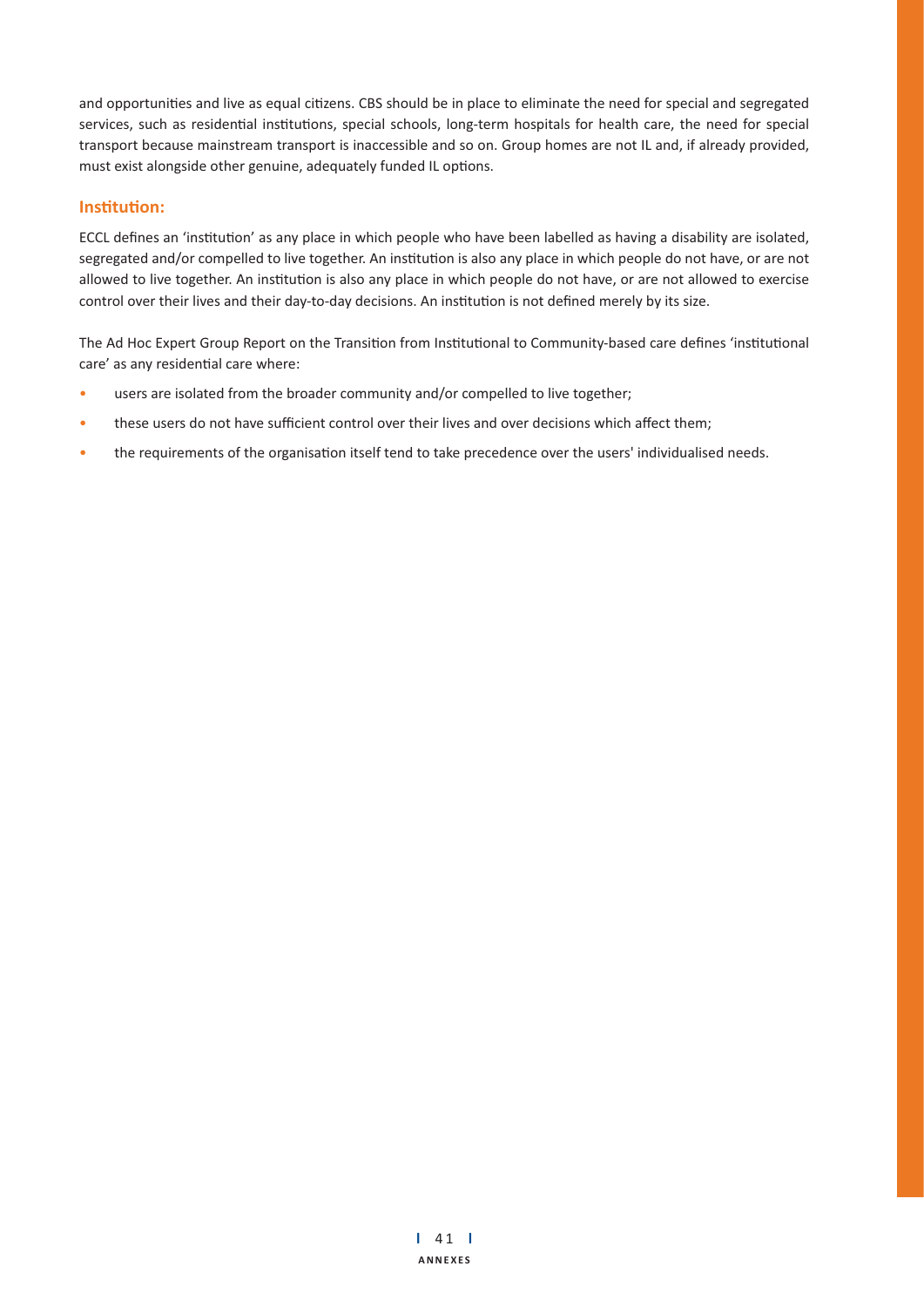# Annex IV: Resources

## **General reports**

European Expert Group on the Transition from Institutional to Community-based Care, 2014, *Toolkit on the Use of* European Union Funds for the Transition from Institutional to Community-based Care: Revised edition. Available at: http://deinstitutionalisationguide.eu

Mental Disability Advocacy Centre, 2014, *Cage beds and coercion in Czech psychiatric institutions.* Available at: http:// www.mdac.info/sites/mdac.info/files/cagebed web en 20140624 0.pdf

European Network on Independent Living - European Coalition for Community Living, 2013, Briefing on Structural Funds Investments for People with Disabilities: Achieving the Transition to Community Living. Available at: http:// www.enil.eu/recommended-readings-2/ENIL–ECCL-briefing-on-structural-funds-investments-for-people-with-disabilities/

European Network on Independent Living, 2013, *Personal Assistance Services in Europe.* Available at: h p://www. enil.eu/wp-content/uploads/2012/06/European-Survey-on-Personal-Assistance-Final.pdf

European Union Agency for Fundamental Rights, 2013, Legal capacity of persons with intellectual disabilities and persons with mental health problems. Available at: http://fra.europa.eu/sites/default/files/legal-capacity-intellectual-disabilities-mental-health-problems.pdf

Open Society Foundations Petition to the European Parliament, 2013. Available at: http://www.opensocietyfoundations.org/sites/default/files/petition-eu-parliament-20121018.pdf

European Expert Group on the Transition from Institutional to Community-based Care, 2012, Common European Guidelines on the Transition from Institutional to Community-based Care. Available at: http://www.deinstitutionalisationguide.eu

European Expert Group on the Transition from Institutional to Community-based Care, 2012, *Toolkit on the Use of* European Union Funds for the Transition from Institutional to Community-based Care. Available at: http://deinstitutionalisationguide.eu

Mental Health Europe and the Open Society Foundations, 2012, Mapping Exclusion - Institutional and communi*ty-based services in the mental health field in Europe.* Available at: http://www.mhe-sme.org/fileadmin/Position\_papers/Mapping Exclusion - ind.pdf

European Foundation Centre, 2012, Assessing the impact of European governments' austerity plans on the rights of people with disabilities, European report. Available at: http://www.enil.eu/wp-content/uploads/2012/12/Austerity-European-Report\_FINAL.pdf

Office of the High Commissioner for Human Rights (OHCHR), 2012, *Getting a Life – Living Independently and Being* Included in the Community. Available at: http://www.europe.ohchr.org/documents/Publications/getting\_a\_life.pdf

Open Society Foundations (OSF), 2012, *The European Union and the Right to Community Living - Structural Funds and* the European Union's Obligations under the Convention on the Rights of Persons with Disabilities. Available at: http:// www.opensocietyfoundations.org/sites/default/files/europe-community-living-20120507.pdf

European Union Agency for Fundamental Rights, 2012, *Choice and control: the right to independent living. Experi*ences of persons with intellectual disabilities and persons with mental health problems in nine EU Member States. Available at: http://fra.europa.eu/sites/default/files/fra\_uploads/2129-FRA-2012-choice-and-control\_EN.pdf

European Coalition for Community Living (ECCL), 2010, Wasted Time, Wasted Money, Wasted Lives... A Wasted Op*portunity? – A Focus Report on how the current use of Structural Funds perpetuates the social exclusion of disabled people in Central and Eastern Europe by failing to support the transition from institutional care to community-based* services. Available at: http://www.community-living.info/documents/ECCL-StructuralFundsReport-final-WEB.pdf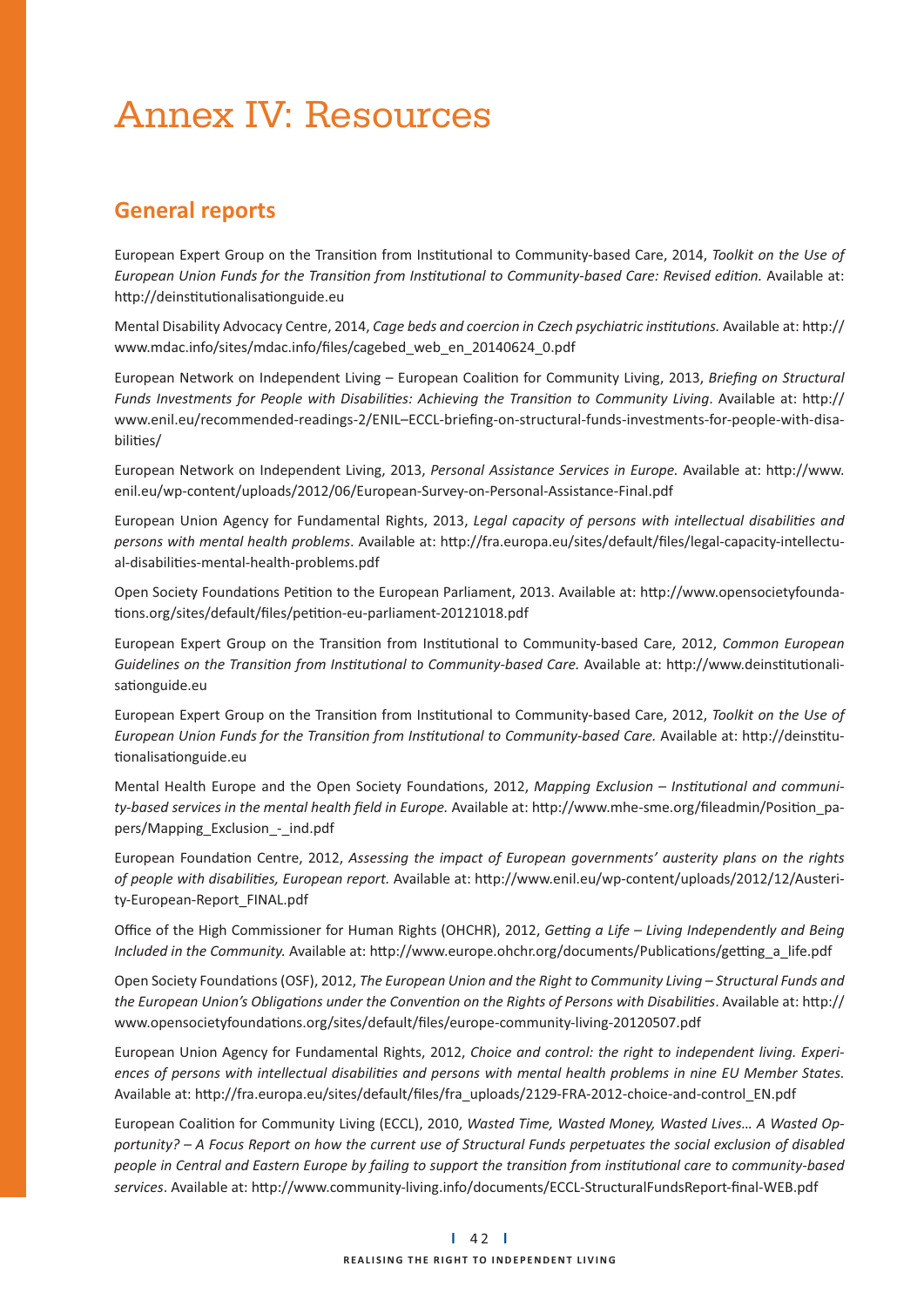Townsley, R. et al, 2010, The Implementation of Policies Supporting Independent Living for Disabled People in Europe:  $Synthesis$  Report, ANED. Available at: http://www.disability-europe.net/content/aned/media/ANED-Task%205%20Independent%20Living%20Synthesis%20Report%2014.01.10.pdf

Ad Hoc Expert Group, 2009, Report of the Ad Hoc Expert Group on the Transition from Institutional to Communi*ty-based Care*. Available at: ec.europa.eu/social/BlobServlet?docId=3992&langId=en

Mansell, Jim et al. 2007, *Deinstitutionalisation and community living - outcomes and costs: report of a European* Study. Volume 2: Main Report. Available at: http://www.kent.ac.uk/tizard/research/DECL\_network/documents/DE-CLOC\_Volume\_2\_Report\_for\_Web.pdf

## **Reports by the Council of Europe Commissioner for Human Rights**

Council of Europe Commissioner for Human Rights, 2012, The right of people with disabilities to live independently *and be included in the community*, CommDH/IssuePaper(2012)3. Available at: https://wcd.coe.int/ViewDoc.jsp?id=1917847

| Austria:  | https://wcd.coe.int/ViewDoc.jsp?id=1970297                                                                                        |
|-----------|-----------------------------------------------------------------------------------------------------------------------------------|
|           | Czech Republic: https://wcd.coe.int/ViewDoc.jsp?id=2030637                                                                        |
| Denmark:  | https://wcd.coe.int/ViewDoc.jsp?id=2145355                                                                                        |
| Estonia:  | https://wcd.coe.int/ViewDoc.jsp?id=2075361&Site=COE&BackColorInternet=B9BDEE&BackColor-<br>Intranet=FFCD4F&BackColorLogged=FFC679 |
| Portugal: | https://wcd.coe.int/ViewDoc.jsp?id=1959473&Site=&BackColorInternet=B9BDEE&BackColorIn-<br>tranet=FFCD4F&BackColorLogged=FFC679    |
| Romania:  | https://wcd.coe.int/ViewDoc.jsp?id=2208933&Site=COE                                                                               |
|           | Slovak Republic: https://wcd.coe.int/ViewDoc.jsp?id=1885987                                                                       |
| Spain:    | https://wcd.coe.int/ViewDoc.jsp?id=2106465&Site=COE&BackColorInternet=B9BDEE&BackColor-<br>Intranet=FFCD4F&BackColorLogged=FFC679 |

# **Shadow reports on the implementation of the CRPD**

The Shadow reports are available on the website of the UN OHCHR - Sessions for CRPD - Convention on the Rights of Persons with Disabilities.

| Austria:        | http://tbinternet.ohchr.org/ layouts/treatybodyexternal/Download.aspx?symbolno=INT%2fCRP-<br>D%2fNGO%2fAUT%2f10%2f20808⟪=en                                                                                                                       |
|-----------------|---------------------------------------------------------------------------------------------------------------------------------------------------------------------------------------------------------------------------------------------------|
| Belgium:        | http://tbinternet.ohchr.org/ layouts/treatybodyexternal/Download.aspx?symbolno=INT%2fCRP-<br>D%2fCSS%2fBEL%2f18084⟪=en and http://tbinternet.ohchr.org/ layouts/treatybodyexternal/<br>Download.aspx?symbolno=INT%2fCRPD%2fCSS%2fBEL%2f18152⟪=en  |
| Czech Republic: | http://tbinternet.ohchr.org/ layouts/treatybodyexternal/Download.aspx?symbolno=INT%2fCRP-<br>D%2fNGO%2fCZE%2f15594⟪=en                                                                                                                            |
| Denmark:        | http://tbinternet.ohchr.org/ layouts/treatybodyexternal/Download.aspx?symbolno=INT%2fCRP-<br>D%2fICO%2fDNK%2f16287⟪=en                                                                                                                            |
| Germany:        | http://tbinternet.ohchr.org/ layouts/treatybodyexternal/Download.aspx?symbolno=INT%2fCRP-<br>D%2fNGO%2fDEU%2f16323⟪=en and http://tbinternet.ohchr.org/ layouts/treatybodyexter-<br>nal/Download.aspx?symbolno=INT%2fCRPD%2fNGO%2fDEU%2f16592⟪=en |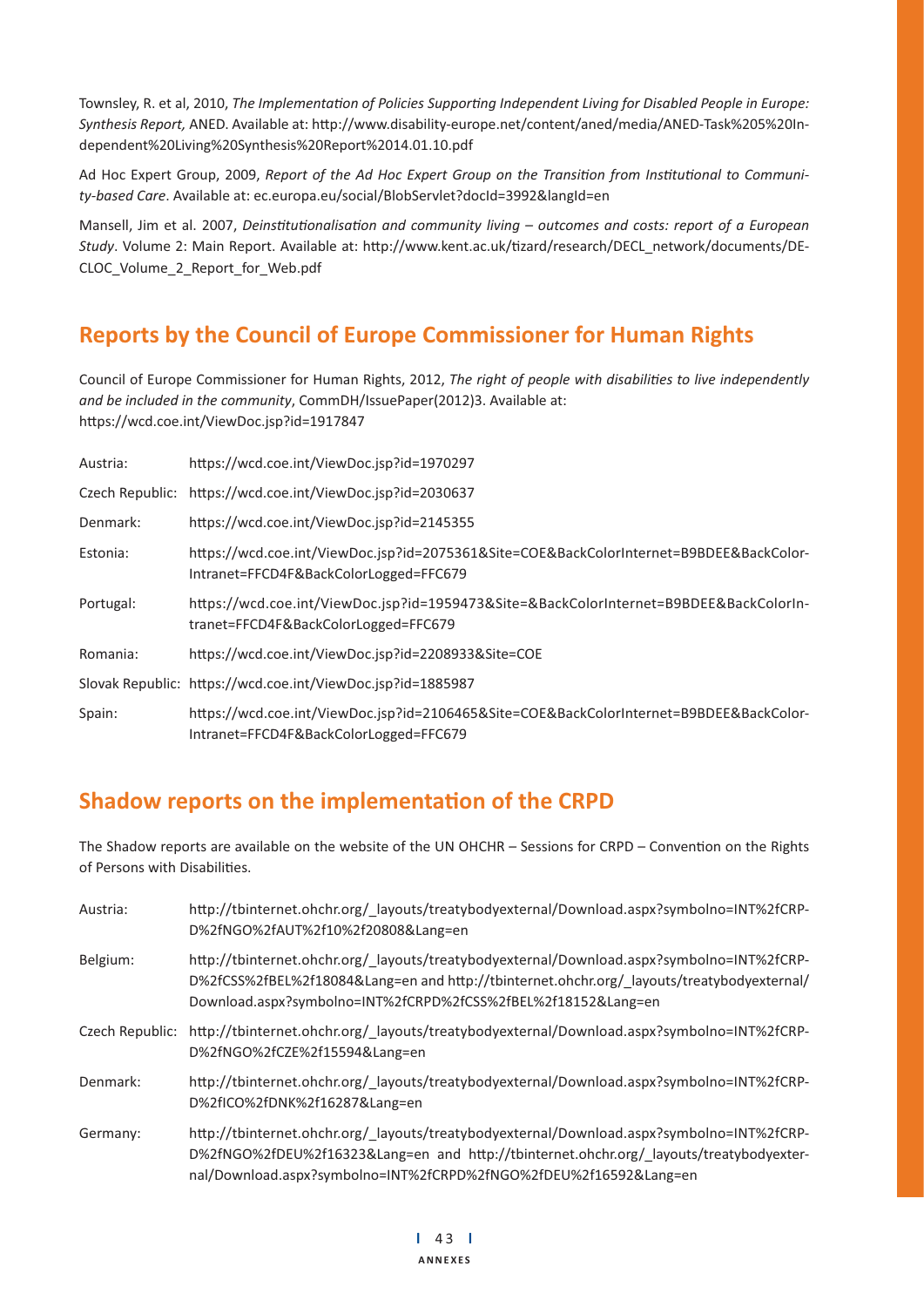Hungary: http://mdac.info/sites/mdac.info/files/english\_crpd\_alternative\_report.pdf

Spain: http://www2.ohchr.org/SPdocs/CRPD/5thsession/CERMI\_Spain\_5thSession\_en.doc

Sweden: http://tbinternet.ohchr.org/ layouts/treatybodyexternal/Download.aspx?symbolno=INT%2fCRP-D%2fNGO%2f10%2f20823&Lang=en

## **Concluding observations of the Committee on the Rights of Persons with Disabilities**

The Concluding observations are available on the website of the UN OHCHR - Sessions for CRPD - Convention on the Rights of Persons with Disabilities.

| Austria: | http://tbinternet.ohchr.org/ layouts/treatybodyexternal/Download.aspx?symbolno=CRPD%2f-<br>C%2fAUT%2fCO%2f1⟪=en             |
|----------|-----------------------------------------------------------------------------------------------------------------------------|
| Belgium: | http://tbinternet.ohchr.org/ layouts/treatybodyexternal/Download.aspx?symbolno=CRPD%2f-<br>C%2fBEL%2fCO%2f1⟪=en (in French) |
| Denmark: | http://tbinternet.ohchr.org/ layouts/treatybodyexternal/Download.aspx?symbolno=CRPD%2f-<br>C%2fDNK%2fCO%2f1⟪=en             |
| Hungary: | http://tbinternet.ohchr.org/ layouts/treatybodyexternal/Download.aspx?symbolno=CRPD%2f-<br>C%2fHUN%2fCO%2f1⟪=en             |
| Spain:   | http://tbinternet.ohchr.org/ layouts/treatybodyexternal/Download.aspx?symbolno=CRPD%2f-<br>C%2fESP%2fCO%2f1⟪=en             |

## **Concluding observations of the Committee on the Rights of the Child**

The Concluding observations are available on the website of the UN OHCHR Committee on the Rights of the Child.

Concluding observations on Hungary, Finland, Italy, Cyprus, Greece, Austria, Malta, Slovenia, Germany and Portugal: http://tbinternet.ohchr.org/\_layouts/TreatyBodyExternal/SessionsList.aspx?Treaty=CRC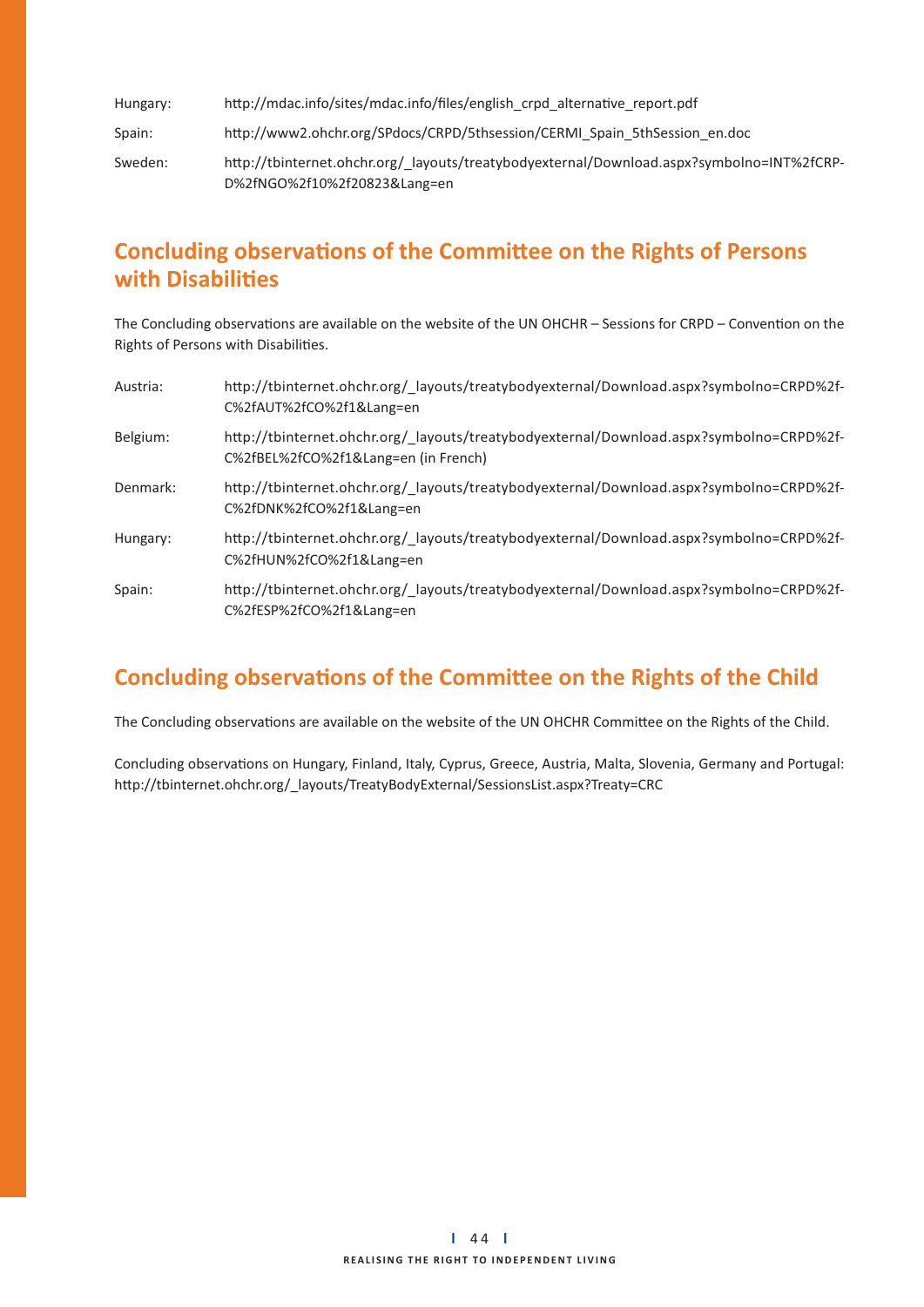# Endnotes

- 1. See Commission Staff Working Document, Report on the implementation of the UN Convention on the Rights of Persons with Disabilities *(CRPD) by the European Union*, June 2014.
- 2. See the Glossary (Annex III) for ENIL's definition of independent living.
- 3. See Commission Staff Working Document, Report on the implementation of the UN Convention on the Rights of Persons with Disabilities (CRPD) by the European Union, June 2014. See: http://ec.europa.eu/justice/discrimination/files/swd\_2014\_182\_en.pdf.
- 4. *Ibid*, paragraph 107.
- 5. Mansell, J., Knapp, M., Beadle-Brown, J., & Beecham, J., (2007) *Deinstitutionalisation and community living outcomes and costs: report of a European Study. Volume 2*: Main Report. Canterbury: Tizard Centre, University of Kent (referred to as "the DECLOC report). See: http://www. kent.ac.uk/tizard/research/DECL\_network/documents/DECLOC\_Volume\_2\_Report\_for\_Web.pdf. Although this figure dates from 2007, there have been no further major studies aimed at establishing the number of people with disabilities living in institutions in the EU since then.
- 6. United Nations Office of the High Commissioner for Human Rights, Getting a Life Living Independently and Being Included in the Community, 2012, page 11. See: http://www.europe.ohchr.org/documents/Publications/getting\_a\_life.pdf.
- 7. See the Glossary (Annex III) for full definitions of these terms.
- 8. See also the Common European Guidelines on the Transition from Institutional to Community-based Care, 2012, page 25, available at: http:// deinstitutionalisationguide.eu and the Glossary (Annex III).
- 9. See, for example, Article 26 of the Charter of Fundamental Rights of the EU and Article 15 of the Revised European Social Charter.
- 10. Quinn, G. & Doyle, S. (2012a). Taking the UN Convention on the Rights of Persons with Disabilities Seriously: The Past and Future of the EU Structural Funds as a Tool to Achieve Community Living. The Equal Rights Review, Vol. 9, page 69 - 94. See: http://www.equalrightstrust.org/ ertdocumentbank/err9\_quinn\_doyle.pdf.
- 11. Council of Europe Commissioner for Human Rights, The right of people with disabilities to live independently and be included in the community, CommDH/IssuePaper(2012)3, 2012, page 11. See: https://wcd.coe.int/ViewDoc.jsp?id=1917847.
- 12. CommDH/Speech(2014)9, Strasbourg, 2 October 2014. See: wcd.coe.int/com.instranet.InstraServlet?command=com.instranet.CmdBlob Get&InstranetImage=2610517&SecMode=1&DocId=2188914&Usage=2
- 13. See: wcd.coe.int/com.instranet.InstraServlet?command=com.instranet.CmdBlobGet&InstranetImage=2503663&SecMode=1&DocId=21307 02&Usage=2
- 14. United Nations Office of the High Commissioner for Human Rights, Getting a Life Living Independently and Being Included in the Community, 2012, page 12.
- 15. This is discussed below.
- 16. ENIL uses the term 'disabled people' in line with the social model of disability. According to the social model, people are disabled by the barriers in society, rather than by the nature of their impairment.
- 17. Accordingly, Croatia was not specifically included in this study, as it only joined the EU in July 2013, although it is referred to if included in a relevant report.
- 18. European Foundation Centre (EFC), Study on challenges and good practices in the implementation of the UN Convention on the Rights of Persons with Disabilities VC/2008/1214 – Final Report, 2010, page 33. See: http://www.efc.be/programmes\_services/resources/Documents/ UN\_Covention\_Summary\_EN.pdf.
- 19. Council Decision (EC) 2010/48 of 26 November 2009 concerning the conclusion, by the European Community, of the United Nations Convention on the Rights of Persons with Disabilities OJ I 23/35, Annex II (OJ L 23/55). See: http://eur-lex.europa.eu/legal-content/EN/TXT/?uri=uriserv:OJ.L\_.2010.023.01.0035.01.ENG.
- 20. European Foundation Centre (EFC), Study on challenges and good practices in the implementation of the UN Convention on the Rights of Persons with Disabilities VC/2008/1214 - Final Report, 2010.
- 21. *Ibid,* page 9.
- 22. Opinion of the European Economic and Social Committee on the Implementation and monitoring of the UN Convention on the Rights of Persons with Disabilities by the EU institutions and the role of the EESC (own-initiative opinion), SOC/464, Brussels, 12 December 2012, paragraphs 1.2–1.4.
- 23. European Parliament Resolution of 27 February 2014 on the situation of fundamental rights in the European Union (2012), paragraph 51. See: http://www.europarl.europa.eu/sides/getDoc.do?pubRef=-//EP//TEXT%20TA%20P7-TA-2014-0173%200%20DOC%20XML%20V0//EN.
- 24. See, for example, ENIL-ECCL Briefing on Structural Funds Investments for People with Disabilities from 2013, concerning Bulgaria, Hungary, Latvia, Lithuania, Romania and Slovakia; available at: http://www.enil.eu/recommended-readings-2/ENIL-ECCL-briefing-on-structural-fundsinvestments-for-people-with-disabilities/.
- 25. See Open Society Foundations (OSF), The European Union and the Right to Community Living Structural Funds and the European Union's Obligations under the Convention on the Rights of Persons with Disabilities, 2012, available at: http://www.opensocietyfoundations.org/sites/ default/files/europe-community-living-20120507.pdf and United Nation Office of the High Commissioner for Human Rights, Getting a Life – *Living Independently and Being Included in the Community,* 2012.
- 26. Opinion of the European Economic and Social Committee on the Implementation and monitoring of the UN Convention on the Rights of Persons with Disabilities by the EU institutions and the role of the EESC (own-initiative opinion), SOC/464, Brussels, 12 December 2012, paragraph 2.2.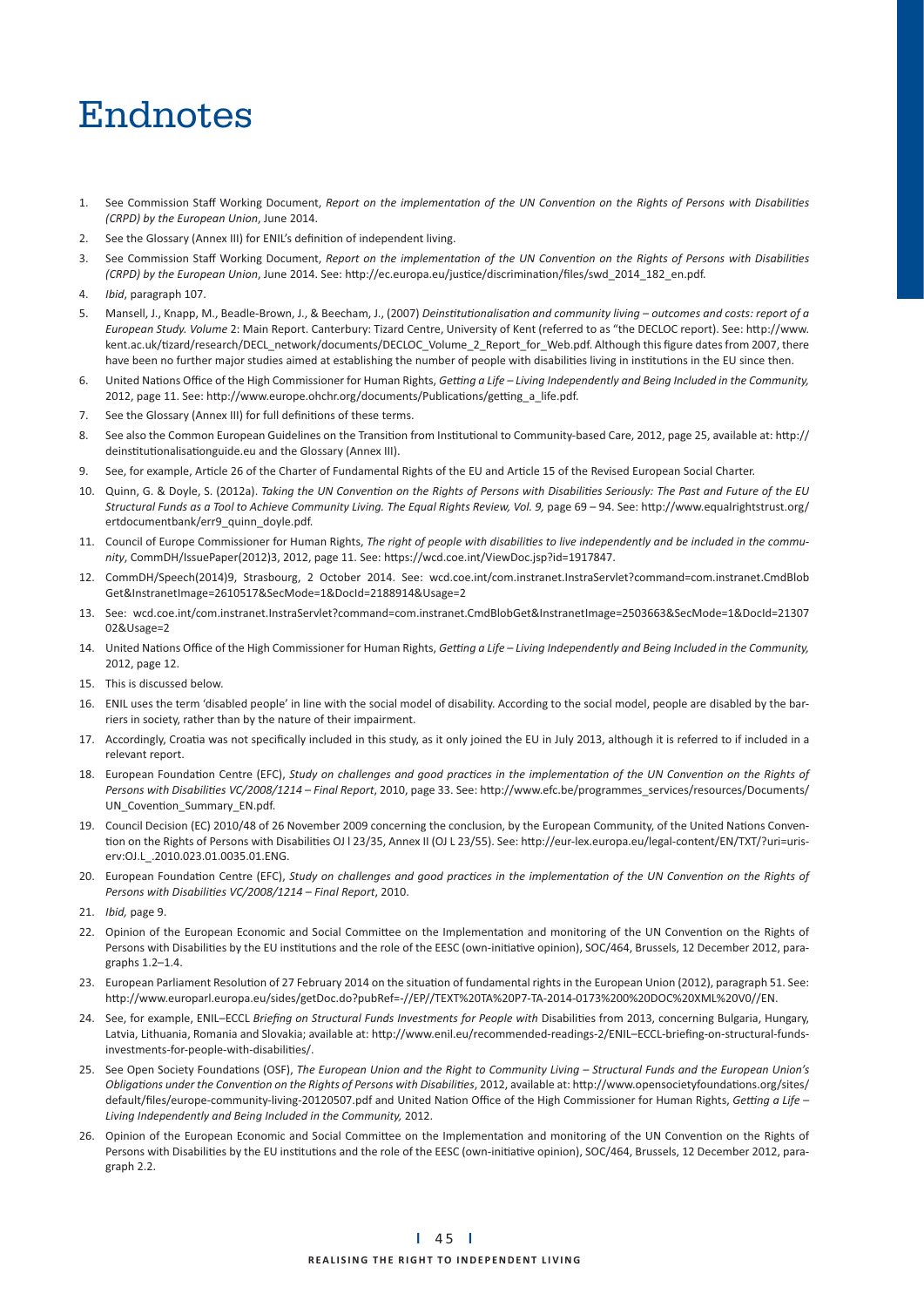- 27. European Foundation Centre (EFC), Study on challenges and good practices in the implementation of the UN Convention on the Rights of Persons with Disabilities VC/2008/1214 - Final Report, 2010, page 10.
- 28. European Parliament Resolution of 27 February 2014 on the situation of fundamental rights in the European Union (2012), paragraph 50.
- 29. See www.wakeupcall.eu/about-us/.
- 30. See Common European Guidelines on the Transition from Institutional to Community-based Care, 2012.
- 31. European Foundation Centre (EFC), Assessing the impact of European governments' austerity plans on the rights of people with disabilities, *European Report, 2012, page 29. See: http://www.enil.eu/wp-content/uploads/2012/12/Austerity-European-Report FINAL.pdf.*
- 32. Mental Health Europe and the Open Society Foundations, Mapping Exclusion Institutional and community-based services in the mental health field in Europe, 2012, page 16. See: http://www.mhe-sme.org/fileadmin/Position\_papers/Mapping\_Exclusion\_-\_ind.pdf.
- 33. The DECLOC Report, page 29.
- 34. *Ibid,* page 25.
- 35. *Ibid*, page 11, see also pages 94–95.
- 36. *Ibid,* page 95.
- 37. Eurostat is the statistical office of the European Union. Its task is to provide the EU with statistics at European level that enable comparisons between countries and regions. See: http://epp.eurostat.ec.europa.eu/portal/page/portal/eurostat/home.
- 38. Mental Health Europe and the Mental Health Initiative of the Open Society Foundations, Mapping Exclusion Institutional and community-based services in the mental health field in Europe, 2012, page 13.
- 39. O'Brien, C. (2014) More back-slapping than soul-searching: The European Commission's reflections on the UN Convention on the Rights of Persons with Disabilities. EU Law Analysis. Retrieved October, 2014, from http://eulawanalysis.blogspot.co.uk/2014/06/more-back-slappingthan-soul-searching.html
- 40. Opinion of the European Economic and Social Committee on the Implementation and monitoring of the UN Convention on the Rights of Persons with Disabilities by the EU institutions and the role of the EESC (own-initiative report), SOC/464, Brussels, 12 December 2012, paragraph 4.7.
- 41. See: European Parliament, Report on mobility and inclusion of people with disabilities and the European Disability Strategy 2010–2020, 2010/2272(INI), 6 July 2011; available at: http://www.europarl.europa.eu/sides/getDoc.do?pubRef=-//EP//TEXT+REPORT+A7-2011-0263+0+ DOC+XML+V0//EN
- 42. See, for example, parliamentary question by Adam Kosa MEP and Romana Jordan MEP and the answer by Commissioner Reading, 26 September 2013; available at: http://www.europarl.europa.eu/sides/getDoc.do?pubRef=-%2f%2fEP%2f%2fTEXT%2bWQ%2bE-2013-010955%2b0%2b-DOC%2bXML%2bV0%2f%2fEN&language=EN.
- 43. Report by Nils Muižnieks, Council of Europe Commissioner for Human Rights, following his visit to Portugal from 7–9 May 2012, 10 July 2012, paragraph 27. See: https://wcd.coe.int/ViewDoc.jsp?id=1959473&Site=&BackColorInternet=B9BDEE&BackColorIntranet=FFCD4F&BackColorLogged=FFC679.
- 44. Report by Nils Muižnieks, Council of Europe Commissioner for Human Rights, following his visit to Spain from 3–7 June 2013, 9 October 2013, paragraphs 50–81. See: https://wcd.coe.int/com.instranet.InstraServlet?command=com.instranet.CmdBlobGet&InstranetImage=2389885&Sec Mode=1&DocId=2077824&Usage=2.
- 45. Report by Nils Muižnieks, Council of Europe Commissioner for Human Rights, following his visit to Romania from 31 March–4 April 2014, 8 July 2014, paragraph 79. See: https://wcd.coe.int/ViewDoc.jsp?id=2208933&Site=COE
- 46. European Foundation Centre, Assessing the Impact of European Governments' Austerity Plans on the Rights of People with Disabilities, Key *Findings,* October 2012, page 97.
- 47. *Ibid*, page 54.
- 48. European Union Agency for Fundamental Rights (FRA), *Choice and control: the right to independent living. Experiences of persons with intel*lectual disabilities and persons with mental health problems in nine EU Member States, 2012. See: http://fra.europa.eu/sites/default/files/ fra\_uploads/2129-FRA-2012-choice-and-control\_EN.pdf.
- 49. See, for example, Annex 2 (Selection of reports about institutionalisation of children and adults in countries accessing Structural Funds and IPA) of the *Toolkit on the Use of European Union Funds for the Transition from Institutional to Community-based care, 2012.*
- 50. Report by Nils Muižnieks, Council of Europe Commissioner for Human Rights, following his visit to Romania from 31 March–4 April 2014, 8 July 2014, paragraph 15.
- 51. See, for example, Mental Health Europe and the Mental Health Initiative of the Open Society Foundations, Mapping Exclusion Institutional and community-based services in the mental health field in Europe, 2012, page 21.
- 52. Committee on the Rights of Persons with Disabilities, Concluding observations on the initial report of Austria, adopted by the Committee at its tenth session (2-13 September 2013), 30 September 2013, paragraphs 36-38. See: http://tbinternet.ohchr.org/\_layouts/treatybodyexternal/ Download.aspx?symbolno=CRPD%2fC%2fAUT%2fCO%2f1&Lang=en.
- 53. See Shadow reports for Belgium (2011), Denmark (2013) and Germany (2013) in Annex IV.
- 54. See the Initial report for Italy in Annex IV.
- 55. See ANED DOTCOM (the Disability Online Tool for the Commission) entry for Luxembourg, available at: http://www.disability-europe.net/ content/luxembourg-d1-choice-living-arrangements.
- 56. Committee on the Rights of Persons with Disabilities, Concluding observations on the initial report of Spain, adopted by the Committee at its sixth session (19-23 September 2011), 19 October 2011, paragraph 39. See: http://tbinternet.ohchr.org/\_layouts/treatybodyexternal/ Download.aspx?symbolno=CRPD%2fC%2fESP%2fCO%2f1&Lang=en.
- 57. Background note on French persons with disabilities in Belgian institutions for the CRPD Committee, prepared by OHCHR Regional office for Europe, August 2014.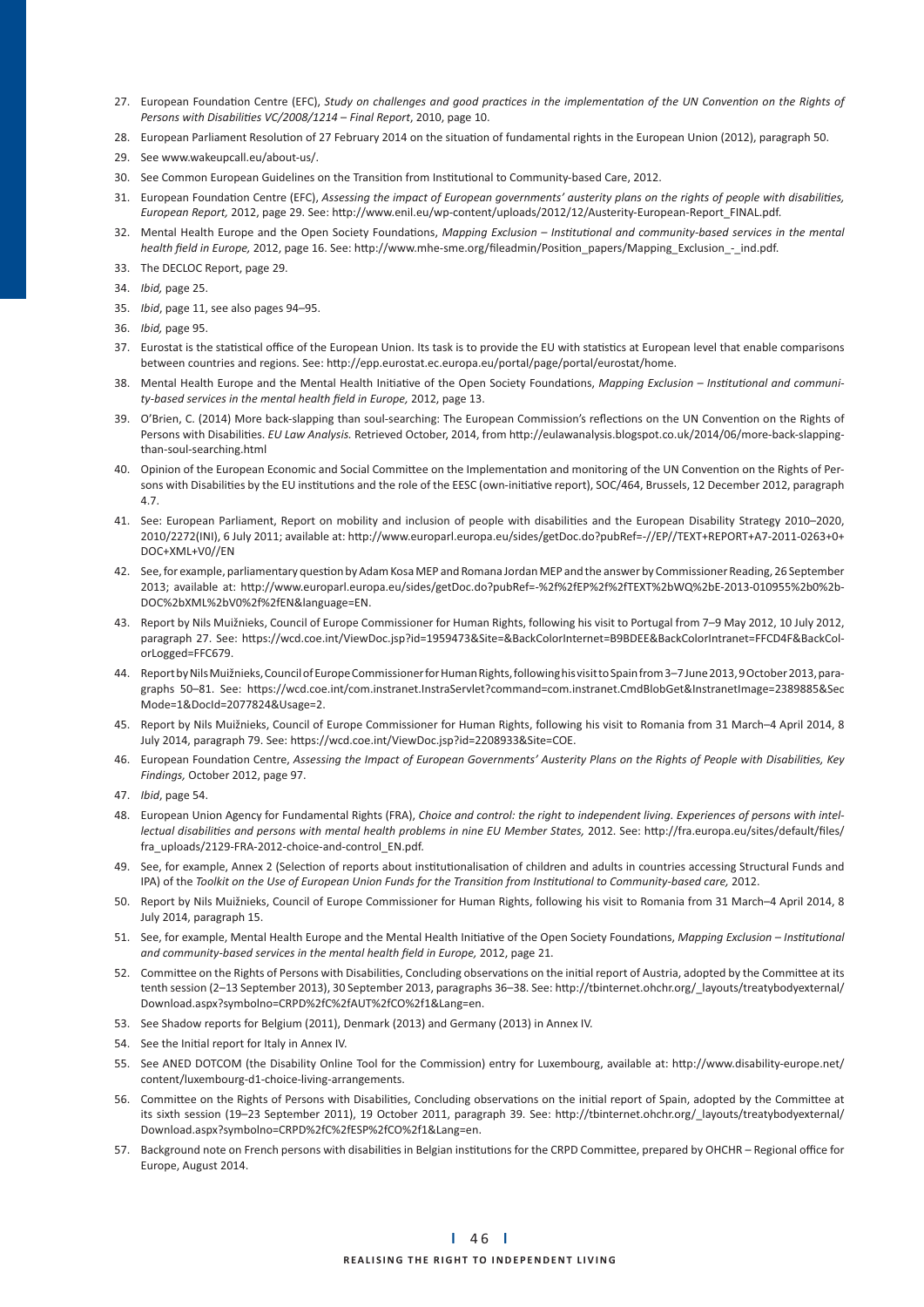- 58. European Union Agency for Fundamental Rights (FRA), *Choice and control: the right to independent living. Experiences of persons with intel*lectual disabilities and persons with mental health problems in nine EU Member States, 2012, page 11.
- 59. European Union Fundamental Rights Agency (FRA), Legal capacity of persons with intellectual disabilities and persons with mental health problems, 2013. See: http://fra.europa.eu/sites/default/files/legal-capacity-intellectual-disabilities-mental-health-problems.pdf.
- 60. *Ibid,* pages 45–47.
- 61. See the Shadow report for Austria (2013) in Annex IV.
- 62. Report by Nils Muižnieks, Council of Europe Commissioner for Human Rights, following his visit to the Czech Republic, from 12–15 November 2012, 21 February 2013, paragraph 101. See: https://wcd.coe.int/com.instranet.InstraServlet?command=com.instranet.CmdBlobGet&InstranetImage=2324044&SecMode=1&DocId=2037440&Usage=2.
- 63. Report by Nils Muižnieks, Council of Europe Commissioner for Human Rights, following his visit to Denmark, from 19–21 November 2013, 24 March 2014, paragraph 122. See: https://wcd.coe.int/com.instranet.InstraServlet?command=com.instranet.CmdBlobGet&InstranetImage=2487451&SecMode=1&DocId=2121972&Usage=2.
- 64. Information provided to ENIL-ECCL by partner organisation from Latvia.
- 65. Information provided to ENIL-ECCL by partner organisation from Lithuania.
- 66. Report by Nils Muižnieks, Council of Europe Commissioner for Human Rights, following his visit to Romania from 31 March–4 April 2014, 8 July 2014, paragraph 45.
- 67. Report by Nils Muižnieks, Council of Europe Commissioner for Human Rights, following his visit to Slovakia, from 26–27 September 2011, 20 December 2011, paragraph 100. See: https://wcd.coe.int/ViewDoc.jsp?id=1885987&Site=COE&BackColorInternet=B9BDEE&BackColor-Intranet=FFCD4F&BackColorLogged=FFC679.
- 68. Report by Nils Muižnieks, Council of Europe Commissioner for Human Rights, following his visit to Spain from 3–7 June 2013, 9 October 2013, page 2 (Summary).
- 69. Information provided to ENIL-ECCL by partner organisation from Bulgaria and Latvia.
- 70. At the end of 2012, 51.6% of the 6,1 thousand people in institutional care were people with mental health problems and 31,5% people with intellectual disabilities. State-owned institutions accommodate up to 500 residents.
- 71. According to paragraph 88 of the report, as of 2011, almost 60,000 persons with psycho-social disabilities in the Czech Republic live in institutions.
- 72. See the Council of Europe Commissioner for Human Rights reports on Denmark (paragraph 131) and Spain (paragraph 86).
- 73. Mental Health Europe and the Open Society Foundations, Mapping Exclusion Institutional and community-based services in the mental *health field in Europe*, 2012.
- 74. See the Council of Europe Commissioner for Human Rights reports on the Czech Republic, Romania and Estonia.
- 75. Committee on the Rights of Persons with Disabilities, concluding observations on the initial period report of Hungary, adopted by the Committee at its eighth session (17 – 28 September 2012), 22 October 2012. See: http://tbinternet.ohchr.org/ layouts/treatybodyexternal/Download.aspx?symbolno=CRPD%2fC%2fHUN%2fCO%2f1&Lang=en.
- 76. See the Concluding observations of the Committee on the Rights of the Child on Austria, Greece, Lithuania and Portugal in Annex IV.
- 77. Background note on French persons with disabilities in Belgian institutions for the CRPD Committee, prepared by OHCHR Regional office for Europe, August 2014.
- 78. New institutions are still being planned and built, while community-based services remain inadequate. See the Shadow report on Austria (2013) in Annex IV.
- 79. See the Shadow reports on Belgium (2011) and Denmark (2013) in Annex IV.
- 80. Report by Nils Muižnieks, Council of Europe Commissioner for Human Rights, following his visit to Estonia from 25–27 March 2013, 20 June 2013. See: https://wcd.coe.int/com.instranet.InstraServlet?command=com.instranet.CmdBlobGet&InstranetImage=2308567&SecMode=1& DocId=2023896&Usage=2.
- 81. Committee on the Rights of Persons with Disabilities, concluding observations on the initial period report of Hungary, adopted by the Committee at its eighth session (17-28 September 2012), 22 October 2012, paragraph 33.
- 82. See the Initial report on Italy in Annex IV.
- 83. Information provided by ENIL-ECCL partner organisation in Lithuania.
- 84. Report by Nils Muižnieks, Council of Europe Commissioner for Human Rights, following his visit to Romania from 31 March–4 April 2014, 8 July 2014, paragraphs 26–27.
- 85. See the Shadow report on Spain (2010), the CRPD Committee Concluding observations (2011) and the Council of Europe Human Rights Commissioner's Report on Spain (2013, paragraph 56).
- 86. See paragraph 26 of the Council of Europe Commissioner for Human Rights Report on Romania, referring to a report by the Institute for Public Policy, "Monitoring report on Romania's readiness to enforce the UN Convention on the Rights of Persons with Disabilities", December 2013 (page 14); available at: http://www.ipp.ro/eng/pagini/monitoring-report-on-romanias-readiness.php.
- 87. Committee on the Rights of Persons with Disabilities, Concluding observations on the initial report of Denmark, 3 October 2014, paragraph 42. See: http://tbinternet.ohchr.org/\_layouts/treatybodyexternal/Download.aspx?symbolno=CRPD%2fC%2fDNK%2fCO%2f1&Lang=en.
- 88. Report by Nils Muižnieks, Council of Europe Commissioner for Human Rights, following his visit to Denmark, from 19 21 November 2013, 24 March 2014, paragraph 111.
- 89. See: wcd.coe.int/com.instranet.InstraServlet?command=com.instranet.CmdBlobGet&InstranetImage=2503663&SecMode=1&DocId=21307 02&Usage=2.
- 90. Report by Nils Muižnieks, Council of Europe Commissioner for Human Rights, following his visit to Austria from 4–6 June 2012, 11 September 2012. See: https://wcd.coe.int/com.instranet.InstraServlet?command=com.instranet.CmdBlobGet&InstranetImage=2139565&Sec-Mode=1&DocId=1924052&Usage=2.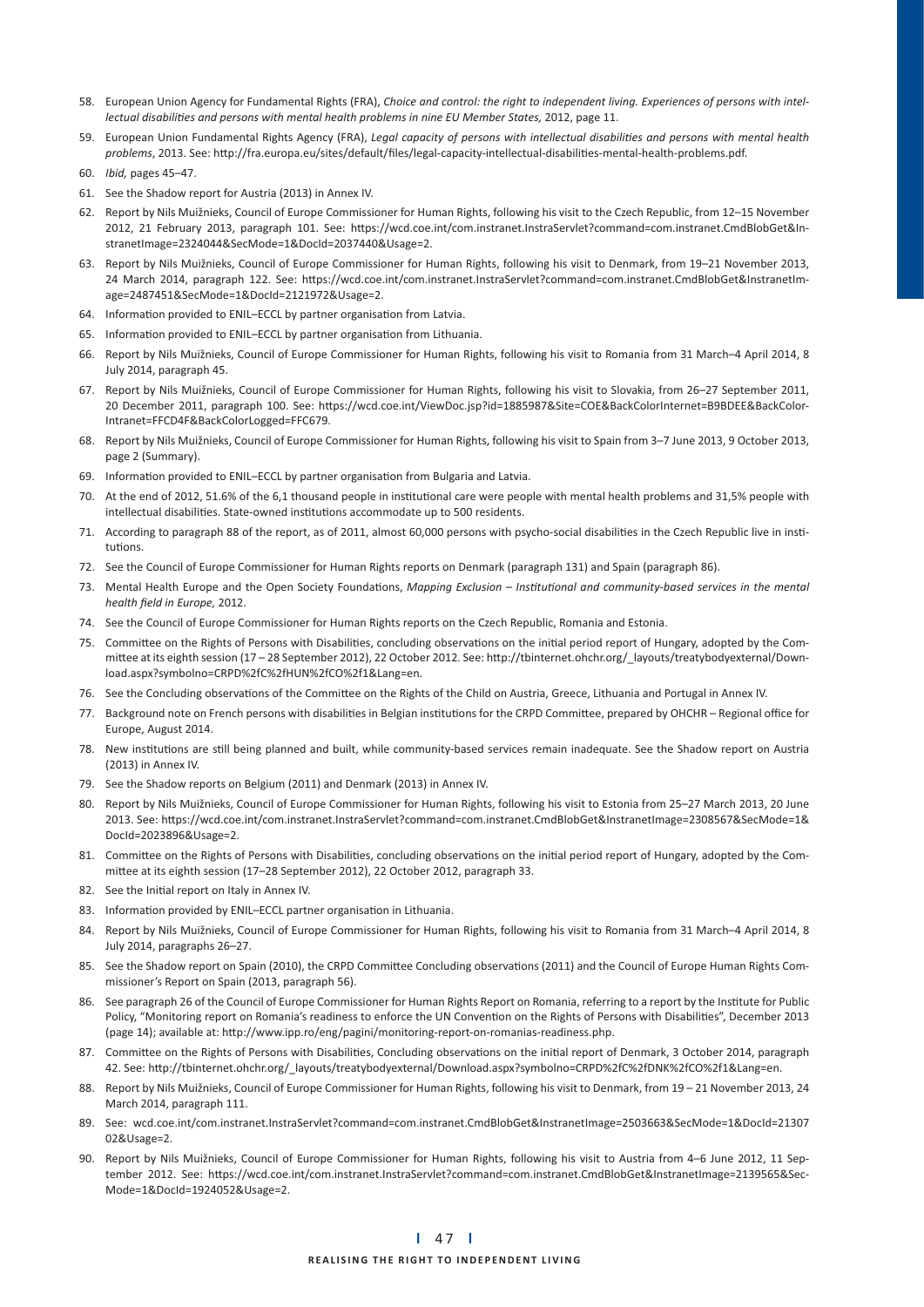- 91. See the Shadow reports on Austria (2013) and Belgium (2011) in Annex IV.
- 92. Information provided by ENIL-ECCL partner organisation in Estonia.
- 93. See ANED DOTCOM entry for Poland, available at: http://www.disability-europe.net/dotcom?term%5B%5D=213&term%5B%5D=143&term %5B%5D=164&term%5B%5D=165&term%5B%5D=166&term%5B%5D=167&term%5B%5D=168&term%5B%5D=169&term%5B%5D =170&term%5B%5D=171&view\_type=matrix.
- 94. Report by Nils Muižnieks, Council of Europe Commissioner for Human Rights, following his visit to Romania from 31 March–4 April 2014, 8 July 2014.
- 95. In May 2014, an interinstitutional monitoring group was established to monitor the implementation of the Transition Plan. Information provided by ENIL-ECCL partner organisation in Lithuania.
- 96. See ANED DOTCOM entry for Cyprus, available at: http://www.disability-europe.net/dotcom?term%5B%5D=217&term%5B%5D=148&term%5B%5D=149&term%5B%5D=150&term%5B%5D=158&term%5B%5D=164&term%5B%5D=165&view\_type=detail\_list.
- 97. Information provided by ENIL-ECCL partner organisation in the Czech Republic.
- 98. Committee on the Rights of Persons with Disabilities, concluding observations on the initial period report of Hungary, adopted by the Committee at its eighth session (17–28 September 2012), 22 October 2012.
- 99. Information provided by ENIL-ECCL partner organisation in Bulgaria.
- 100. See the Shadow reports on Denmark (2013) and Spain (2010) in Annex IV.
- 101. Report by Nils Muižnieks, Council of Europe Commissioner for Human Rights, following his visit to Romania from 31 March 4 April 2014, 8 July 2014.
- 102. See paragraph 110 of the report.
- 103. See page 2 (Summary) of the report.
- 104. See paragraphs 57–66 of the report.
- 105. Information provided by ENIL-ECCL partner organisation in Bulgaria.
- 106. See the Committee on the Rights of the Child Concluding observations for Austria (2012), Cyprus (2012), Finland (2011), Germany (2014), Greece (2012), Italy (2011), Malta (2013), Portugal (2014) and Slovenia (2013) – links to these reports are provided in Annex IV.
- 107. European Network on Independent Living, Personal Assistance Services in Europe, 2013. See: http://www.enil.eu/wp-content/uploads/ 2012/06/European-Survey-on-Personal-Assistance-Final.pdf.
- 108. See the DECLOC Report (page 3) and the Report of the Ad Hoc Expert Group on the Transition from Institutional to Community-based Care, available at: http://ec.europa.eu/social/main.jsp?langId=en&catId=89&newsId=614&furtherNews=yes
- 109. European Parliament Resolution of 14 January 2009 on the situation of fundamental rights in the European Union 2004-2008, 14 January 2009, paragraph 82. See: http://www.europarl.europa.eu/sides/getDoc.do?pubRef=-//EP//TEXT%20TA%20P6-TA-2009-0019%200%20 DOC%20XML%20V0//EN
- 110. EEG, Revised edition of the Toolkit on the Use of European Union Funds for the Transition from Institutional to Community-based Care, 2014, page 12. See: www.deinstitutionalisationguide.eu.
- 111. See, for example, ENIL-ECCL, Briefing on Structural Funds Investments for People with Disabilities: Achieving Transition from Institutional Care *to Community Living,* November 2013.
- 112. See EEG, Common European Guidelines on the Transition from Institutional to Community-based Care, 2012.
- 113. European Union, *The control system for Cohesion Policy, How it works in the 2007–2013 budget period*, October 2009, page 5. See: http:// ec.europa.eu/regional\_policy/sources/docgener/presenta/audit2009/audit2009\_en.pdf.
- 114. See the European Commission Position papers on the development of Partnership agreements and programmes in 2014–2020, for Bulgaria, Czech Republic, Estonia, Greece, Hungary, Latvia, Lithuania, Poland, Romania, Slovenia, Slovakia and Croatia.
- 115. Links to the reports and documents referred to below can be found in Annex IV (Resources).
- 116. For further information, see page 69 of the Revised edition of the Toolkit on the Use of European Union Funds for the Transition from Institutional to Community-based Care, 2014.
- 117. Until October 2014, the seminars were held in Latvia, Estonia, Romania, Hungary, Croatia, Poland, Bulgaria, the Czech Republic, Slovakia, Slovenia and Lithuania.
- 118. Available at: www.deinstitutionalisationguide.eu.
- 119. Report of the Ad Hoc Expert Group on the Transition from Institutional to Community-based Care, page 21.
- 120. Regulation (EU) No 1304/2013 of the European Parliament and of the Council of 17 December 2013 on the European Social Fund and repealing Council Regulation (EC) No 1081/2006, Preamble, Recital 19; available at: http://eur-lex.europa.eu/legal-content/EN/TXT/PDF/?uri=CEL-EX:32013R1304&from=EN.
- 121. See, for example, the Open Society Foundations (OSF), The European Union and the Right to Community Living Structural Funds and the European Union's Obligations under the Convention on the Rights of Persons with Disabilities, 2012.
- 122. Public Policy and Management Institute, Study on the Translation of Article 16 of the Regulation (EC) No 1083/2006 on the promotion of gender equality, non-discrimination and accessibility for disabled persons, into Cohesion policy programmes 2007-2013 co-financed by the ERDF and the Cohesion Fund, Final report, 15 September 2009. See: http://ec.europa.eu/regional\_policy/sources/docgener/evaluation/pdf/ eval2007/art16 finalrep\_en.pdf.
- 123. See, for example, Annex 2 (Selection of reports about institutionalisation of children and adults in countries accessing Structural Funds and IPA) of the *Toolkit on the Use of European Union Funds for the Transition from Institutional to Community-based care, 2012.*
- 124. See the Shadow report for Austria (2013 in Annex IV and Mental Disability Advocacy Centre (MDAC), *Cage beds and coercion in Czech psychi*atric institutions, 2014; available at: http://www.mdac.info/sites/mdac.info/files/cagebed\_web\_en\_20140624\_0.pdf.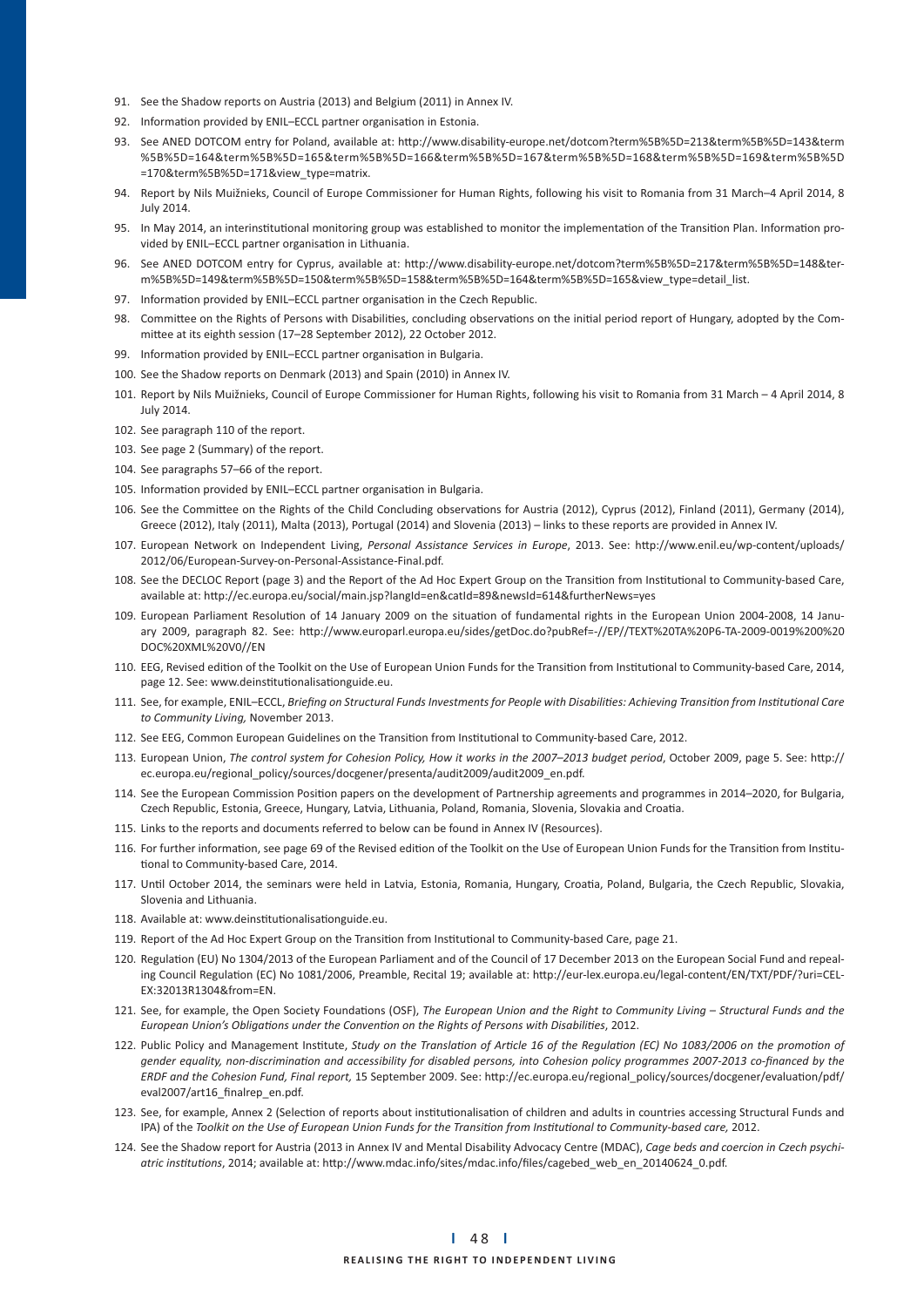- 125. See, for example, Transforming care: A national response to Winterbourne View Hospital: Department of Health Review Final Report, December 2012; available at: https://www.gov.uk/government/uploads/system/uploads/attachment\_data/file/213215/final-report.pdf.
- 126. See MDAC website, at: http://mdac.info/en/content/european-commission-funding-disability-segregation-and-abuse-breaches-internationallaw.
- 127. A similar point was made by the CRPD Committee in relation to Hungary. See the Concluding observations of the CRPD Committee on Hungary, paragraph 33.
- 128. This is based on the figures set out in ENIL-ECCL, Briefing on Structural Funds Investments for People with Disabilities: Achieving the Transition from Institutional Care to Community Living, December 2013, pages 11–12.
- 129. Personal communication.
- 130. ENIL-ECCL, Briefing on Structural Funds Investments for People with Disabilities: Achieving the Transition from Institutional Care to Communi*ty Living,* December 2013, pages 9–10.
- 131. *Ibid*, page 10.
- 132. Information provided by ENIL-ECCL partner organisation in Bulgaria.
- 133. ENIL-ECCL, Briefing on Structural Funds Investments for People with Disabilities: Achieving the Transition from Institutional Care to Communi*ty Living,* December 2013, page 9.
- 134. *Ibid,* page 14.
- 135. See: http://ec.europa.eu/regional\_policy/what/future/program/index\_en.cfm.
- 136. See EEG, Revised edition of the Toolkit on the Use of European Union Funds for the Transition from Institutional to Community-based Care, 2014, page 22.
- 137. For example, concerns about the capacity of a de-institutionalisation strategy to support independent living have been raised by the ENIL-ECCL partners in relation to the Czech Republic and Bulgaria, and by the CRPD Committee in relation to Hungary.
- 138. See EEG, Common European Guidelines on the Transition from Institutional to Community-based Care, 2012.
- 139. ENIL-ECCL, Briefing on Structural Funds Investments for People with Disabilities: Achieving the Transition from Institutional Care to Communi*ty Living,* December 2013, page 19.
- 140. Information provided by ENIL-ECCL partner organisation in the Czech Republic.
- 141. Report by Nils Muižnieks, Council of Europe Commissioner for Human Rights, following his visit to Romania from 31 March–4 April 2014, 8 July 2014, paragraph 58.
- 142. *Ibid,* paragraph 121.
- 143. ENIL-ECCL, Briefing on Structural Funds Investments for People with Disabilities: Achieving the Transition from Institutional Care to Communi*ty Living,* December 2013, page 13.
- 144. Commission Delegated Regulation (EU) No .../.. of 7.1.2014 on the European code of conduct on partnership in the framework of the European Structural and Investment Funds; available at: http://ec.europa.eu/regional\_policy/what/future/pdf/preparation/da\_code\_conduct\_ en.pdf.
- 145. ENIL-ECCL, Briefing on Structural Funds Investments for People with Disabilities: Achieving the Transition from Institutional Care to Commu*nity Living,* December 2013, page 15–16. Problems with the lack of engagement with NGOs were also highlighted in the ECCL's Wasted Lives Report, 2010, pages 35–36.
- 146. Open Society Foundations, The European Union and the Right to Community living, 2012, page 70. See: http://www.opensocietyfoundations. org/sites/default/files/europe-community-living-20120507.pdf.
- 147. See: http://www.ombudsman.europa.eu/en/press/release.faces/en/54420/html.bookmark.
- 148. European Coalition for Community Living, Wasted Time, Wasted Money, Wasted Lives A Wasted Opportunity?, 2010.
- 149. This was announced on 10 September 2014 as part of the new European Commission, led by President Jean-Claude Juncker. See: http:// europa.eu/rapid/press-release\_IP-14-984\_en.htm
- 150. See ENIL Fact sheet on Personal Assistance; available at: http://www.enil.eu/wp-content/uploads/2014/05/FAQ\_Personal\_Assistance.pdf The other ENIL quotes in this section are from this factsheet.
- 151. Townsley, R. et al, The Implementation of Policies Supporting Independent Living for Disabled People in Europe: Synthesis Report, ANED, 2010, page 7. See: http://www.disability-europe.net/content/aned/media/ANED-Task%205%20Independent%20Living%20Synthesis%20Report%2014.01.10.pdf.
- 152. EEG, Common European Guidelines on the Transition from Institutional to Community-based Care, 2012, page 88.
- 153. Waddington, L., Disability benefits and entitlements in European countries: Mutual recognition and exportability of benefits, A sythesis of evidence provided by ANED country reports and additional sources report, ANED, 2010, page 37. See: http://www.disability-europe.net/theme/ disability-benefits/reporting-free-movement-disability-benefits.
- 154. *Ibid,* pages 132–143.
- 155. See: http://ec.europa.eu/europe2020/making-it-happen/country-specific-recommendations/index\_en.htm.
- 156. See: http://eur-lex.europa.eu/LexUriServ/LexUriServ.do?uri=COM:2010:0636:FIN:EN:PDF.
- 157. EEG, Toolkit on the Use of European Union Funds for the Transition from Institutional to Community-based Care, 2012, page 11.
- 158. See: http://ec.europa.eu/europe2020/making-it-happen/index\_en.htm.
- 159. COM(2013) 83 final, page 16.
- 160. C(2013) 778 final, point 2.2.
- 161. See: http://ec.europa.eu/regional\_policy/what/future/program/index\_en.cfm.
- 162. These are available at http://fra.europa.eu/en/publications-and-resources/publications.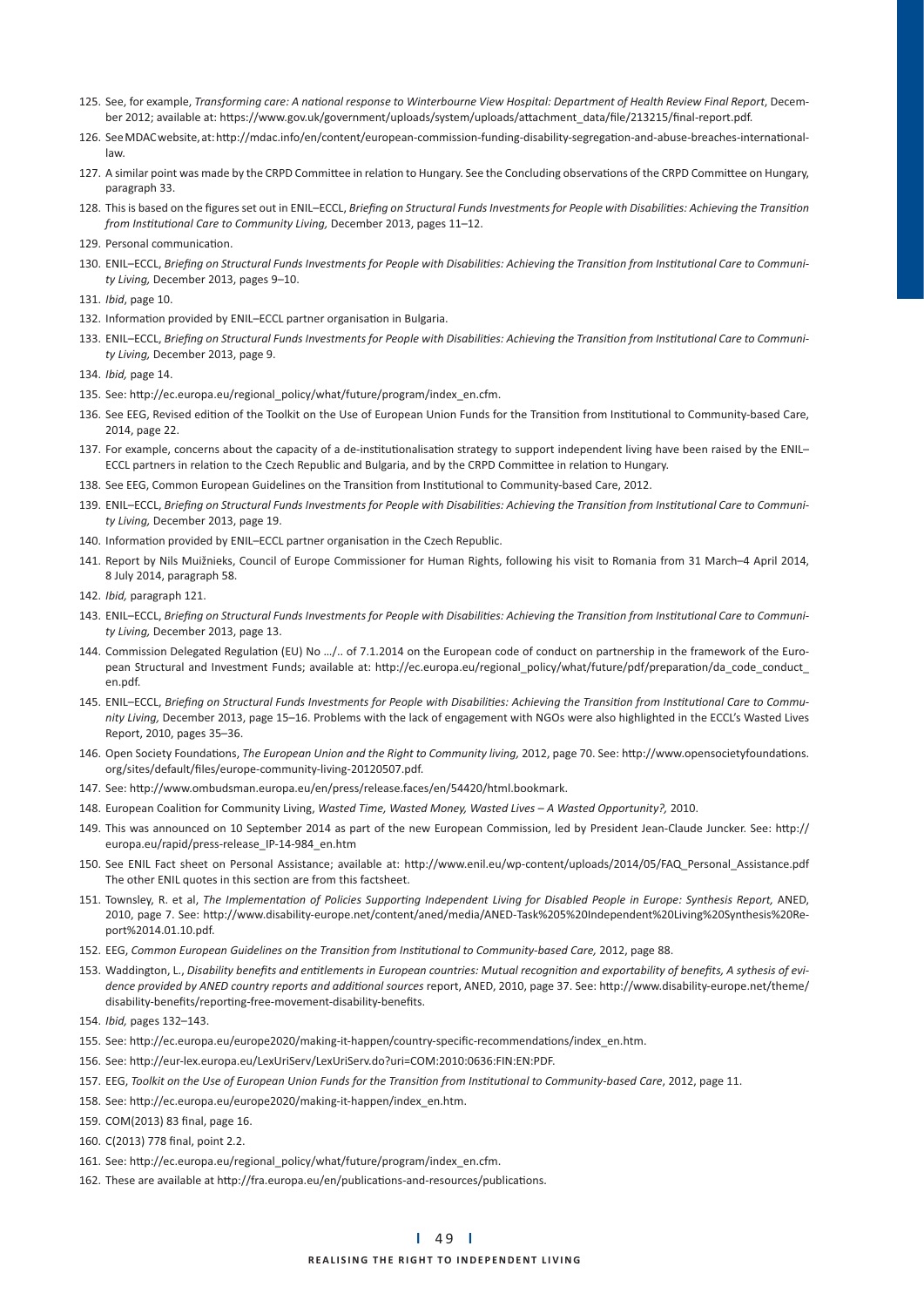- 163. See: http://www.ombudsman.europa.eu/en/press/release.faces/en/54420/html.bookmark.
- 164. For a detailed discussion on this issue, see Waddington, L. (2011). The European Union and the Rights of Persons with Disabilities: A Story of Exclusive and Shared Competences. Maastricht Journal of European and Comparative Law, 2011/4. Available at: http://www.maastrichtjournal.eu/table\_of\_content.aspx?sy=2011&pn=4.
- 165. European Foundation Centre (EFC), Study on challenges and good practices in the implementation of the UN Convention on the Rights of Persons with Disabilities VC/2008/1214 - Final Report, 2010.
- 166. See EFC report Study on challenges and good practices in the implementation of the UN Convention on the Rights of Persons with Disabilities, pages 33–34. It explains: "once the EU moves to legislate in a certain field, Member States cannot enact autonomously new legislation within that field. In the exercise of these competences, both the principles of subsidiarity and proportionality have to be respected". It should be noted that those Member States that have only signed the CRPD would, given the EU accession to the CRPD, be required to comply with the CRPD so far as the provisions impact upon EU law.
- 167. See Article 6 of the Treaty of the Functioning of the European Union (TFEU).
- 168. Council Decision (EC) 2010/48 of 26 November 2009 concerning the conclusion, by the European Community, of the United Nations Convention on the Rights of Persons with Disabilities OJ | 23/35, Annex II (OJ L 23/55). See also the Code of Conduct between the Council, the Member States and the Commission setting out internal arrangements for the implementation by and representation of the European Union relating to the United Nations Convention on the Rights of Persons with Disabilities (2010/C 340/08).
- 169. Annex II, L 23/55; the sentence continues "...and the Community will complete or amend this Declaration, if necessary, in accordance with Article 44(1) of the Convention".
- 170. Waddington, L. (2011). The European Union and the Rights of Persons with Disabilities: A Story of Exclusive and Shared Competences. Maastricht Journal of European and Comparative Law, 2011/4, page 438. The lack of clarity on this issue is highlighted by other commentators; see, for example: De Burca, G. (2010). The EU in the negotiation of the UN Disability Convention. *European Law Review, 35, No. 2, 2010* (available at: http://papers.ssrn.com/sol3/papers.cfm?abstract\_id=1525611) and Reiss, J. (2014). Innovative Governance in a Federal Europe: Implementing the Convention on the Rights of Persons with Disabilities. European Law Journal, Vol. 20, No. 1, January 2014, 107, 114.
- 171. *Ibid,* page 441. Referring to paragraph 2, Annex II of the Council Decision which states that the EU "has exclusive competence to enter into this Convention in respect of those matters only to the extent that provisions of the Convention or legal instruments adopted in implementation thereof affect common rules previously established by the European Community".
- 172. *Ibid,* page 445.
- 173. *Ibid,* page 443*.*
- 174. Independent Living derives from the Independent Living movement that started in the late 1960s in Berkeley, California as a grassroots movement.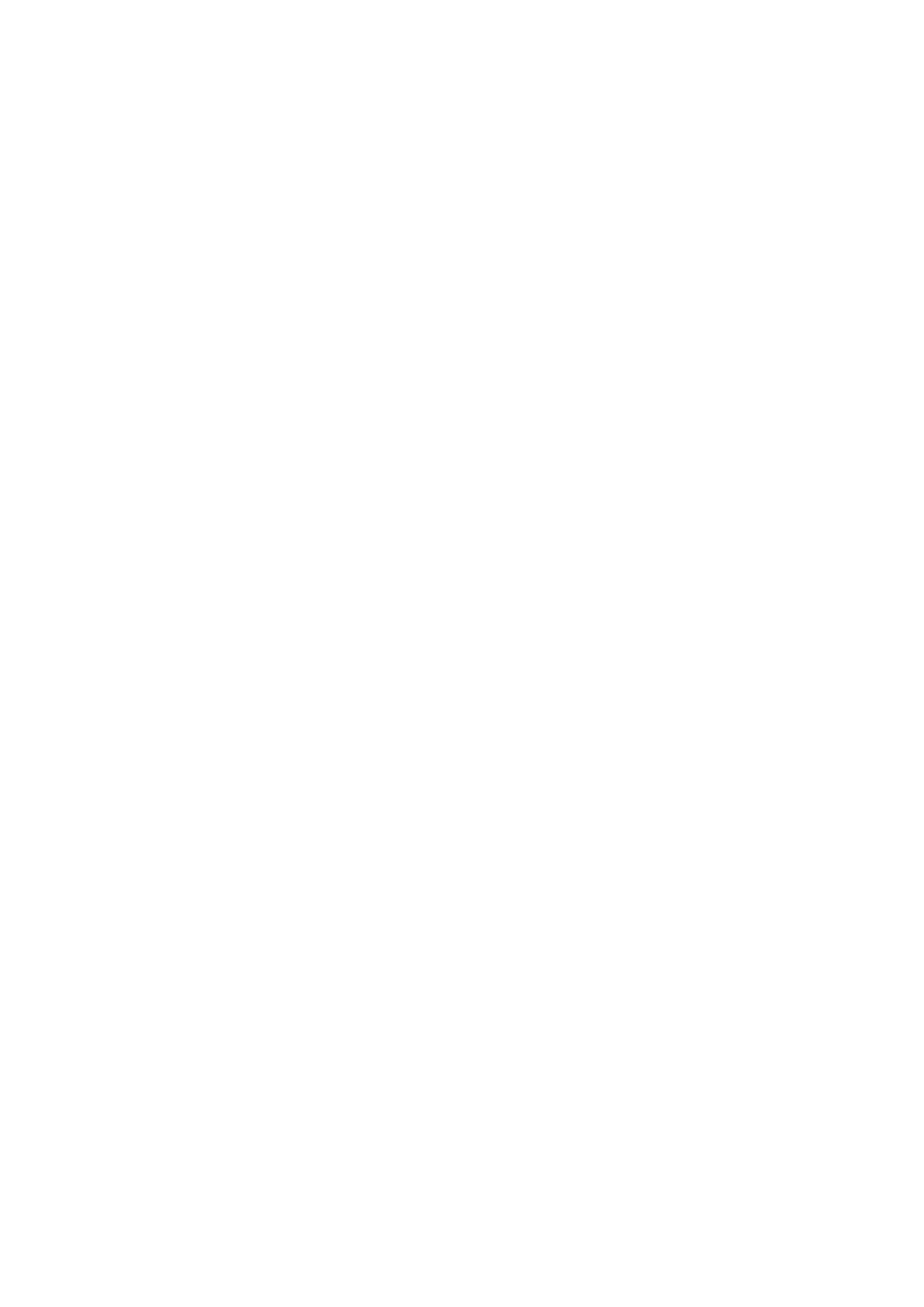### **About the European Network on Independent Living**

The European Network on Independent Living (ENIL) is a Europe-wide network of people with disabilities. It represents a forum intended for all disabled people, Independent Living organisations and their non-disabled allies on the issues of independent living. ENIL's mission is to advocate and lobby for Independent Living values, principles and practices, namely for a barrier-free environment, deinstitutionalisation, provision of personal assistance support and adequate technical aids, together making full citizenship of disabled people possible. ENIL has participatory status with the Council of Europe and is represented on the Advisory Panel to the EU Fundamental Rights Agency's Fundamental Rights Platform.

### **About the European Coalition for Community Living**

The European Coalition for Community Living (ECCL) is an initiative working towards the social inclusion of people with disabilities by promoting the provision of comprehensive, quality community-based services as an alternative to institutionalisation. ECCL's vision is of a society in which people with disabilities live as equal citizens, with full respect for their human rights. They must have real choices regarding where and with whom to live, choices in their daily lives and real opportunities to be independent and to actively participate in their communities. Since January 2008, ECCL has been a part of the European Network on Independent Living (ENIL).

ENIL-ECCL is a member of the European Expert Group on the Transition from Institutional to Community-based Care.

#### **Contact us**

#### **Ines Bulic**

Coordinator of the European Coalition for Community Living European Network on Independent Living E-mail: coordinator@community-living.info

## **European Network on Independent Living** Ground Floor, Chase House City Junction Business Park Northern Cross, Malahide Road Dublin 17, Ireland

Website: **www.enil.eu**